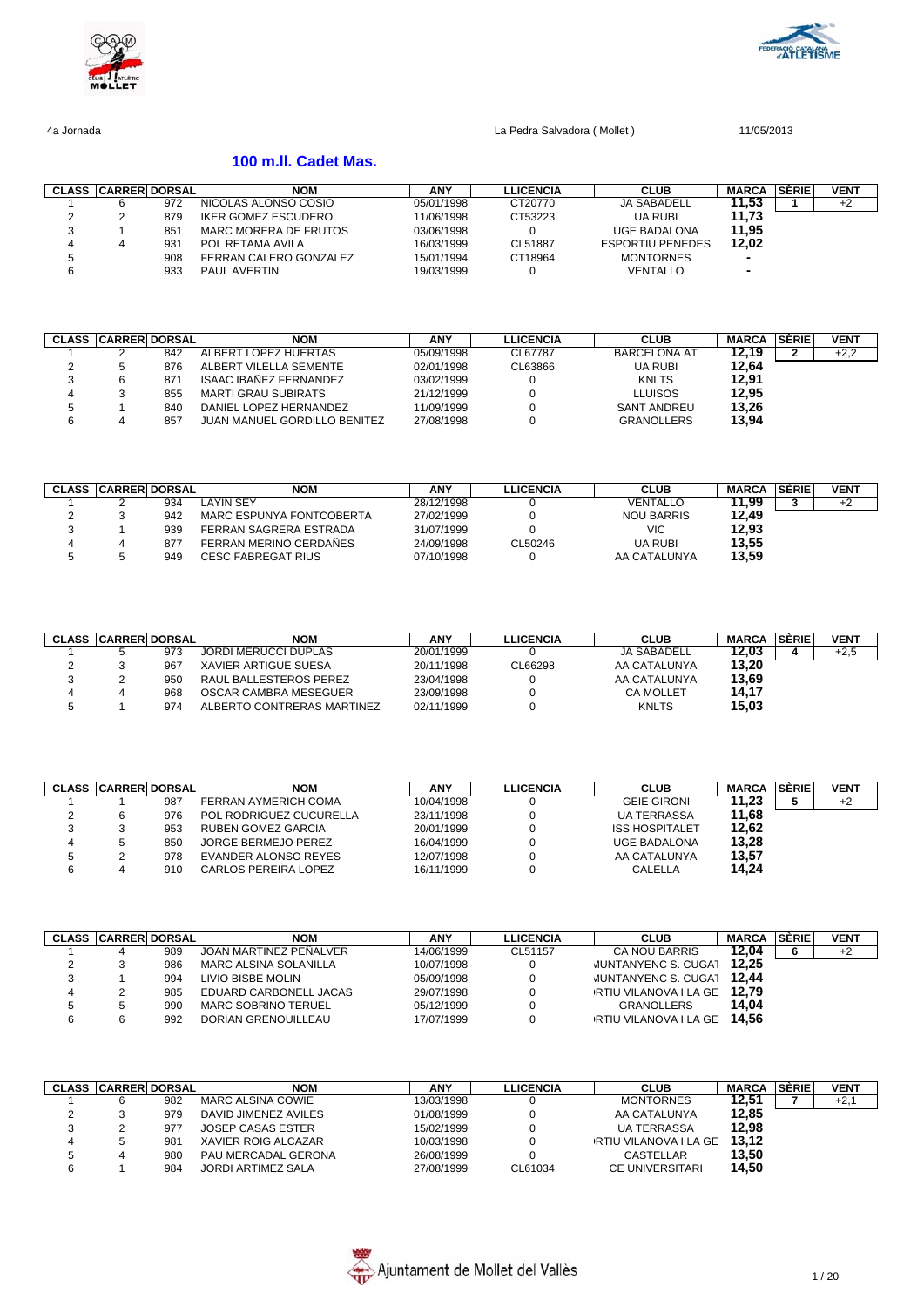



# **400 m.ll. Juvenil Mas.**

|   | <b>CLASS CARRERIDORSALI</b> |     | <b>NOM</b>               | ANY        | <b>LLICENCIA</b> | <b>CLUB</b>        | <b>MARCA</b> | <b>SERIE</b> |
|---|-----------------------------|-----|--------------------------|------------|------------------|--------------------|--------------|--------------|
|   |                             | 845 | ROGER CASTELLS VALLES    | 24/03/1997 | CL21443          | <b>IGUALADA</b>    | 52.55        |              |
|   |                             | 862 | ADRIA ESPINOSA CASAJOANA | 04/03/1995 |                  | <b>CA MOLLET</b>   | 53.48        |              |
|   |                             | 831 | MOHAMED AZIZI            | 05/07/1996 |                  | <b>UA TERRASSA</b> | 53.81        |              |
| 4 |                             | 822 | TAREK AL RIFAI ALHAMAD   | 01/01/1996 | CT18768          | AA CATALUNYA       | 54,46        |              |
|   |                             | 883 | XAVIER SALVA SALORT      | 09/06/1996 |                  | COSTA BRAVA        | 55,03        |              |
| 6 |                             | 821 | <b>MIKI GUAL ORTEGA</b>  | 09/01/1997 |                  | CALELLA            | 57,54        |              |

|   | <b>CLASS CARRERIDORSALI</b> |     | <b>NOM</b>                     | <b>ANY</b> | <b>LLICENCIA</b> | <b>CLUB</b>        | <b>MARCA</b> | <b>SÉRIE</b> |
|---|-----------------------------|-----|--------------------------------|------------|------------------|--------------------|--------------|--------------|
|   |                             | 886 | MAX PEREZ OMEDES               | 19/05/1996 | CT20263          | CE UNIVERSITARI    | 54.79        |              |
|   |                             | 359 | VICTOR ESAPA MACHOGOLE         | 23/03/1996 | CT19777          | <b>JA MONTCADA</b> | 55.68        |              |
|   |                             | 833 | <b>BENITO SINTES MONSERRAT</b> | 25/04/1996 |                  | <b>CA MANRESA</b>  | 56,28        |              |
| 4 |                             | 826 | CARLOS FERNANDEZ ARANDA        | 26/11/1995 | CT19643          | CA VILADECANS      | 56,56        |              |
|   |                             | 878 | CARLOS MENDEZ GALVEZ           | 04/04/1997 | CL50234          | <b>UA RUBI</b>     | 56.77        |              |

|   | <b>CLASS CARRERIDORSALI</b> |     | <b>NOM</b>             | <b>ANY</b> | <b>LLICENCIA</b> | <b>CLUB</b>           | <b>MARCA</b> | SÈRIE |
|---|-----------------------------|-----|------------------------|------------|------------------|-----------------------|--------------|-------|
|   |                             | 888 | MARCEL GALOFRE PENACHO | 07/03/1996 | CT21006          | AA CATALUNYA          | 52.47        |       |
| າ |                             | 909 | MARIO FERNANDEZ SOSA   | 19/04/1996 | CL20855          | <b>KNLTS</b>          | 53,93        |       |
| 3 |                             | 905 | NIL CORTILES TRILLO    | 27/06/1997 | <b>EN TRAMIT</b> | SANT CELONI           | 54,52        |       |
| 4 |                             | 892 | ORIOL GARCIA VALLS     | 10/10/1996 |                  | <b>U COLOMENCA</b>    | 56,17        |       |
|   |                             | 904 | NIL ESCODA ORTIZ       | 22/02/1997 | CT20089          | <b>JA SABADELL</b>    | 57,24        |       |
| 6 |                             | 897 | MARC MARTIN BENITO     | 28/08/1995 | CL20035          | <b>ISS HOSPITALET</b> | 58,33        |       |

|   | <b>CLASS CARRER DORSAL</b> |     | <b>NOM</b>                                  | ANY        | <b>LLICENCIA</b> | <b>CLUB</b>            | <b>MARCA</b> | <b>SERIE</b> |
|---|----------------------------|-----|---------------------------------------------|------------|------------------|------------------------|--------------|--------------|
|   |                            | 921 | ALBERT ROVIRA CRESPO                        | 04/05/1996 | CT20321          | <b>IGUALADA</b>        | 52.51        | 4            |
|   |                            | 873 | MIGUEL ANGEL MERINO SANTIAGO                | 09/08/1997 | CL21510          | PRATENC AA             | 54.13        |              |
| 3 |                            | 917 | CARLOS ANDRES JUSTINIANO ENCINAS 30/07/1996 |            | CL-21995         | <b>CE UNIVERSITARI</b> | 56,05        |              |
| 4 |                            | 915 | XAVIER VARGAS MIRANDA                       | 17/07/1997 |                  | <b>MONTORNES</b>       | 56,94        |              |
|   |                            | 926 | <b>GERARD POCULL BELLES</b>                 | 18/07/1996 | CT19615          | MARTORELL              | 57.85        |              |
| 6 |                            | 924 | AXEL MARTIN PICHILINGUE                     | 00/01/1900 |                  | <b>UA BARBERA</b>      | 1,03,13      |              |

|   | <b>CLASS CARRER DORSAL</b> |     | <b>NOM</b>                | <b>ANY</b> | <b>LLICENCIA</b> | <b>CLUB</b>        | <b>MARCA</b> | <b>SERIE</b> |
|---|----------------------------|-----|---------------------------|------------|------------------|--------------------|--------------|--------------|
|   |                            | 898 | ALEIX FERRE FONT          | 20/06/1997 |                  | <b>GEIE GIRONI</b> | 54.19        |              |
|   |                            | 916 | MARC POYATO ALARCON       | 17/05/1997 |                  | <b>GRANOLLERS</b>  | 55,50        |              |
| 3 |                            | 928 | JORDI SANTAOLALLA TRAGANT | 22/07/1997 | CL21507          | PRATENC AA         | 59,28        |              |
| 4 |                            | 859 | DANIEL WILHELMI           | 03/10/1996 |                  | <b>GRANOLLERS</b>  | 1.01.47      |              |
|   |                            | 832 | <b>RAHMAN GIYAUR</b>      | 10/03/1996 |                  | <b>UA TERRASSA</b> | 1.02.68      |              |
|   |                            | 909 | MARIO FERNANDEZ SOSA      | 19/04/1996 | CL20855          | <b>KNLTS</b>       |              |              |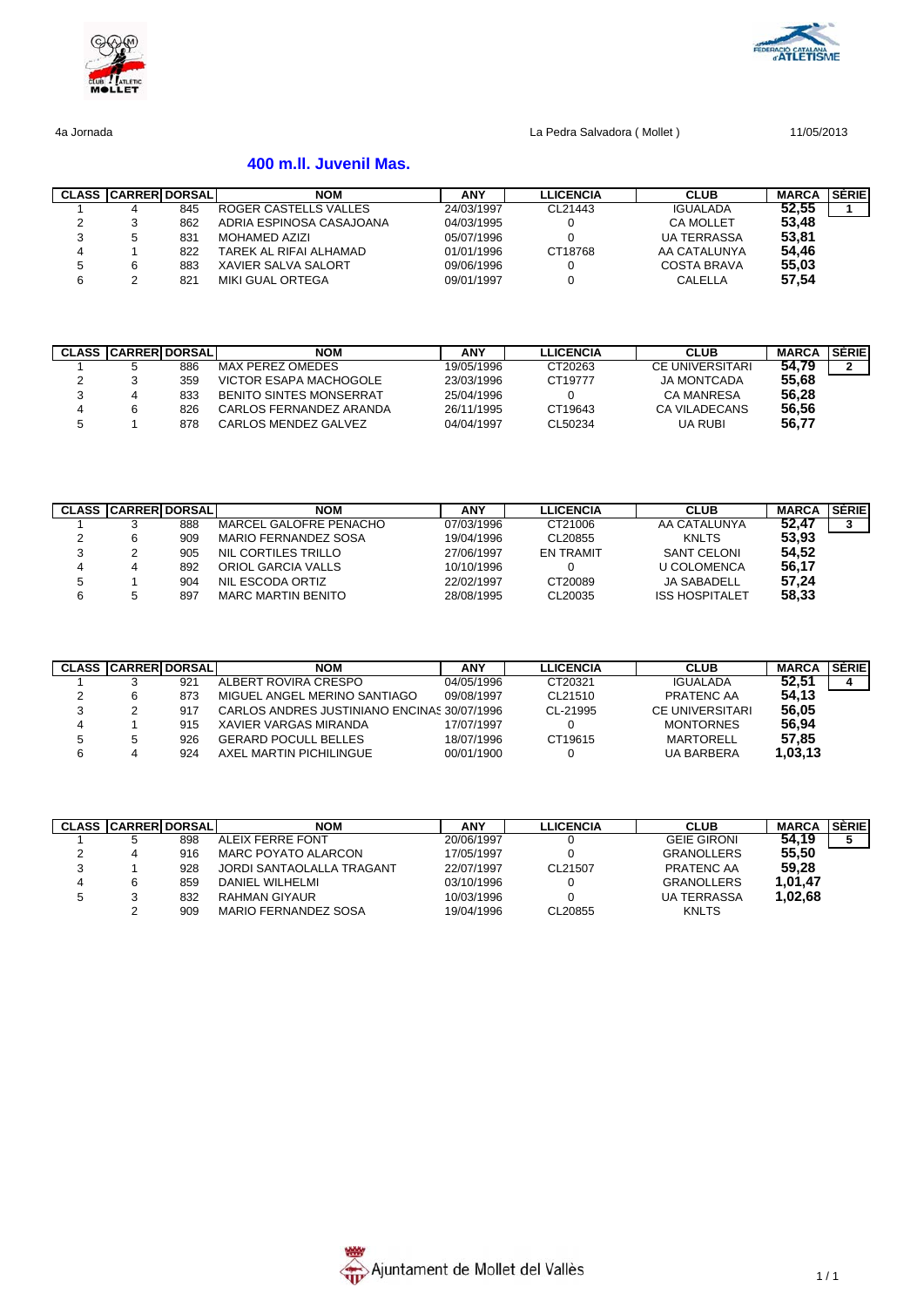



# **400 m.ll. Junior Mas.**

|        | <b>CLASS CARRERIDORSALI</b> |     | <b>NOM</b>                    | <b>ANY</b> | <b>LLICENCIA</b> | <b>CLUB</b>            | <b>MARCA</b> | SÈRIE |
|--------|-----------------------------|-----|-------------------------------|------------|------------------|------------------------|--------------|-------|
|        |                             | 881 | <b>MOHAMED AZANAY</b>         | 23/08/1994 | CT19167          | VIC                    | 50.61        |       |
| ∼      |                             | 865 | PAU BESALU SALA               | 15/12/1995 |                  | <b>GEIE GIRONI</b>     | 52,09        |       |
| っ<br>ບ |                             | 856 | <b>IAGO BENITEZ HERNANDEZ</b> | 31/05/1995 |                  | <b>FC BARCELONA</b>    | 52,19        |       |
| 4      |                             | 339 | RICARD CLEMENTE MARTI         | 24/01/1994 | CT17641          | <b>AVINENT MANRESA</b> | 55.49        |       |
|        |                             | 864 | JOAN SISQUELLA ANDRES         | 19/12/1995 | CT17897          | <b>ISS HOSPITALET</b>  | 57,51        |       |
| 6      |                             | 834 | <b>SERGI GARCIA CANET</b>     | 18/06/1994 |                  | <b>CA MOLLET</b>       | 1.00.17      |       |

|   | <b>CLASS CARRERIDORSALI</b> |     | <b>NOM</b>             | <b>ANY</b> | <b>LLICENCIA</b> | <b>CLUB</b>                | <b>MARCA</b> | <b>SERIE</b> |
|---|-----------------------------|-----|------------------------|------------|------------------|----------------------------|--------------|--------------|
|   |                             | 914 | ALBERT GARCIA-CAMPERO  | 27/12/1994 |                  | <b>GEIE GIRONI</b>         | 52.80        |              |
| ົ |                             | 908 | FERRAN CALERO GONZALEZ | 15/01/1994 | CT18964          | <b>MONTORNES</b>           | 53,76        |              |
| 3 |                             | 906 | MARC ERICSSON NAVARRO  | 28/07/1995 | CL18783          | AA CATALUNYA               | 54,67        |              |
|   |                             | 907 | DAVID UREÑA GOMEZ      | 06/11/1995 |                  | AA CATALUNYA               | 55,37        |              |
| 5 |                             | 894 | PAU AYUSO DURO         | 22/09/1995 | CL19597          | <b>JUNTANYENC S. CUGAT</b> | 57,39        |              |
|   |                             | 919 | SERGIO LOPEZ CANO      | 27/09/1994 |                  | <b>GEIE GIRONI</b>         | 57.76        |              |

|   | <b>CLASS CARRER DORSAL</b> |     | <b>NOM</b>                 | ANY        | <b>LLICENCIA</b> | <b>CLUB</b>             | <b>MARCA</b> | SÉRIE |
|---|----------------------------|-----|----------------------------|------------|------------------|-------------------------|--------------|-------|
|   |                            | 923 | LLUIS GRIMA                | 00/01/1900 |                  | <b>UA BARBERA</b>       | 53.26        |       |
| ົ |                            | 927 | JOSEP COMERAS KHAN         | 29/06/1994 |                  | VIC                     | 53,29        |       |
| 3 |                            | 920 | JOAN CARLES MARTINEZ RIERA | 17/03/1995 |                  | <b>GRANOLLERS</b>       | 55,53        |       |
| 4 |                            | 929 | JORDI COLOMER SADORNI      | 00/01/1900 |                  | <b>ESPORTIU PENEDES</b> | 55,68        |       |
| b |                            | 922 | RICARD RECIO HOMS          | 31/05/1995 | CL19698          | CANOVELLES              | 56.73        |       |
| 6 |                            | 930 | LEONARDO PORRAS LOZANO     | 00/01/1900 |                  | <b>ESPORTIU PENEDES</b> | 1,00,71      |       |

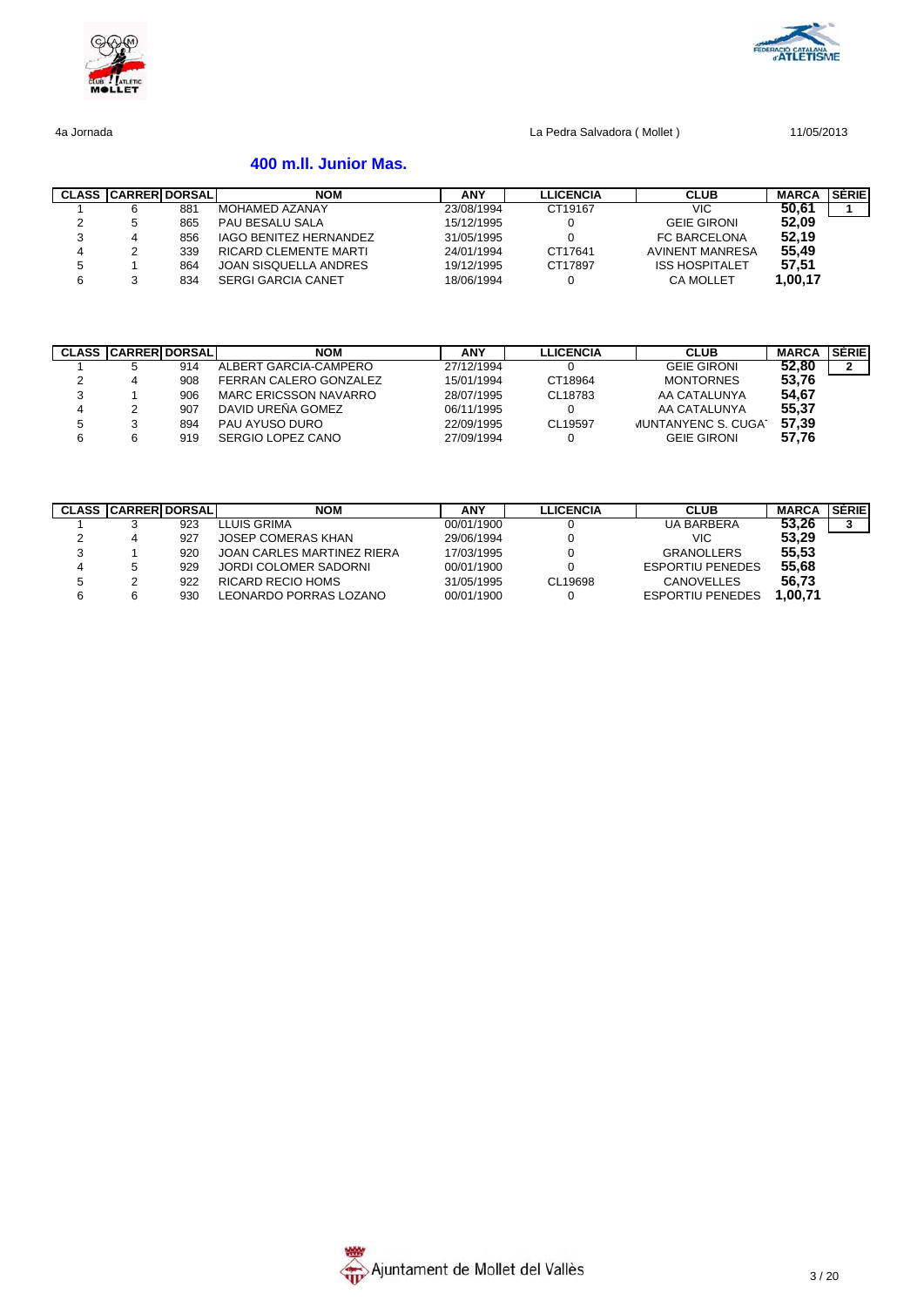

# **1000 m.ll. Cadet Mas.**

| <b>CLASS</b> | <b>DORSAL</b> | <b>NOM</b>                     | <b>ANY</b> | <b>LLICENCIA</b> | <b>CLUB</b>         | <b>MARCA</b> | SÈRIE |
|--------------|---------------|--------------------------------|------------|------------------|---------------------|--------------|-------|
|              | 345           | <b>MOUD BARKI</b>              | 17/05/1998 | $\Omega$         | <b>MONTORNES</b>    | 2:34.61      |       |
|              | 358           | YELY SAGNA KEITA               | 18/10/1998 | CT20675          | <b>JA MONTCADA</b>  | 2:37.54      |       |
| 3            | 872           | <b>JUAN LOPEZ FERNANDEZ</b>    | 07/01/1998 | CT21505          | PRATENC AA          | 2:46.96      |       |
| 4            | 363           | NABIL EL HAIDOURI              | 16/02/1999 | 0                | <b>MONTORNES</b>    | 2:48.89      |       |
| 5            | 848           | POL JIMENEZ PLA DE VALL        | 11/11/1998 | CL59631          | <b>TONA</b>         | 2:49.75      |       |
| 6            | 835           | <b>MOHAMED EL AMRANI</b>       | 06/02/1998 | 0                | PENYA APA ANEM-HI   | 2:58.64      |       |
|              | 867           | JOAN PIÑANA ADELL              | 28/09/1999 | CT21758          | <b>JA SABADELL</b>  | 3:00.09      |       |
| 8            | 847           | <b>XAVIER ROS BORRELL</b>      | 19/05/1998 | CL57709          | <b>CA TARRAGONA</b> | 3:04.72      |       |
| 9            | 843           | POL GUIXERAS VIDAL             | 18/08/1998 | CL64778          | <b>BARCELONA AT</b> | 3:08.58      |       |
| 10           | 854           | POL BASSONS MORENO             | 13/12/1999 | 0                | <b>LLUISOS</b>      | 3:15.46      |       |
| 11           | 874           | <b>GERARD RECIO</b>            | 23/09/1999 | 0                | <b>CANOVELLES</b>   | 3:17.65      |       |
| 12           | 827           | LORENZO ARANDA SOLER           | 23/01/1999 | $\Omega$         | MUNTANYENC S. CUGAT | 3:22.06      |       |
| 13           | 839           | <b>SERGI TORRENTO VILARNAU</b> | 22/07/1999 | 0                | PENYA APA ANEM-HI   | 3:27.52      |       |
| 14           | 838           | RAUL MARTI MUÑOZ               | 17/05/1998 | $\Omega$         | PENYA APA ANEM-HI   | 3:36.35      |       |
| 15           | 866           | ALEX PEREZ VIÑALS              | 08/04/1999 | $\Omega$         | <b>BARCELONA AT</b> | 3:46.64      |       |
| 16           | 836           | <b>ENRIC MORE FLORES</b>       | 05/05/1999 | $\Omega$         | PENYA APA ANEM-HI   | 3:51.06      |       |
| 17           | 837           | ARNAU PRAT BOSCH               | 01/03/1999 | $\mathbf 0$      | PENYA APA ANEM-HI   | 4:19.51      |       |



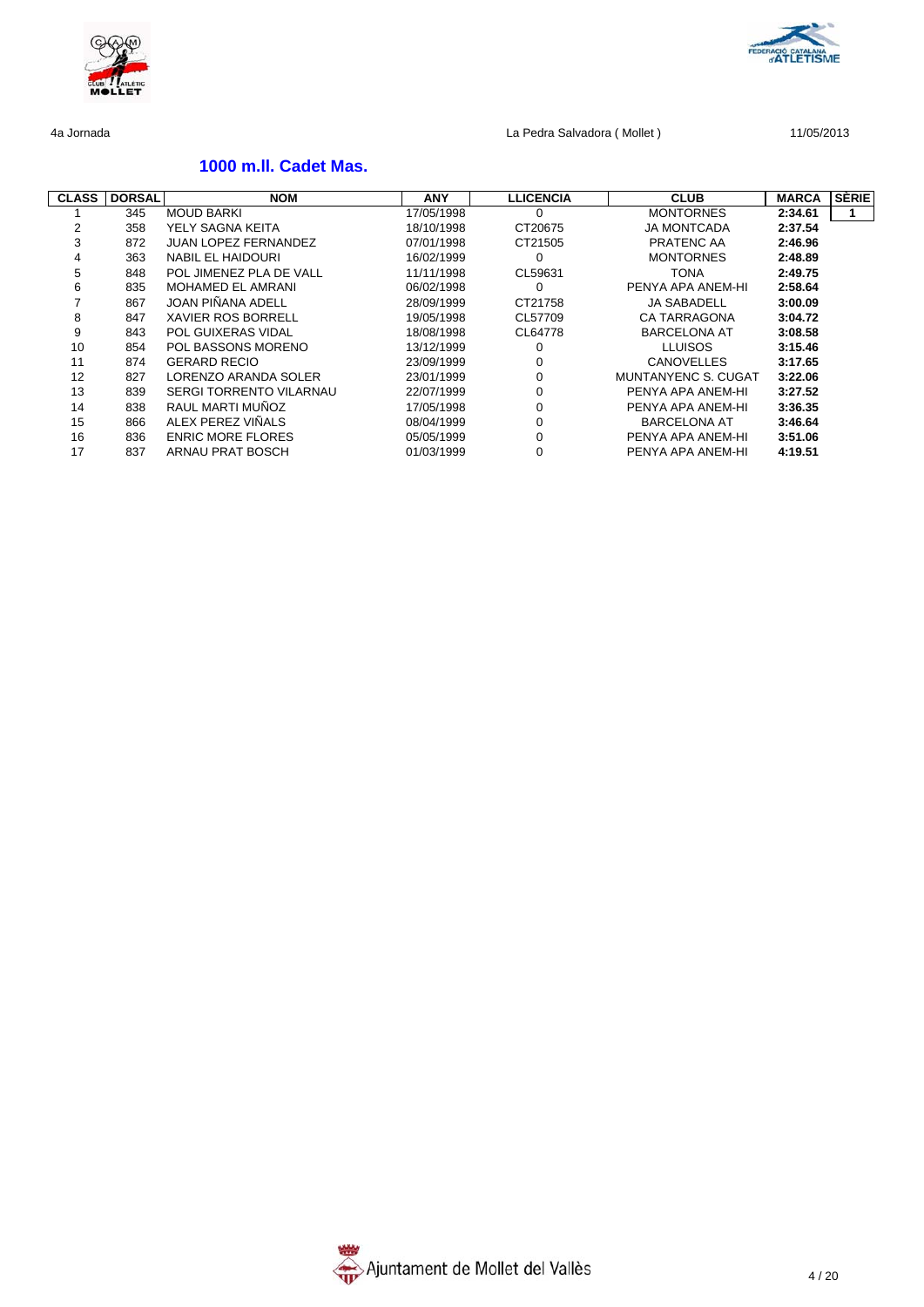

# **3000 m.ll. Juvenil Mas.**

| <b>CLASS</b>   | <b>DORSAL</b> | <b>NOM</b>                    | <b>ANY</b> | <b>LLICENCIA</b> | <b>CLUB</b>             | <b>MARCA</b> | <b>SERIE</b>   |
|----------------|---------------|-------------------------------|------------|------------------|-------------------------|--------------|----------------|
|                | 346           | ABDEL MOUNIN EL JOUKH         | 24/02/1996 | $\Omega$         | ATL. GAVA               | 9:03.04      | 1              |
| 2              | 347           | <b>JESUS HURTADO GONZALEZ</b> | 29/02/1996 | CT20740          | <b>JA SABADELL</b>      | 9:04.16      |                |
| 3              | 342           | <b>FERRAN CARRERA GARCIA</b>  | 15/01/1997 | 0                | <b>CORNELLA ATLETIC</b> | 10:29.86     |                |
| 4              | 803           | <b>REDA EL KADIRI</b>         | 20/01/1997 | 0                | <b>CANOVELLES</b>       | 10:32.59     |                |
| 5              | 355           | MARTI ROCA DE LA CUEVA        | 02/12/1997 | $\Omega$         | C N BANYOLES            | 10:34.29     |                |
| 6              | 807           | ALEIX GARCIA GALOCHA          | 14/05/1996 | 0                | <b>CORNELLA ATLETIC</b> | 10:52.61     |                |
| $\overline{7}$ | 356           | ARNAU VILLASANTE CARULLA      | 13/02/1997 | $\Omega$         | C N BANYOLES            | 11:18.56     |                |
| 8              | 338           | ROGER CERVELLO GIBERT         | 01/12/1997 | CL21875          | <b>LLEIDA UAT</b>       | 11:26.91     |                |
| 9              | 362           | <b>ERIC RUIZ LLAGOSTERA</b>   | 23/12/1997 | $\Omega$         | <b>FC BARCELONA</b>     | 11:27.73     |                |
|                | 348           | <b>MOHAMED CHELBT</b>         | 24/11/1996 | 0                | <b>UA BARBERA</b>       | s/m          |                |
|                | 351           | <b>JOAN LOSADA PEREZ</b>      | 12/04/1997 | $\Omega$         | <b>CASTELLAR</b>        | s/m          |                |
|                | 399           | <b>HANSA MAARAOE</b>          | 01/04/1997 | $\Omega$         | <b>MONTORNES</b>        | s/m          |                |
|                | 801           | <b>ERIC CERVERA ADAN</b>      | 18/07/1996 | $\mathbf 0$      | <b>GRANOLLERS</b>       | s/m          |                |
|                | 802           | ANDRES CAMPOY NOVOA           | 18/01/1997 | $\Omega$         | <b>CANOVELLES</b>       | s/m          |                |
|                | 804           | <b>JOAQUIM GARCIA ROMERA</b>  | 03/09/1997 | CT21138          | <b>U COLOMENCA</b>      | s/m          |                |
|                | 805           | <b>MADANI BEN HIDA</b>        | 04/11/1996 | CT22139          | <b>U COLOMENCA</b>      | s/m          |                |
|                |               |                               |            |                  |                         |              |                |
|                |               |                               |            |                  |                         |              |                |
| <b>CLASS</b>   | <b>DORSAL</b> | <b>NOM</b>                    | <b>ANY</b> | <b>LLICENCIA</b> | <b>CLUB</b>             | <b>MARCA</b> | <b>SERIE</b>   |
| 1              | 816           | MIQUEL EGEA JIMENEZ           | 14/06/1997 | CT21216          | <b>UA RUBI</b>          | 9:37.40      | $\overline{2}$ |
| 2              | 815           | EDUARD MORALES ROMERO         | 07/06/1996 | CL20586          | <b>UA RUBI</b>          | 9:46.84      |                |
| 3              | 809           | <b>VICTOR OLIVERA GUILERA</b> | 18/05/1996 | CL20574          | <b>CE UNIVERSITARI</b>  | 9:47.02      |                |
| 4              | 806           | <b>JORDI ROCA CABERO</b>      | 09/04/1995 | $\mathbf 0$      | <b>CORNELLA ATLETIC</b> | 9:50.50      |                |
| 5              | 812           | <b>GENIS COMELLA CAMATS</b>   | 28/11/1996 | 0                | <b>IGUALADA</b>         | 9:52.68      |                |
| 6              | 819           | ALLAN PEREZ HIDALGO           | 05/03/1997 | 0                | PENYA APA ANEM-HI       | 9:52.92      |                |
| $\overline{7}$ | 810           | SERGIO MUÑOZ HERNANDEZ        | 1997       | $\mathbf 0$      | <b>LLUISOS</b>          | 9:56.67      |                |
| 8              | 817           | <b>FERRAN MORE FLORES</b>     | 25/08/1996 | 0                | PENYA APA ANEM-HI       | 10:04.47     |                |
| 9              | 811           | RAUL MORENO GONZALEZ          | 1997       | $\Omega$         | <b>GRUPA</b>            | 10:49.38     |                |
| 10             | 818           | ALBERT SERRA DALMAU           | 11/12/1996 | $\mathbf 0$      | PENYA APA ANEM-HI       | 11:07.87     |                |
| 11             | 808           | <b>JAUME SANCHEZ LOPEZ</b>    | 12/01/1997 | $\mathbf 0$      | <b>CE UNIVERSITARI</b>  | 11:50.11     |                |



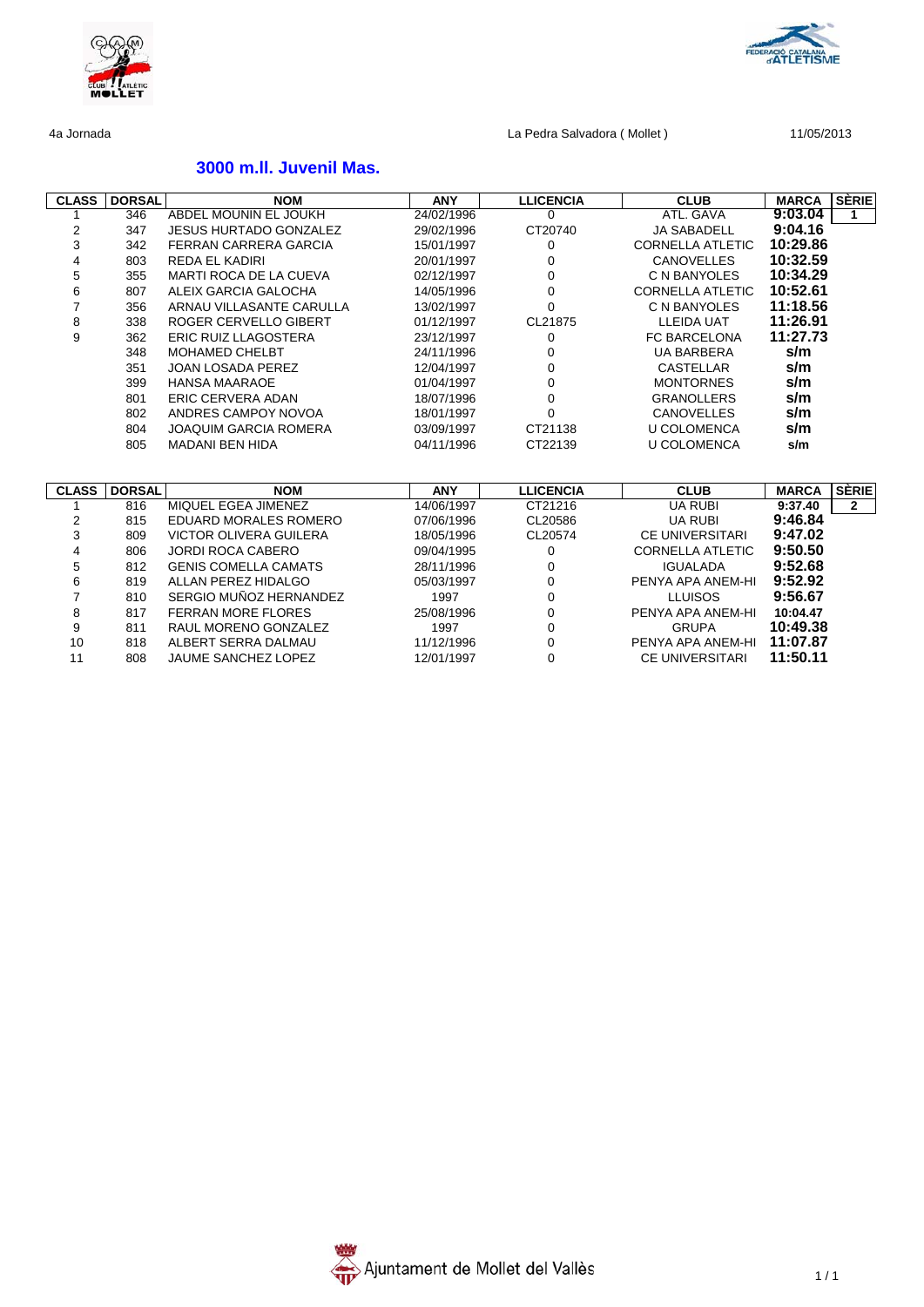



# **3000 m.ll. Junior Mas.**

| <b>CLASS DORSAL</b> | <b>NOM</b>              | ANY        | <b>LLICENCIA</b> | CLUB                   | <b>MARCA</b> | <b>SERIE</b> |
|---------------------|-------------------------|------------|------------------|------------------------|--------------|--------------|
| 343                 | MOHAMED ZARHOUNI        | 10/06/1995 | CT19594          | <b>FC BARCELONA</b>    | 8:35.61      |              |
| 398                 | <b>OMAR ES SALMOUNY</b> | 03/10/1994 |                  | <b>FC BARCELONA</b>    | 8:58.62      |              |
| 349                 | XAVIER GOMEZ I PALLARES | 25/12/1995 | CL22363          | <b>CE UNIVERSITARI</b> | 9:57.06      |              |

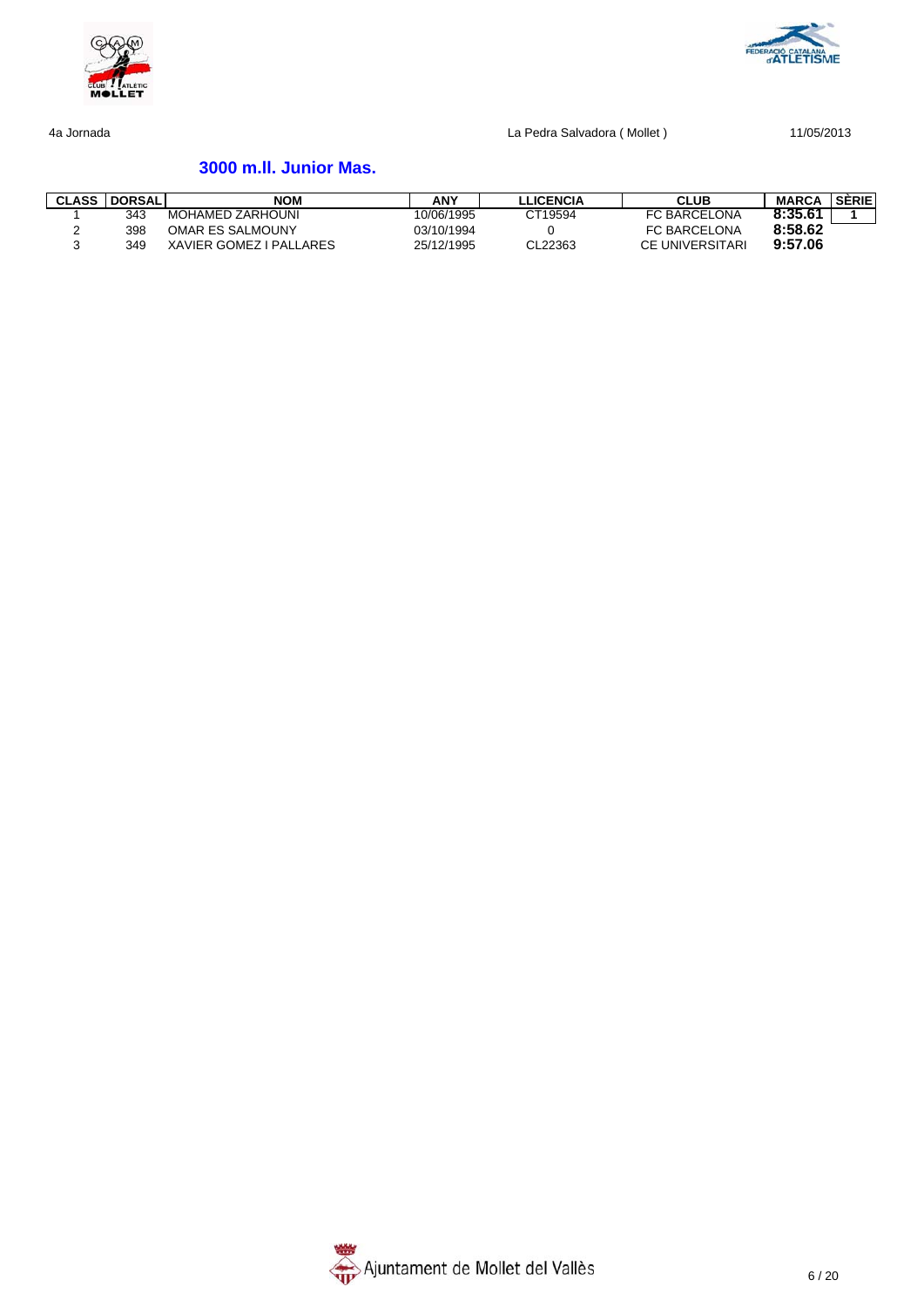



# **110 m.t. Juvenil Mas.**

|   | <b>CLASS CARRER DORSAL</b> |     | <b>NOM</b>                         | <b>ANY</b> | <b>LLICENCIA</b> | <b>CLUB</b>        | <b>MARCA</b> | <b>SÉRIE</b> | <b>VENT</b> |
|---|----------------------------|-----|------------------------------------|------------|------------------|--------------------|--------------|--------------|-------------|
|   | 4                          | 964 | <b>GERARD MATEU PORRAS CANTONS</b> | 14/04/1996 | CT19265          | FC BARCELONA       | 14.44        |              | $-1,5$      |
|   | 6                          | 844 | <b>JORDI YOSHINORI</b>             | 21/04/1996 | CT19352          | <b>IGUALADA</b>    | 14.69        |              |             |
|   |                            | 353 | <b>IGORS PAVLOVS</b>               | 18/04/1997 |                  | <b>UA BARBERA</b>  | 16,54        |              |             |
|   |                            | 352 | PABLO VERDEGUER MOMOT              | 08/05/1997 |                  | ATL. GAVA          | 17.30        |              |             |
|   |                            | 830 | DAVID BOIX PUIGDEVALL              | 08/04/1996 |                  | <b>INDEPENDENT</b> | 17.49        |              |             |
| 6 |                            | 350 | <b>IKER FERNANDEZ CANCER</b>       | 25/11/1997 |                  | CASTELLAR          | 19,57        |              |             |

| <b>CLASS</b> | <b>CARRER DORSALI</b> |     | NOM                         | <b>ANY</b> | LLICENCIA | <b>CLUB</b>        | <b>MARCA</b> | <b>SÉRIE</b> | <b>VENT</b> |
|--------------|-----------------------|-----|-----------------------------|------------|-----------|--------------------|--------------|--------------|-------------|
|              |                       | 846 | JAN ROCA CARRERAS           | 20/03/1996 | CT20320   | <b>IGUALADA</b>    | 14.97        |              | +3          |
|              |                       | 885 | EDUARD FABREGAS PEREZ       | 12/01/1997 |           | <b>IGUALADA</b>    | 15.52        |              |             |
| o            |                       | 893 | <b>GERARD PEREZ ROBUSTE</b> | 25/02/1997 | CL21694   | AAE ESCOLA TREBALL | 15.62        |              |             |
| 4            |                       | 902 | ALBERT PUIG BESA            | 09/02/1997 | CT21305   | CALELLA            | 16.91        |              |             |
|              |                       | 926 | <b>GERARD POCULL BELLES</b> | 18/07/1996 | CT19615   | <b>MARTORELL</b>   | 16.99        |              |             |
|              |                       | 941 | ARNAU GOMAR BONET           | 15/10/1996 |           | AAC                | 17.36        |              |             |

| <b>CLASS</b> | <b>CARRERI DORSAL</b> |     | <b>NOM</b>                       | <b>ANY</b> | LLICENCIA | <b>CLUB</b>        | <b>MARCA</b> | <b>SÉRIE</b> | <b>VENT</b> |
|--------------|-----------------------|-----|----------------------------------|------------|-----------|--------------------|--------------|--------------|-------------|
|              |                       | 947 | <b>FRAN MARTINEZ PANCHON</b>     | 21/07/1997 |           | <b>IGUALADA</b>    | 15.35        |              | $+2,8$      |
|              |                       | 944 | <b>MAMADOU ALIMOU DIALLO</b>     | 01/01/1997 | CT21180   | <b>GEIE GIRONI</b> | 15.47        |              |             |
|              |                       | 943 | <b>CESAR RODRIGUEZ DOMINGUEZ</b> | 07/07/1997 |           | GAVA               | 16.12        |              |             |
|              |                       | 965 | ERIC PEREZ CHIC                  | 04/05/1997 | CT21215   | UA RUBI            | 17.03        |              |             |
|              |                       | 948 | <b>GONZALO BARCENA MACIAS</b>    | 11/12/1996 | CL66352   | CE UNIVERSITARI    | 17,30        |              |             |

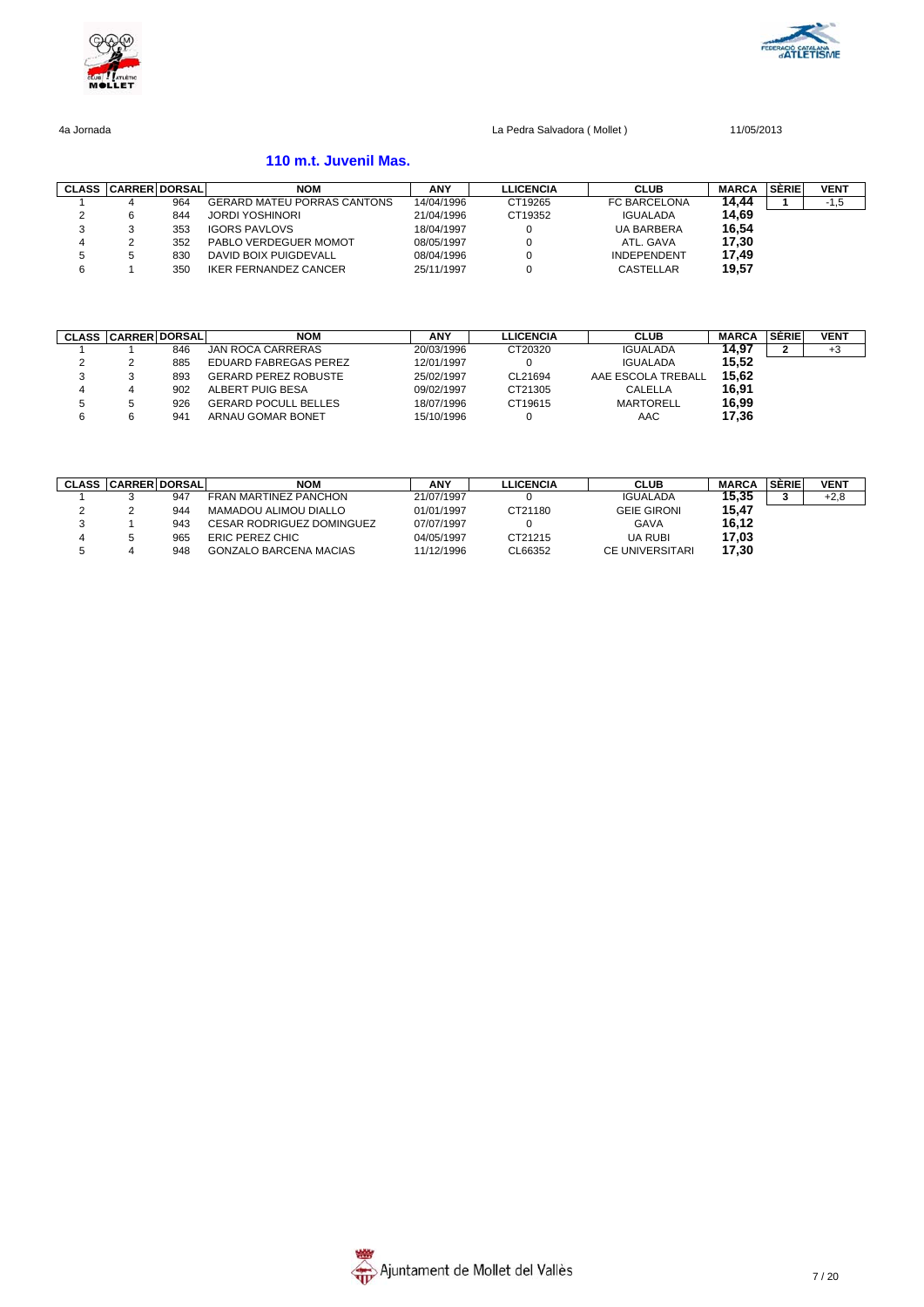



### **110 m.t. Junior Mas.**

| <b>CLASS</b> | <b>CARRER DORSAL</b> |     | <b>NOM</b>                         | <b>ANY</b> | <b>LLICENCIA</b> | <b>CLUB</b>             | <b>MARCA</b> | SÉRIE | <b>VENT</b> |
|--------------|----------------------|-----|------------------------------------|------------|------------------|-------------------------|--------------|-------|-------------|
|              |                      | 964 | <b>GERARD MATEU PORRAS CANTONS</b> | 14/04/1996 | CT19265          | FC BARCELONA            | 14.24        |       | $+3$        |
| <u>_</u>     |                      | 940 | EDUARD HERRANZ PUIG                | 12/02/1994 |                  | <b>CORNELLA ATLETIC</b> | 15.38        |       |             |
|              |                      | 882 | ADRIA DURAN SIDERA                 | 09/02/1994 | CT17850          | COSTA BRAVA             | 15.38        |       |             |
|              |                      | 339 | RICARD CLEMENTE MARTI              | 24/01/1994 | CT17641          | <b>AVINENT MANRESA</b>  | 15.92        |       |             |
|              |                      | 344 | ALEX VICENTE SOLA                  | 17/03/1995 |                  | <b>KNLTS</b>            | 17.33        |       |             |
|              |                      | 945 | MARC GARRIGA CAÑET                 | 22/04/1994 |                  | <b>GEIE GIRONI</b>      | 17.57        |       |             |

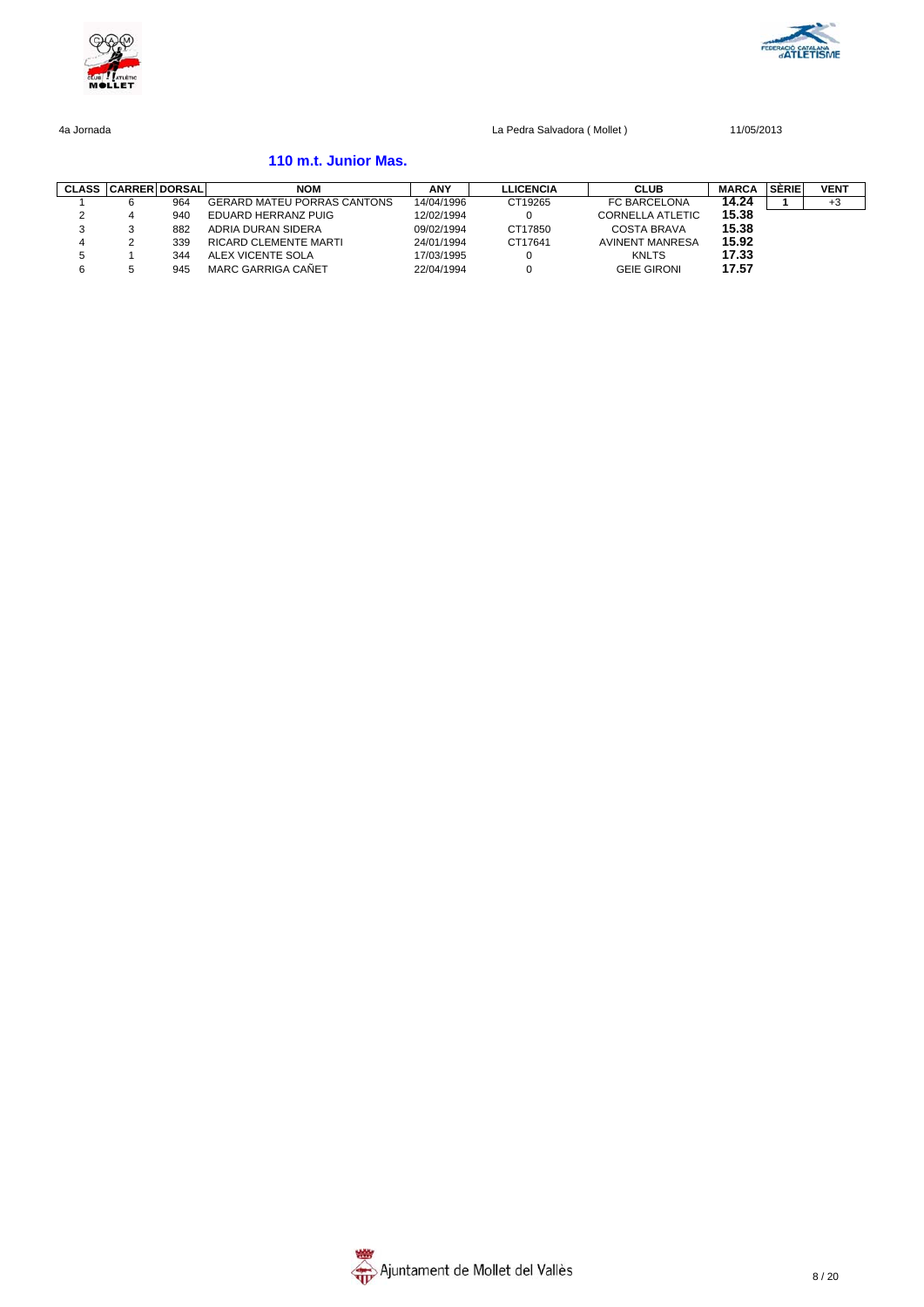



# **300 m.t. Cadet Mas.**

|   | <b>CLASS CARRERIDORSALI</b> |     | <b>NOM</b>              | ANY        | <b>LLICENCIA</b> | <b>CLUB</b>         | <b>MARCA</b> | <b>SÉRIEI</b> |
|---|-----------------------------|-----|-------------------------|------------|------------------|---------------------|--------------|---------------|
|   |                             | 938 | ARNAU PALOMERO DONADEU  | 07/04/1998 |                  | AA CATALUNYA        | 42.74        |               |
|   |                             | 850 | JORGE BERMEJO PEREZ     | 16/04/1999 |                  | <b>UGE BADALONA</b> | 47.37        |               |
| ت |                             | 858 | ALBERT CARRASCO GOMEZ   | 05/03/1998 |                  | <b>GRANOLLERS</b>   | 47.70        |               |
| 4 |                             | 360 | AXEL TORRENT VALDEVIEZO | 29/03/1999 | CT21429          | MARTORELL           | 47.99        |               |
| Ð |                             | 877 | FERRAN MERINO CERDAÑES  | 24/09/1998 | CL50246          | UA RUBI             | 50.01        |               |
|   |                             | 851 | MARC MORERA DE FRUTOS   | 03/06/1998 |                  | <b>UGE BADALONA</b> |              |               |

|   | <b>CLASS CARRER DORSAL</b> |     | <b>NOM</b>               | ANY        | <b>LLICENCIA</b> | <b>CLUB</b>       | <b>MARCA</b> | SERIEI |
|---|----------------------------|-----|--------------------------|------------|------------------|-------------------|--------------|--------|
|   |                            | 932 | GUILLEM GARCIA MARQUEZ   | 28/02/1998 | CT22268          | CASTELLAR         | 42.44        |        |
|   |                            | 879 | IKER GOMEZ ESCUDERO      | 11/06/1998 | CT53223          | <b>UA RUBI</b>    | 42.53        |        |
|   |                            | 933 | PAUL AVERTIN             | 19/03/1999 |                  | <b>VENTALLO</b>   | 44.37        |        |
| 4 |                            | 942 | MARC ESPUNYA FONTCOBERTA | 27/02/1999 |                  | <b>NOU BARRIS</b> | 47.54        |        |
|   |                            | 338 | ROGER CERVELLO GIBERT    | 01/12/1997 | CL21875          | LLEIDA UAT        |              |        |

| <b>CLASS CARRERIDORSAL</b> |     | <b>NOM</b>             | ANY        | <b>LLICENCIA</b> | <b>CLUB</b>           | <b>MARCA</b> | SERIE |
|----------------------------|-----|------------------------|------------|------------------|-----------------------|--------------|-------|
|                            | 953 | RUBEN GOMEZ GARCIA     | 20/01/1999 |                  | <b>ISS HOSPITALET</b> | 48.87        |       |
|                            | 949 | CESC FABREGAT RIUS     | 07/10/1998 |                  | AA CATALUNYA          | 49.35        |       |
|                            | 950 | RAUL BALLESTEROS PEREZ | 23/04/1998 |                  | AA CATALUNYA          | 51.66        |       |
|                            | 925 | MARC ALBIAC            | 13/06/1999 |                  | <b>UA BARBERA</b>     | 52.55        |       |
|                            | 957 | <b>BRAHIM BENTIB</b>   | 05/11/1998 |                  | CALELLA               | 1:01.58      |       |

|   | <b>CLASS CARRER DORSALI</b> |     | <b>NOM</b>                    | ANY        | LLICENCIA | <b>CLUB</b>           | <b>MARCA</b> | <b>SERIE</b> |
|---|-----------------------------|-----|-------------------------------|------------|-----------|-----------------------|--------------|--------------|
|   |                             | 936 | GIOVANNI FERINU SANZ          | 09/08/1998 | CL56834   | LLORET LA SELVA       | 44.12        |              |
|   |                             | 958 | <b>PAU PASCUAL MONTES</b>     | 15/09/1998 |           | <b>ISS HOSPITALET</b> | 49.18        |              |
| ິ |                             | 951 | <b>IVAN LOPEZ TORRECILLAS</b> | 26/08/1999 |           | GAVA                  | 52.62        |              |
| 4 |                             | 939 | FERRAN SAGRERA ESTRADA        | 31/07/1999 |           | VIC                   | 55.10        |              |
|   |                             | 910 | CARLOS PEREIRA LOPEZ          | 16/11/1999 |           | CALELLA               | 56.87        |              |

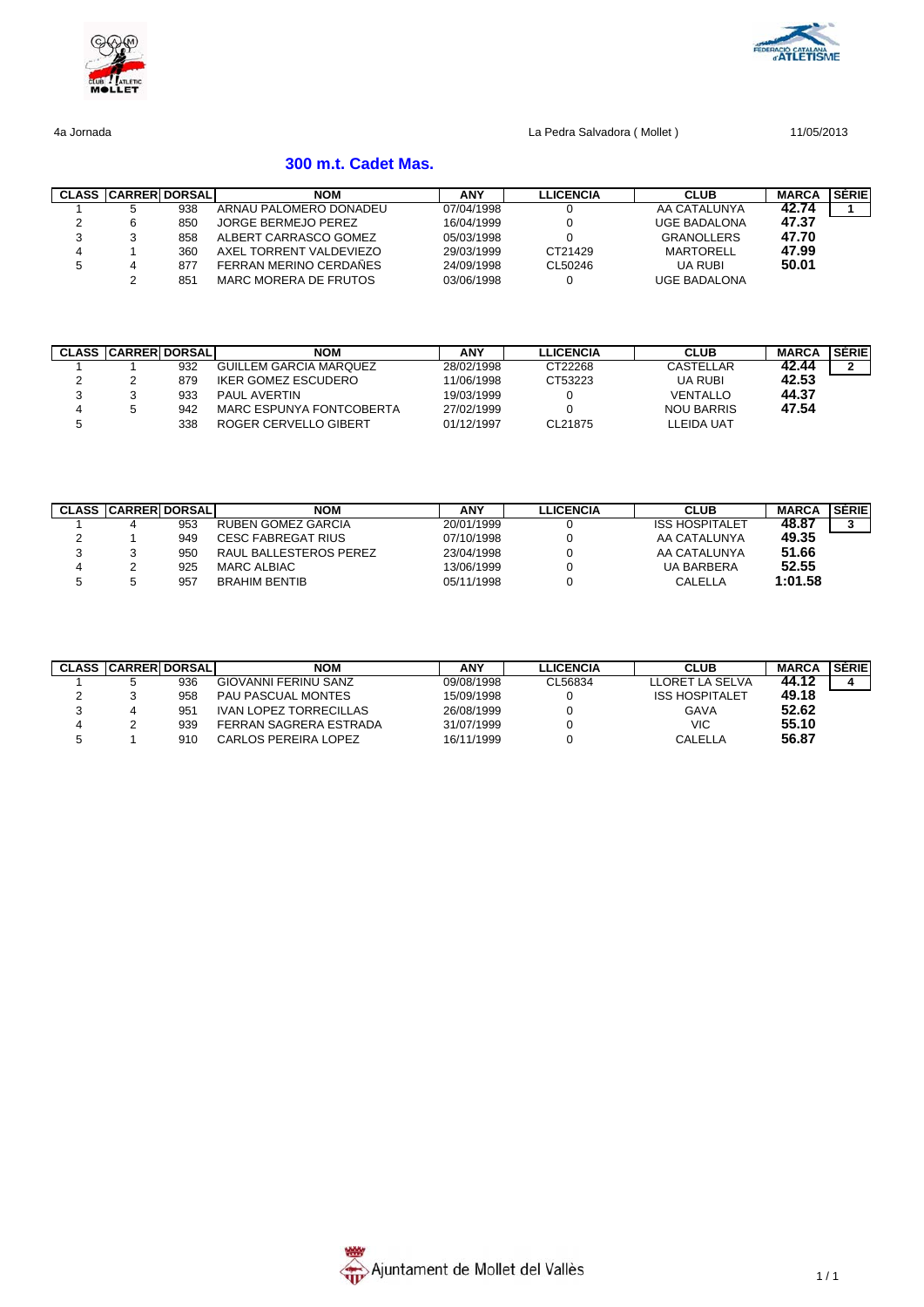



# **5000 m.m. Cadet Mas.**

| $\sim$<br>ุ บมคออ | LASS CARRER DORSALI | <b>NOM</b>             | <b>ANY</b> | <b>LLICENCIA</b> | <b>CLUB</b>             | <b>MARCA</b>            | <b>SERIE</b> |
|-------------------|---------------------|------------------------|------------|------------------|-------------------------|-------------------------|--------------|
|                   | 361                 | <b>RIPORTET</b><br>MAX | 22/12/1998 |                  | $\sim$ $\sim$<br>UALELL | 27:47<br>42<br><u>_</u> |              |

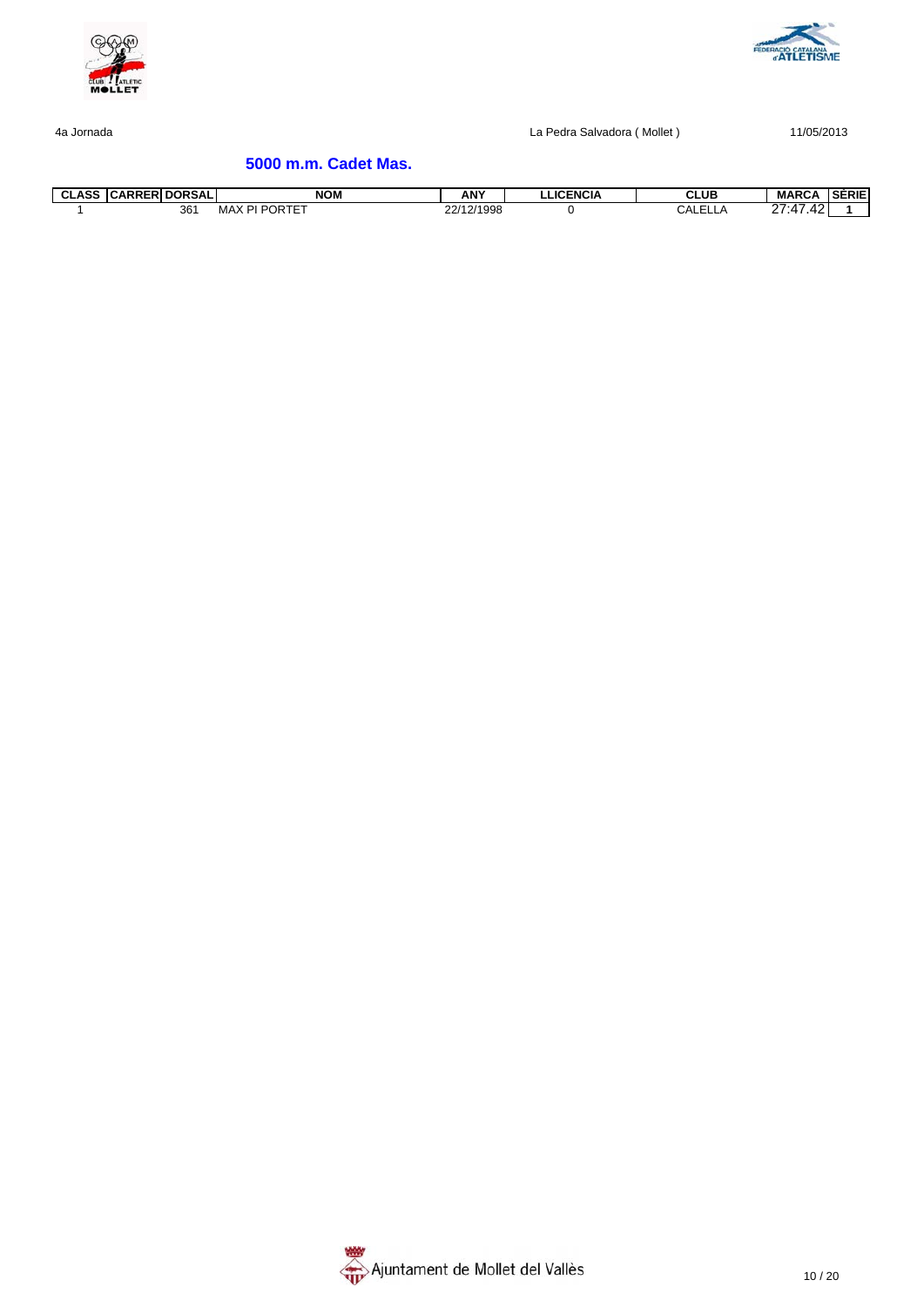



# **5000 m.m. Juvenil Mas.**

| <b>CLASS</b> | <b>CARRERI DORSALI</b> | <b>NOM</b>                                               | <b>ANY</b> | LLICENCIA | <b>CLUB</b>           | <b>MARCA</b>          | <b>SERIE</b> |
|--------------|------------------------|----------------------------------------------------------|------------|-----------|-----------------------|-----------------------|--------------|
|              | 354                    | <b>FUENTE</b><br>$\Gamma$<br>. ARENAS<br>.VAN<br>DЕ<br>▵ | 25/01/1996 | CT19591   | <b>PRA</b><br>TENC AA | 4.32<br>22.04<br>22.U |              |

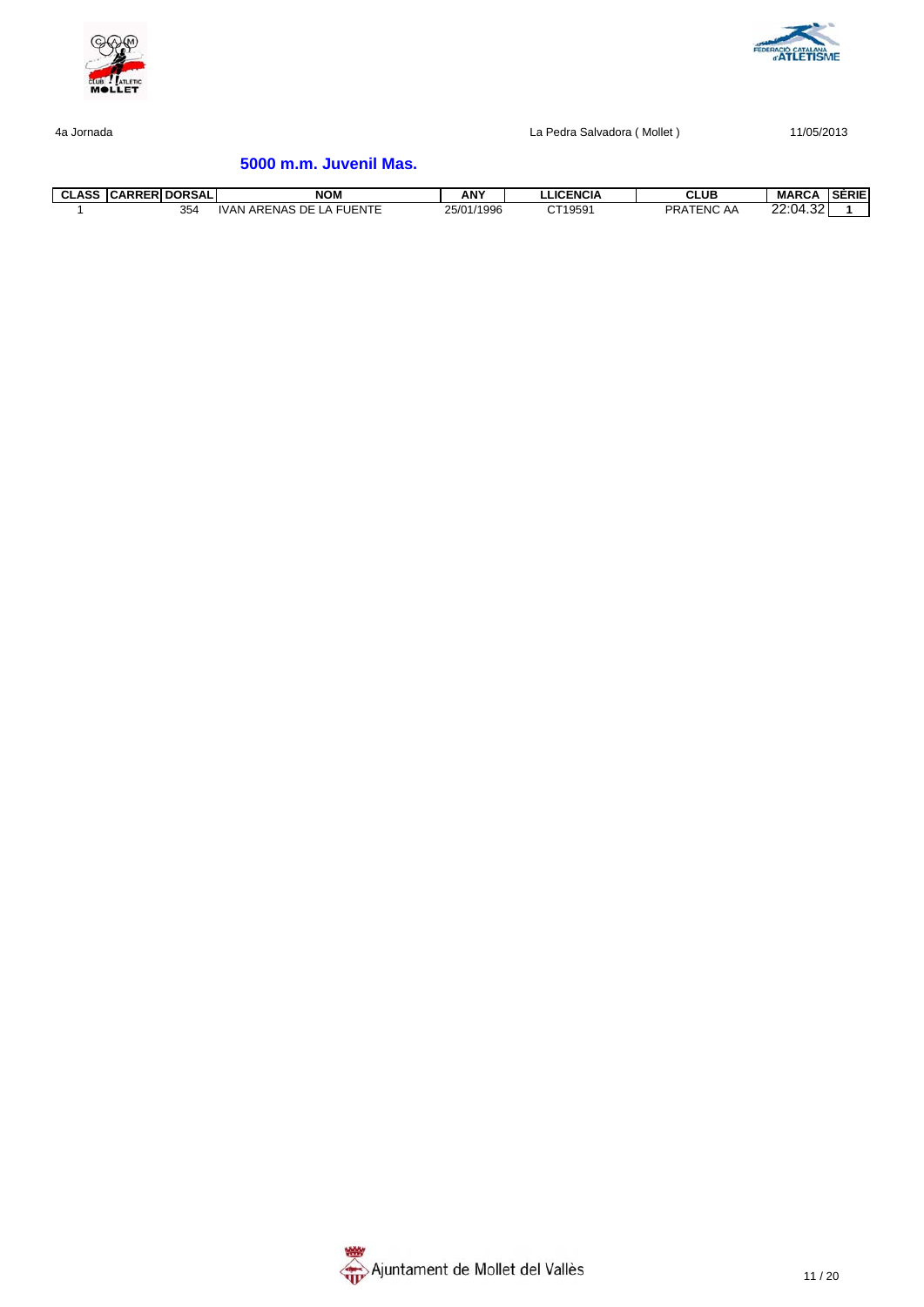



#### **LLARGADA Juvenil Mas.**

|                | <b>CLASS DORSAL</b> | <b>NOM</b>                    | ANY        | <b>LLICENCIA</b> | <b>CLUB</b>             | $\mathbf{1}$   | $\mathbf{2}$   | 3              | 4                        | 5                        | 6              | <b>MARCA</b> |
|----------------|---------------------|-------------------------------|------------|------------------|-------------------------|----------------|----------------|----------------|--------------------------|--------------------------|----------------|--------------|
| $\mathbf{1}$   | 844                 | <b>JORDI YOSHINORI</b>        | 21/04/1996 | CT19352          | <b>IGUALADA</b>         | 6,59           | $\blacksquare$ | $\blacksquare$ | $\overline{\phantom{a}}$ | $\blacksquare$           |                | 6,59         |
|                |                     |                               |            |                  |                         | $-1,3$         |                |                |                          |                          |                |              |
| 25             | 353                 | <b>IGORS PAVLOVS</b>          | 18/04/1997 | $\mathbf 0$      | <b>UA BARBERA</b>       | 6,04<br>$-2,3$ | 5,77<br>$-2,0$ | 5,81<br>$-2,7$ | X<br>$-3,6$              | $\overline{\phantom{a}}$ | $\blacksquare$ | 6,04         |
| 3              | 887                 | JOAN SALA GARRIGA             | 27/05/1997 | CT20637          | AA CATALUNYA            | X              | 6,03           | X              | X                        | X                        | 5,94           | 6,03         |
|                |                     |                               |            |                  |                         | $-2,6$         | $-1,7$         | $-2,3$         | $-3,7$                   | $-6,0$                   | $-1,9$         |              |
| $\overline{4}$ | 890                 | FERRAN URQUIA SANZ            | 15/09/1997 | CT20225          | AA CATALUNYA            | X              | 6,00           | х              | 6,02                     | 5,67                     | 5,72           | 6,02         |
|                |                     |                               |            |                  |                         | $-1,7$         | $-2,4$         | $-0,2$         | $-2,3$                   | $-2,3$                   | $-1,6$         |              |
| 5              | 900                 | FERRAN MATA VENERO            | 04/02/1997 | $\mathbf 0$      | <b>ESPORTIU PENEDES</b> | 5,62           | 5,62           | 5,94           | 5,65                     | 5,56                     | Х              | 5,94         |
|                |                     |                               |            |                  |                         | $-2,9$         | 0,0            | $-1,8$         | $-3,1$                   | $-3,1$                   | $-3,7$         |              |
| 6              | 901                 | MARCOS PEREZ COLLADO          | 30/06/1995 | $\mathbf 0$      | <b>KNLTS</b>            | 5,38           | 5,71           | 5,79           |                          |                          |                | 5,79         |
|                |                     |                               |            |                  |                         | $-1,6$         | $-1,5$         | $-3,2$         |                          |                          |                |              |
| $\overline{7}$ | 889                 | KHALID BENRHIMOU              | 05/03/1997 | CT20280          | CANOVELLES              | X              | 5,53           | 5,78           |                          |                          |                | 5,78         |
|                |                     |                               |            |                  |                         | $-1,0$         | $-2,6$         | $-1,7$         |                          |                          |                |              |
| 8              | 830                 | <b>DAVID BOIX PUIGDEVALL</b>  | 08/04/1996 | $\mathbf 0$      | <b>INDEPENDENT</b>      | 5,17           | 5,66           | 5,55           |                          |                          |                | 5,66         |
|                |                     |                               |            |                  |                         | $-2.6$         | $-1.9$         | $-0.9$         |                          |                          |                |              |
| 9              | 891                 | MARTI SUGRAÑES GRANER         | 05/01/1997 | CT21317          | <b>MANRESA</b>          | 5,59           | 5,23           | 5,65           |                          |                          |                | 5,65         |
|                |                     |                               |            |                  |                         | 0,0            | $-3,3$         | $-2,7$         |                          |                          |                |              |
| 10             | 895                 | OSCAR RICO LOPEZ              | 05/03/1997 | $\mathbf 0$      | MUNTANYENC S. CUGAT     | 5,60           | X              | 5,62           |                          |                          |                | 5,62         |
|                |                     |                               |            |                  |                         | $-4,0$         | $-2,1$         | $-1,7$         |                          |                          |                |              |
| 11             | 902                 | ALBERT PUIG BESA              | 09/02/1997 | CT21305          | CALELLA                 | 5,62           | 5,47           | $\blacksquare$ |                          |                          |                | 5.62         |
|                |                     |                               |            |                  |                         | $-2,8$         | $-2,5$         |                |                          |                          |                |              |
| 12             | 875                 | ADRIA CALZADA ESCRIG          | 07/03/1997 | $\mathsf 0$      | FC BARCELONA            | 5,33           | 5,62           | 5,42           |                          |                          |                | 5,62         |
|                |                     |                               |            |                  |                         | $-2,0$         | $-1,3$         | $-1,0$         |                          |                          |                |              |
| 13             | 903                 | JOSE ANTONIO PICAZOS CARRILLO | 16/07/1996 | CT20508          | <b>MONTORNES</b>        | X              | 5,53           | 5,60           |                          |                          |                | 5.60         |
|                |                     |                               |            |                  |                         | $-2,5$         | $-1,7$         | $-3,8$         |                          |                          |                |              |
|                |                     |                               |            |                  |                         |                |                |                |                          |                          |                |              |
| 14             | 880                 | ENRIC ANGOSTO JOSE            | 18/02/1997 | CL22119          | <b>UA BARBERA</b>       | 5,36           | 5,49           | 5,27           |                          |                          |                | 5,49         |
|                |                     |                               |            |                  |                         | $-3,2$         | $-1,0$         | $-1,5$         |                          |                          |                |              |
| 15             | 853                 | ELOI PINYOL CASTANY           | 17/02/1997 | CT21123          | <b>VIC</b>              | 5,41           | 5,16           | 5,46           |                          |                          |                | 5,46         |
|                |                     |                               |            |                  |                         | $-1,8$         | $-3,5$         | $-2,8$         |                          |                          |                |              |
| 16             | 913                 | ERIK RODRIGUEZ LA CRUZ        | 13/01/1997 | CL20879          | AA CATALUNYA            | X              | 5,36           | 5,45           |                          |                          |                | 5,45         |
|                |                     |                               |            |                  |                         | $-2,0$         | $-2,9$         | $-2,3$         |                          |                          |                |              |
| 17             | 896                 | DARIO SIREROL JIMENEZ         | 09/09/1996 | $\mathsf 0$      | MUNTANYENC S. CUGAT     | 5,42           | 5,42           | х              |                          |                          |                | 5,42         |
|                |                     |                               |            |                  |                         | $-2,1$         | $-3,6$         | $-1,8$         |                          |                          |                |              |
| 18             | 899                 | <b>DAVID BOFILL GARBI</b>     | 08/05/1997 | $\mathbf 0$      | <b>MOLINS</b>           | 5,42           | 5,40           | 5,40           |                          |                          |                | 5,42         |
|                |                     |                               |            |                  |                         | $-2,3$         | $-2,2$         | $-1,3$         |                          |                          |                |              |
| 19             | 884                 | ALEIX MARIN ALONSO            | 19/12/1997 | $\mathsf 0$      | <b>IGUALADA</b>         | 2,52           | x              | 5,32           |                          |                          |                | 5,32         |
|                |                     |                               |            |                  |                         | $-4,0$         | $-1,8$         | $-3,0$         |                          |                          |                |              |
|                |                     |                               |            |                  |                         |                |                |                |                          |                          |                |              |
| 20             | 860                 | ALBERTO LUQUE CASTRO          | 10/04/1996 | CT18790          | <b>ISS HOSPITALET</b>   | 5,13           | X              | 4,76           |                          |                          |                | 5,13         |
|                |                     |                               |            |                  |                         | $-1,8$         | $-2,3$         | $-3,1$         |                          |                          |                |              |
| 21             | 823                 | JOAN CHILLON BOSCH            | 29/05/1997 | CL21482          | MUNTANYENC S. CUGAT     | 5,08           | 5,11           | X              |                          |                          |                | 5,11         |
|                |                     |                               |            |                  |                         | $-2.8$         | $-1,4$         | $-2,4$         |                          |                          |                |              |
| 22             | 352                 | PABLO VERDEGUER MOMOT         | 08/05/1997 | $\mathbf 0$      | ATL. GAVA               | 5,10           | 5,01           | $\blacksquare$ |                          |                          |                | 5,10         |
|                |                     |                               |            |                  |                         | $-2,0$         | $-1,5$         |                |                          |                          |                |              |
| 23             | 893                 | <b>GERARD PEREZ ROBUSTE</b>   | 25/02/1997 | CL21694          | AAE ESCOLA TREBALL      | X              | x              | 5,10           |                          |                          |                | 5,10         |
|                |                     |                               |            |                  |                         | $-1,7$         | $-2,3$         | $-0,6$         |                          |                          |                |              |
| 24             | 912                 | <b>ISMAEL BEAYARRI</b>        | 12/05/1997 | $\mathbf 0$      | AA CATALUNYA            | 4,90           | x              | 4,75           |                          |                          |                | 4,90         |
|                |                     |                               |            |                  |                         | $-3,1$         | $-1,9$         | $-1,9$         |                          |                          |                |              |
|                |                     |                               |            |                  |                         |                |                |                |                          |                          |                |              |

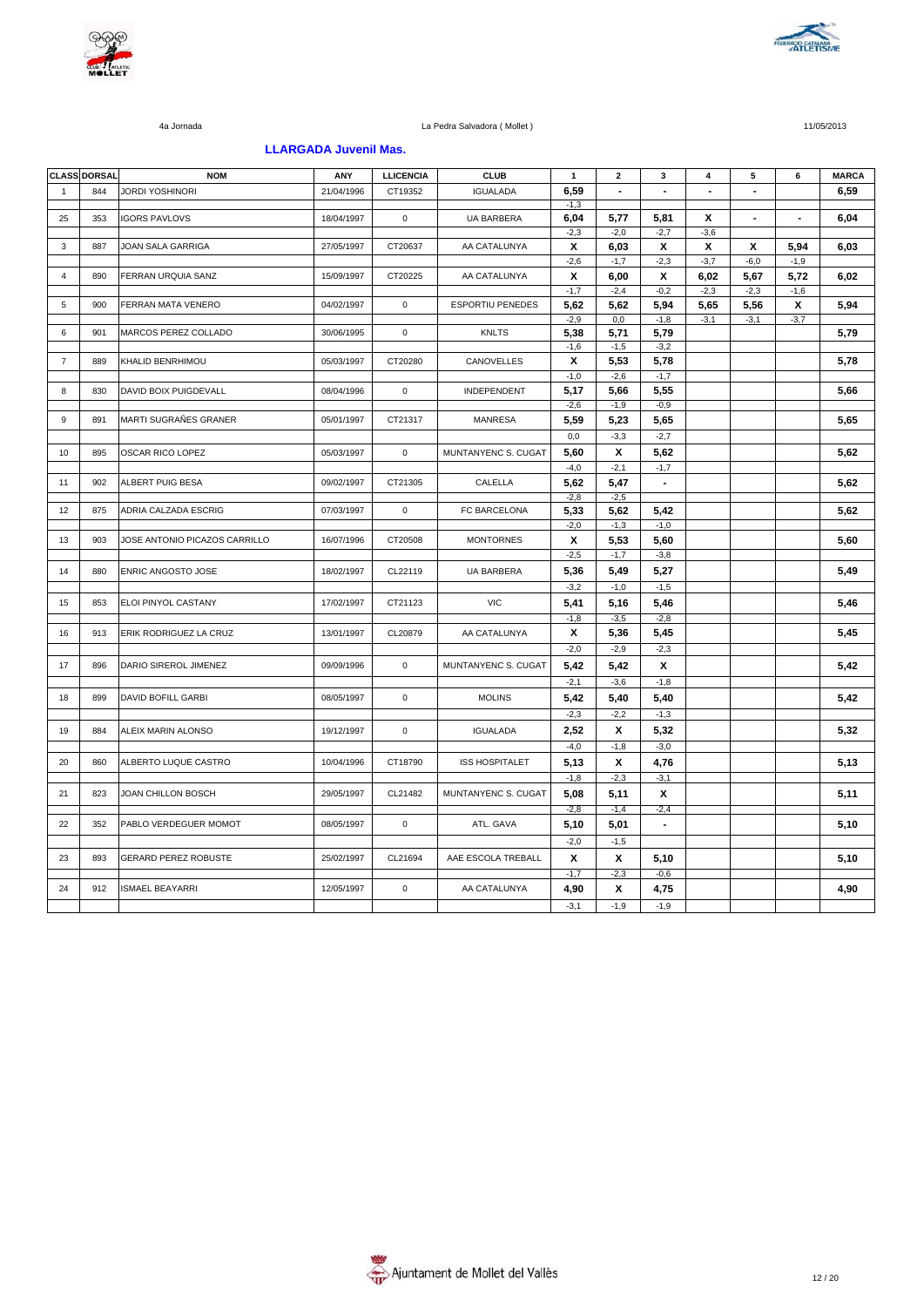



### **LLARGADA Junior Mas.**

|                | <b>CLASS DORSAL</b> | <b>NOM</b>                       | <b>ANY</b> | <b>LLICENCIA</b> | <b>CLUB</b>           |        | $\mathbf{2}$ | 3      | 4              | 5                        | 6      | <b>MARCA</b> |
|----------------|---------------------|----------------------------------|------------|------------------|-----------------------|--------|--------------|--------|----------------|--------------------------|--------|--------------|
|                | 841                 | <b>MARC VELA GENESCA</b>         | 06/03/1994 | $\mathbf{0}$     | FC BARCELONA          | 6,39   | 6,30         | 6,05   | 6,50           | 6,42                     | 6,50   | 6,50         |
|                |                     |                                  |            |                  |                       | $-2.9$ | $-2.8$       | $-2.8$ | $-1.9$         | $-2.3$                   | $-2.2$ |              |
| $\overline{2}$ | 820                 | CARLOS JAVIER PEREZ HERNANDEZ    | 01/02/1995 | LP265            | <b>CA TENERIFE</b>    | x      | 5,43         | 5,99   | 5,99           | 6, 10                    | X      | 6,10         |
|                |                     |                                  |            |                  |                       | $-1.9$ | $-3.4$       | $-3,2$ | $-4,4$         | $-2.1$                   | $-2,4$ |              |
| 3              | 344                 | <b>ALEX VICENTE SOLA</b>         | 17/03/1995 | $\mathbf 0$      | <b>KNLTS</b>          | 5,17   | 5.44         | 5,99   | $\blacksquare$ | $\overline{\phantom{0}}$ |        | 5,99         |
|                |                     |                                  |            |                  |                       | $-1.8$ | $-2.8$       | $\sim$ |                |                          |        |              |
| 4              | 863                 | <b>MARC BELLISCO CASTELLANOS</b> | 29/09/1995 | CT19612          | <b>ISS HOSPITALET</b> | 5,80   | 5.63         | 5,73   |                |                          |        | 5,80         |
|                |                     |                                  |            |                  |                       | $-2.2$ | $-3.2$       | $-4.3$ |                |                          |        |              |
| 5              | 861                 | <b>BERNAT MORELL FARRAN</b>      | 29/04/1994 | CT18804          | <b>ISS HOSPITALET</b> | X      | 5.59         | 5,60   |                |                          |        | 5,60         |
|                |                     |                                  |            |                  |                       | $-2.4$ | $-2.2$       | $-2,6$ |                |                          |        |              |
| 6              | 829                 | PERE IBORRA CASANOVA             | 29/11/1995 | CL19816          | AAE ESCOLA TREBALL    | X      | 5,45         | 5,25   |                |                          |        | 5,45         |
|                |                     |                                  |            |                  |                       | $-2.8$ | $-1.1$       | $-4.4$ |                |                          |        |              |
|                | 849                 | POL FORMENT RIVAUD               | 12/02/1995 | $\mathbf 0$      | <b>ISS HOSPITALET</b> | 5.23   | 5.02         | 5,13   |                |                          |        | 5,23         |
|                |                     |                                  |            |                  |                       | $-1.0$ | $-2.8$       | $-3.5$ |                |                          |        |              |

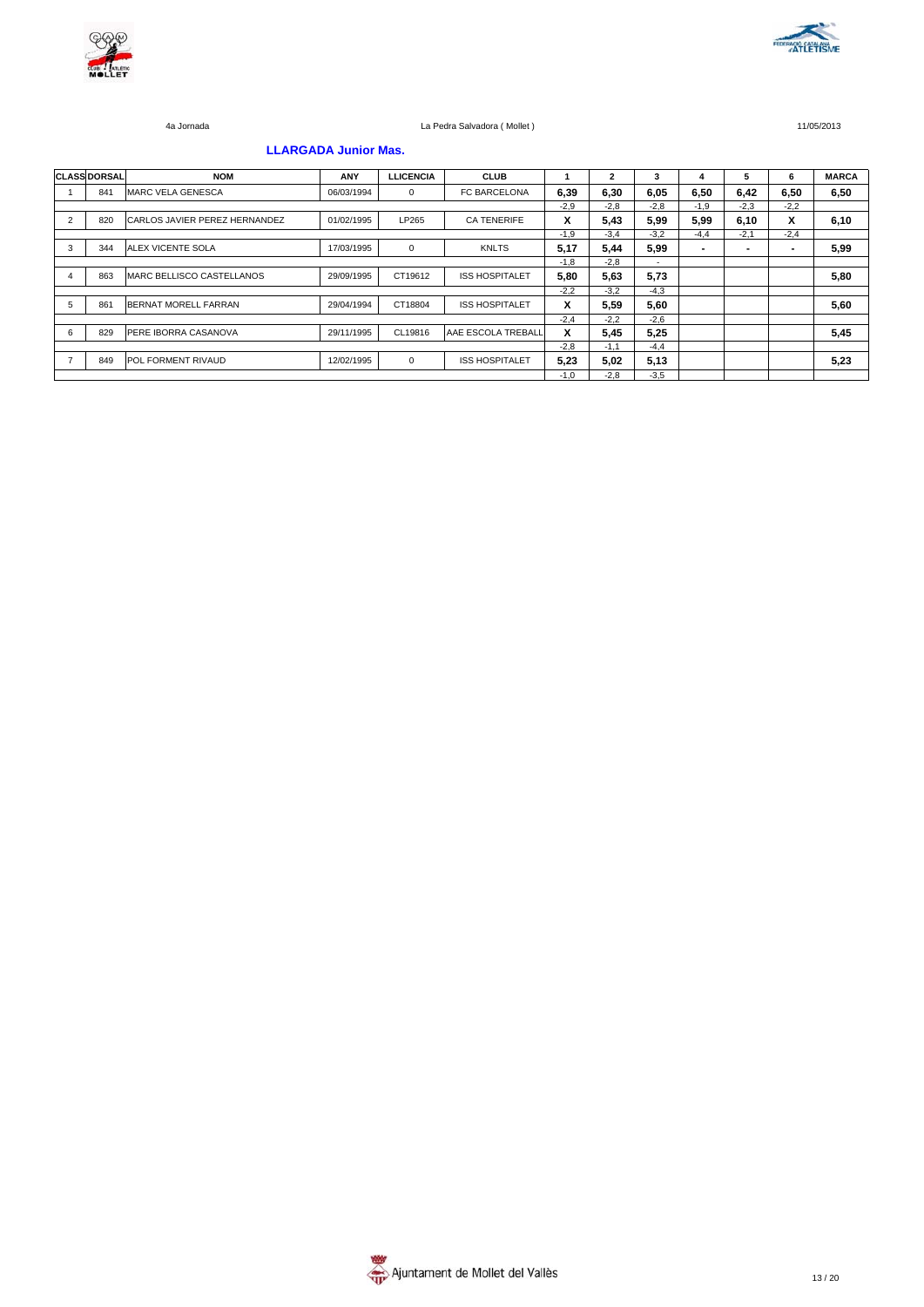



#### **ALÇADA Cadet Mas.**

|                | <b>CLASS DORSAL</b> | <b>NOM</b>                    | ANY        | <b>LLICENCIA</b> | <b>CLUB</b>           | 1,40           | 1,45            | 1,50           | 1,55            | 1,59            | 1,62                     | 1,65           | 1,68           | 1,71     | 1,74       | 1,77           | 1.80 | <b>MARCA</b>   |
|----------------|---------------------|-------------------------------|------------|------------------|-----------------------|----------------|-----------------|----------------|-----------------|-----------------|--------------------------|----------------|----------------|----------|------------|----------------|------|----------------|
| $\mathbf{1}$   | 868                 | <b>MARC SALVATELLA VIDAL</b>  | 03/02/1999 | 0                | MUNTANYENC S. CUGAT   | ٠              | $\sim$          | $\Omega$       | ٠               | X <sub>0</sub>  | $\overline{\phantom{a}}$ | X <sub>0</sub> | $\sim$         | XX0      | $^{\circ}$ | X <sub>0</sub> |      | 1,77           |
| $\overline{2}$ | 852                 | GUILLEM PINYOL CASTANY        | 29/11/1998 | $\mathbf 0$      | <b>VIC</b>            | $\sim$         | ٠               | $\overline{a}$ | ٠               |                 | $\mathbf 0$              |                | X <sub>0</sub> | $\Omega$ | XX0        | XXX            |      | 1,74           |
| 3              | 869                 | POL NAVAS I OTERO             | 25/02/1998 | $\mathbf 0$      | <b>MOLINS</b>         | ٠              | ٠               | $\Omega$       | X <sub>0</sub>  | X <sub>0</sub>  | $\Omega$                 | <b>XXX</b>     |                |          |            |                |      | 1,62           |
| 4              | 840                 | DANIEL LOPEZ HERNANDEZ        | 11/09/1999 | $\mathbf 0$      | <b>SANT ANDREU</b>    | X <sub>0</sub> | $\Omega$        | $\Omega$       | $\Omega$        | XX <sub>0</sub> | <b>XXX</b>               |                |                |          |            |                |      | 1,59           |
| 5              | 876                 | ALBERT VILELLA SEMENTE        | 02/01/1998 | CL63866          | <b>UA RUBI</b>        | $\Omega$       | $\Omega$        | $\Omega$       | $\Omega$        | $\Omega$        | <b>XXX</b>               |                |                |          |            |                |      | 1,59           |
| 6              | 360                 | AXEL TORRENT VALDEVIEZO       | 29/03/1999 | CT21429          | <b>MARTORELL</b>      | $\Omega$       | 0               | $\Omega$       | XX <sub>0</sub> | <b>XXX</b>      |                          |                |                |          |            |                |      | 1,55           |
| $\overline{7}$ | 858                 | ALBERT CARRASCO GOMEZ         | 05/03/1998 | 0                | <b>GRANOLLERS</b>     | $\Omega$       | X <sub>0</sub>  | 0              | $\mathbf 0$     | <b>XXX</b>      |                          |                |                |          |            |                |      | 1,55           |
| 8              | 828                 | <b>EDUARD FERRE PUGES</b>     | 04/01/1999 | $\mathbf 0$      | C A GAVA              | $\Omega$       | X <sub>0</sub>  | $\Omega$       | <b>XXX</b>      |                 |                          |                |                |          |            |                |      | 1,50           |
| 9              | 842                 | ALBERT LOPEZ HUERTAS          | 05/09/1998 | CL67787          | <b>BARCELONA AT</b>   | XX0            | XX <sub>0</sub> | XX0            | XX <sub>0</sub> | <b>XXX</b>      |                          |                |                |          |            |                |      | 1,50           |
| 10             | 851                 | <b>MARC MORERA DE FRUTOS</b>  | 03/06/1998 | 0                | <b>UGE BADALONA</b>   | $\Omega$       | 0               | X <sub>0</sub> | <b>XXX</b>      |                 |                          |                |                |          |            |                |      | 1,50           |
| 11             | 871                 | <b>ISAAC IBAÑEZ FERNANDEZ</b> | 03/02/1999 | 0                | <b>KNLTS</b>          | $\Omega$       | ÷.              | $\Omega$       | <b>XXX</b>      |                 |                          |                |                |          |            |                |      | 1,50           |
| 12             | 870                 | ANDREI SALES SEBASTIA         | 10/06/1999 | CL60573          | <b>ISS HOSPITALET</b> | $\Omega$       | $\Omega$        | <b>XXX</b>     |                 |                 |                          |                |                |          |            |                |      | 1,45           |
| 13             | 877                 | FERRAN MERINO CERDAÑES        | 24/09/1998 | CL50246          | <b>UA RUBI</b>        | XX0            | X <sub>0</sub>  | <b>XXX</b>     |                 |                 |                          |                |                |          |            |                |      | 1,45           |
| 14             | 357                 | <b>XAVIER BAU RAMOS</b>       | 06/10/1998 | $\Omega$         | <b>UA BARBERA</b>     | <b>XXX</b>     |                 |                |                 |                 |                          |                |                |          |            |                |      | $\blacksquare$ |
| 15             | 850                 | JORGE BERMEJO PEREZ           | 16/04/1999 | 0                | <b>UGE BADALONA</b>   | <b>XXX</b>     |                 |                |                 |                 |                          |                |                |          |            |                |      | $\overline{a}$ |
| 16             | 857                 | JUAN MANUEL GORDILLO BENITEZ  | 27/08/1998 | $\Omega$         | <b>GRANOLLERS</b>     | <b>XXX</b>     |                 |                |                 |                 |                          |                |                |          |            |                |      | ä,             |
| 17             | 874                 | <b>GERARD RECIO</b>           | 23/09/1999 | $\mathbf 0$      | <b>CANOVELLES</b>     |                |                 |                |                 |                 |                          |                |                |          |            |                |      | <b>NP</b>      |
| 18             | 868                 | <b>MARC SALVATELLA VIDAL</b>  | 03/02/1999 | $\Omega$         | MUNTANYENC S. CUGAT   |                |                 |                |                 |                 |                          |                |                |          |            |                | XXX  |                |

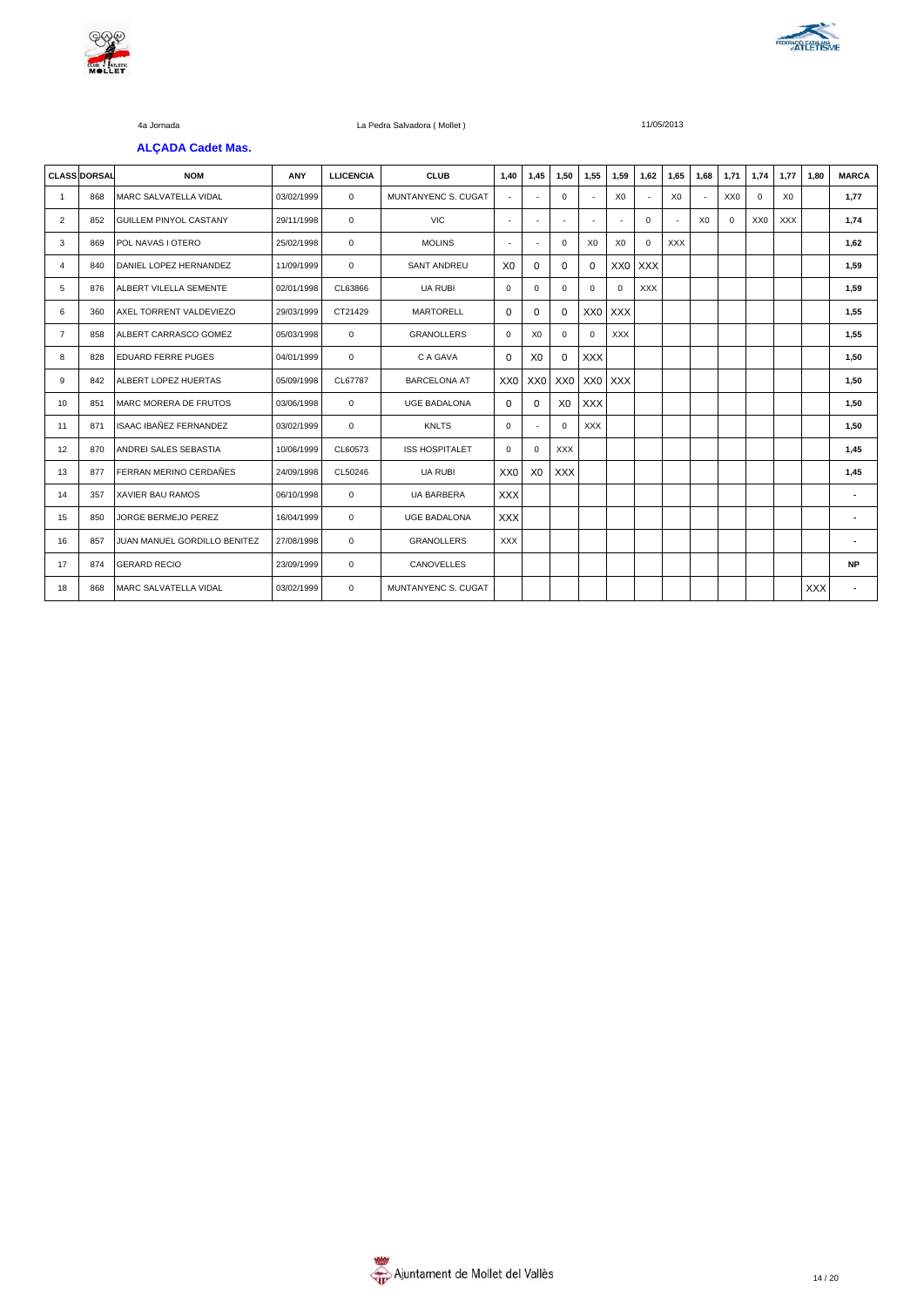



# **PERXA Juvenil Mas.**

|                | <b>CLASS DORSAL</b> | <b>NOM</b>                   | <b>ANY</b> | <b>LLICENCIA</b> | <b>CLUB</b>             | 2,90     | 3,10     | 3,30 | 3,45 | 3,60       | 3,75 | 3.90 | 4,00            | 4,10                     | 4,15                     | 4.20            | 4.25           | 4.30       | 4,40 | 4.50        | <b>MARCA</b> |
|----------------|---------------------|------------------------------|------------|------------------|-------------------------|----------|----------|------|------|------------|------|------|-----------------|--------------------------|--------------------------|-----------------|----------------|------------|------|-------------|--------------|
|                | 339                 | <b>RICARD CLEMENTE MARTI</b> | 24/01/1994 | CT17641          | <b>AVINENT MANRESA</b>  |          |          | -    |      |            |      | -    | X <sub>0</sub>  | $\overline{\phantom{a}}$ | $\overline{\phantom{a}}$ | XX <sub>0</sub> | $\blacksquare$ |            |      | XX0 XX0 XXX | 4.40         |
| $\overline{2}$ | 813                 | <b>EDUARDO GARCIA GASOL</b>  | 03/04/1995 | CT19095          | <b>JA SABADELL</b>      | -        |          |      |      |            |      |      | XX <sub>0</sub> |                          | -                        |                 |                | <b>XXX</b> |      |             | 4.00         |
| 3              | 814                 | ROGER GOMA ROCA              | 12/02/1996 | CT19146          | <b>JA SABADELL</b>      |          |          |      |      |            |      |      | $\Omega$        |                          |                          | <b>XXX</b>      |                |            |      |             | 4.00         |
|                | 341                 | <b>BRIAN PONCE ORELLANA</b>  | 09/03/1995 | CT21992          | <b>ISS HOSPITALET</b>   | $\Omega$ | $\Omega$ |      |      | <b>XXX</b> |      |      |                 |                          |                          |                 |                |            |      |             | 3.45         |
|                | 340                 | DAVID BLASCO PATIÑO          | 19/03/1996 | CT19578          | <b>CORNELLA ATLETIC</b> |          |          |      |      | <b>XXX</b> |      |      |                 |                          |                          |                 |                |            |      |             | 0.00         |

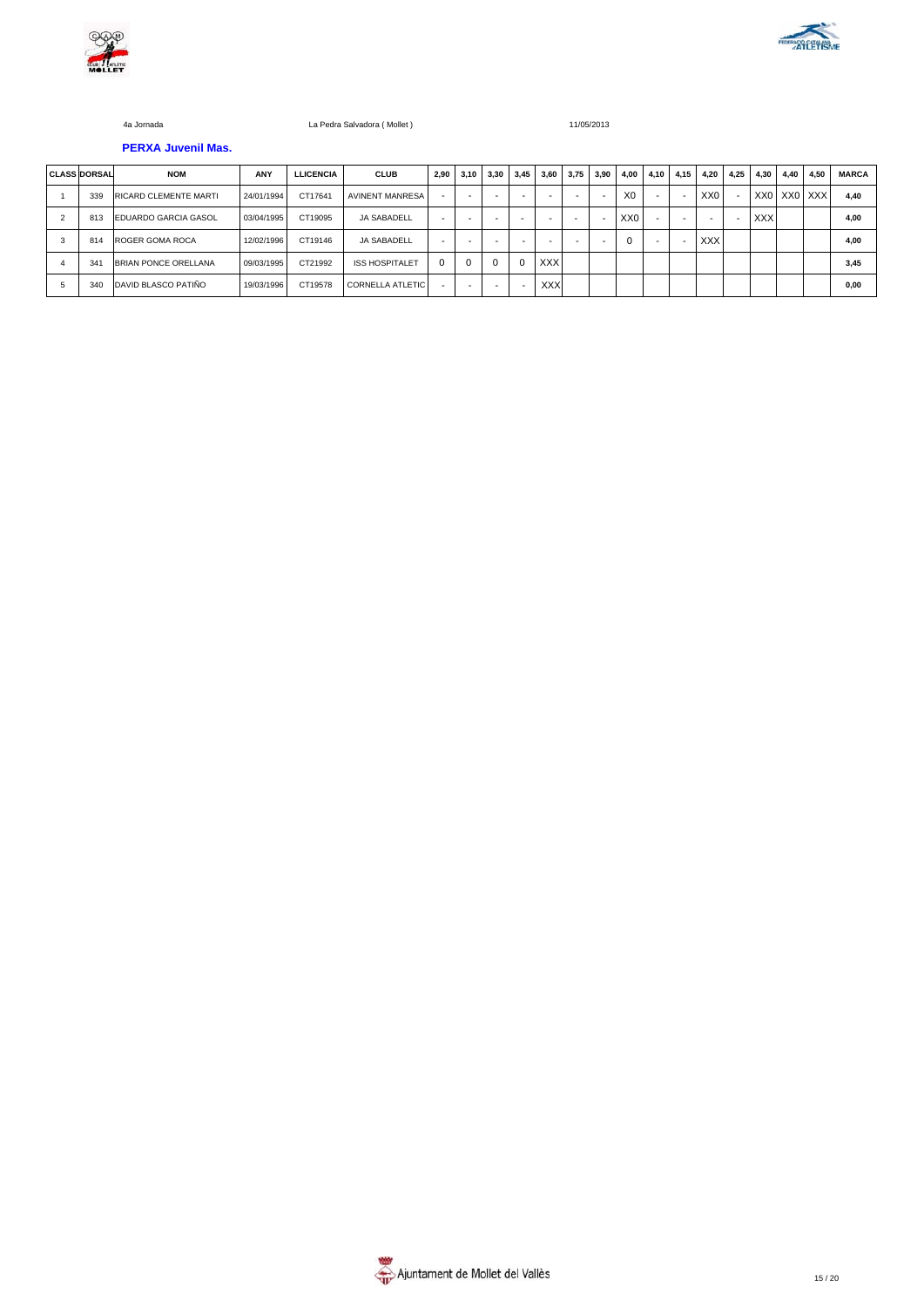



### **JAVELINA Juvenil Mas.**

|    | <b>CLASS DORSAL</b> | <b>NOM</b>                    | ANY        | <b>LLICENCIA</b> | <b>CLUB</b>                      |                          | $\overline{\mathbf{2}}$ | 3     | 4              | 5                        | 6     | <b>MARCA</b> |
|----|---------------------|-------------------------------|------------|------------------|----------------------------------|--------------------------|-------------------------|-------|----------------|--------------------------|-------|--------------|
|    | 954                 | VICTOR SERRANO JORCANO        | 17/07/1997 | $\Omega$         | <b>CORNELLA ATLETIC</b>          | 52,79                    | 47,44                   | 43,36 | 47,30          | 49,39                    | 48,43 | 52,79        |
| 2  | 946                 | ANGEL BAZAN CASTELLO          | 06/02/1997 | CT19662          | AE SANT ANDREU                   | 47,31                    | 46,20                   | 49,96 | 49,75          | 45,34                    | 47,90 | 49,96        |
| 3  | 956                 | <b>GUILLEM REQUENO SIMO</b>   | 12/10/1996 | CT20158          | <b><i>I</i>UNTANYENC S. CUGA</b> | 49,27                    | x                       | 46,51 | 49,24          | X                        | 41,93 | 49,27        |
| 4  | 962                 | <b>FRANCESC BERTRAN MARTI</b> | 10/01/1997 | CT20439          | <b>IGUALADA</b>                  | 45,85                    | 45,09                   | 43,40 | 43,41          | $\overline{\phantom{0}}$ | ۰     | 45,85        |
| 5  | 959                 | DANIEL BENITEZ GARCIA         | 11/02/1996 | CL52430          | CASTELLAR                        | 42,98                    | 44,72                   | 44,27 | 45,75          | 41,20                    | 41,92 | 45,75        |
| 6  | 918                 | <b>OLEGUER ROURA CONEJO</b>   | 21/05/1996 | $\Omega$         | <b>GRANOLLERS</b>                | 43,01                    | x                       | X     | x              | 41,17                    | 42,09 | 43,01        |
|    | 902                 | <b>ALBERT PUIG BESA</b>       | 09/02/1997 | CT21305          | CALELLA                          | 35,51                    | 40,72                   | 42,52 | 39,18          | 36,50                    | 40,98 | 42,52        |
| 8  | 884                 | <b>JALEIX MARIN ALONSO</b>    | 19/12/1997 | $\mathbf 0$      | <b>IGUALADA</b>                  | 41,56                    | 38,70                   | x     |                |                          |       | 41,56        |
| 9  | 937                 | JAUME ROCA SERDA              | 09/01/1996 | CT20248          | FC BARCELONA                     | 32,65                    | 35,43                   | x     |                |                          |       | 35,43        |
| 10 | 944                 | <b>MAMADOU ALIMOU DIALLO</b>  | 01/01/1997 | CT21180          | <b>GEIE GIRONI</b>               | 32,95                    | 33,30                   | 30,93 |                |                          |       | 33,30        |
| 11 | 844                 | JORDI YOSHINORI               | 21/04/1996 | CT19352          | <b>IGUALADA</b>                  | 28,74                    | x                       | X     |                |                          |       | 28,74        |
| 12 | 952                 | <b>RUBEN HORNOS GOMEZ</b>     | 23/07/1997 | $\mathbf 0$      | UA BARBERA                       | 21,24                    | 21,89                   | 24,20 |                |                          |       | 24,20        |
| 13 | 963                 | <b>MARTI FERRES CASERES</b>   | 05/09/1997 | $\Omega$         | <b>CAI IGUALADA</b>              | 20,22                    | 20,70                   | X     |                |                          |       | 20,70        |
| 14 | 830                 | DAVID BOIX PUIGDEVALL         | 08/04/1996 | $^{\circ}$       | <b>INDEPENDENT</b>               | $\overline{\phantom{0}}$ | -                       |       | $\blacksquare$ |                          |       | 0,00         |
| 15 | 846                 | JAN ROCA CARRERAS             | 20/03/1996 | CT20320          | <b>IGUALADA</b>                  | $\blacksquare$           | х                       | X     |                |                          |       | 0,00         |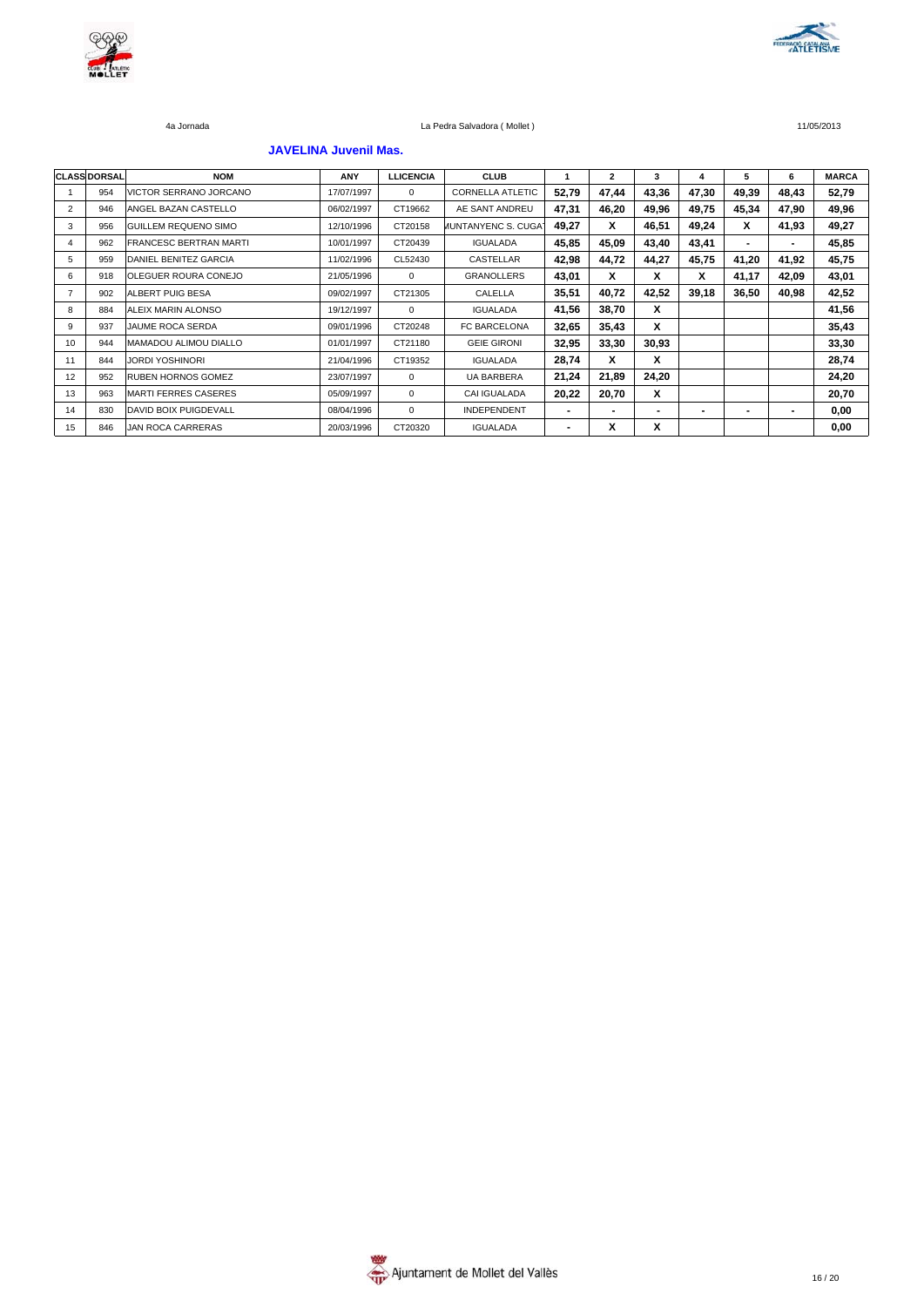



### **JAVELINA Junior Mas.**

|              | <b>CLASS DORSAL</b> | <b>NOM</b>                  | ANY        | <b>LLICENCIA</b> | <b>CLUB</b>        | $\overline{1}$     | $\overline{\mathbf{2}}$ | $\mathbf{3}$            | $\overline{\mathbf{4}}$ | $\sqrt{5}$ | $\bf 6$ | <b>MARCA</b> |
|--------------|---------------------|-----------------------------|------------|------------------|--------------------|--------------------|-------------------------|-------------------------|-------------------------|------------|---------|--------------|
| $\mathbf{1}$ | 911                 | <b>GERARD RUIZ CAPARROS</b> | 07/06/1995 | CT18871          | <b>MONTORNES</b>   | 55,07              | 55,34                   | $\overline{\mathbf{x}}$ | $\pmb{\chi}$            | 50,85      | 51,76   | 55,34        |
| $\sqrt{2}$   | 945                 | MARC GARRIGA CAÑET          | 22/04/1994 | $\mathbf 0$      | <b>GEIE GIRONI</b> | $\pmb{\mathsf{x}}$ | 37,43                   | 34,45                   |                         |            |         | 37,43        |
| 3            | 960                 | ADRIA RODRIGUEZ ABEIJON     | 11/10/1994 | $\mathbf 0$      | CASTELLAR          | 33,15              | 34,80                   | 34,82                   |                         |            |         | 34,82        |
| 4            | 825                 | DAVID SOUSSE VILLA          | 09/04/1995 | $\mathsf 0$      | <b>GRUPA</b>       | 25,53              | 26,81                   | $\overline{\mathbf{x}}$ |                         |            |         | 26,81        |
| $\,$ 5 $\,$  | 824                 | JANIRO CORDOVI ECHEVARRIA   | 23/09/1995 | EN TRAMIT        | <b>GRUPA</b>       | 24,73              | $\mathbf{x}$            | 23,96                   |                         |            |         | 24,73        |
|              |                     |                             |            |                  |                    |                    |                         |                         |                         |            |         |              |
|              |                     |                             |            |                  |                    |                    |                         |                         |                         |            |         |              |
|              |                     |                             |            |                  |                    |                    |                         |                         |                         |            |         |              |
|              |                     |                             |            |                  |                    |                    |                         |                         |                         |            |         |              |
|              |                     |                             |            |                  |                    |                    |                         |                         |                         |            |         |              |
|              |                     |                             |            |                  |                    |                    |                         |                         |                         |            |         |              |
|              |                     |                             |            |                  |                    |                    |                         |                         |                         |            |         |              |
|              |                     |                             |            |                  |                    |                    |                         |                         |                         |            |         |              |
|              |                     |                             |            |                  |                    |                    |                         |                         |                         |            |         |              |
|              |                     |                             |            |                  |                    |                    |                         |                         |                         |            |         |              |
|              |                     |                             |            |                  |                    |                    |                         |                         |                         |            |         |              |
|              |                     |                             |            |                  |                    |                    |                         |                         |                         |            |         |              |
|              |                     |                             |            |                  |                    |                    |                         |                         |                         |            |         |              |
|              |                     |                             |            |                  |                    |                    |                         |                         |                         |            |         |              |
|              |                     |                             |            |                  |                    |                    |                         |                         |                         |            |         |              |
|              |                     |                             |            |                  |                    |                    |                         |                         |                         |            |         |              |
|              |                     |                             |            |                  |                    |                    |                         |                         |                         |            |         |              |
|              |                     |                             |            |                  |                    |                    |                         |                         |                         |            |         |              |
|              |                     |                             |            |                  |                    |                    |                         |                         |                         |            |         |              |
|              |                     |                             |            |                  |                    |                    |                         |                         |                         |            |         |              |
|              |                     |                             |            |                  |                    |                    |                         |                         |                         |            |         |              |
|              |                     |                             |            |                  |                    |                    |                         |                         |                         |            |         |              |
|              |                     |                             |            |                  |                    |                    |                         |                         |                         |            |         |              |
|              |                     |                             |            |                  |                    |                    |                         |                         |                         |            |         |              |
|              |                     |                             |            |                  |                    |                    |                         |                         |                         |            |         |              |
|              |                     |                             |            |                  |                    |                    |                         |                         |                         |            |         |              |
|              |                     |                             |            |                  |                    |                    |                         |                         |                         |            |         |              |
|              |                     |                             |            |                  |                    |                    |                         |                         |                         |            |         |              |
|              |                     |                             |            |                  |                    |                    |                         |                         |                         |            |         |              |
|              |                     |                             |            |                  |                    |                    |                         |                         |                         |            |         |              |
|              |                     |                             |            |                  |                    |                    |                         |                         |                         |            |         |              |
|              |                     |                             |            |                  |                    |                    |                         |                         |                         |            |         |              |

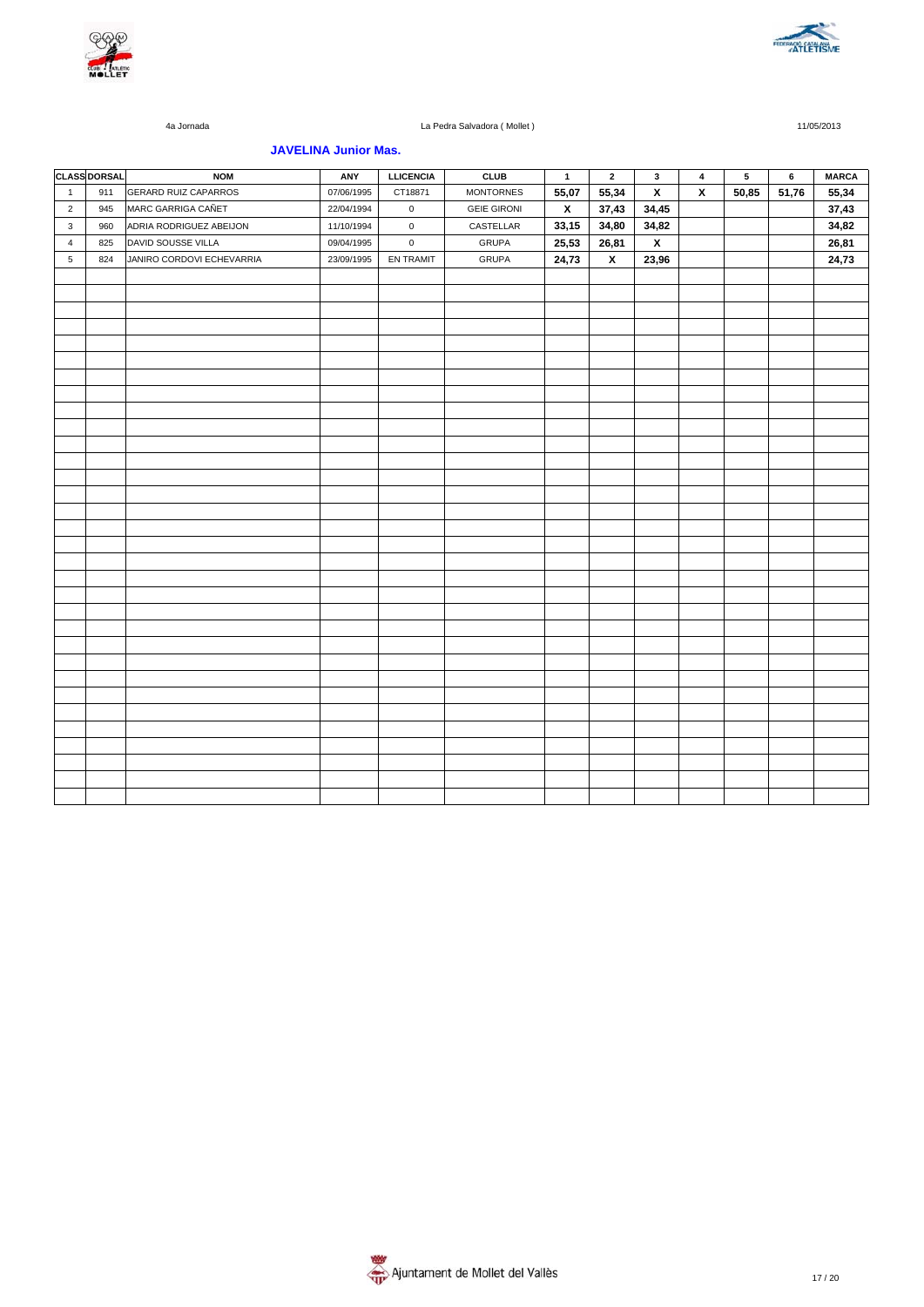



### **PES Cadet Mas.**

|                | <b>CLASS DORSAL</b> | <b>NOM</b>                     | ANY        | <b>LLICENCIA</b> | <b>CLUB</b>       | $\mathbf{1}$       | $\mathbf{2}$   | 3              | $\overline{\mathbf{4}}$   | 5                  | 6              | <b>MARCA</b> |
|----------------|---------------------|--------------------------------|------------|------------------|-------------------|--------------------|----------------|----------------|---------------------------|--------------------|----------------|--------------|
| $\overline{1}$ | 961                 | ENRIC MARTINEZ SALVANS         | 27/02/1999 | 0                | <b>VIC</b>        | 9,48               | 10,32          | 10,02          | 10,32                     | 10,53              | 9,72           | 10,53        |
| $\overline{2}$ | 938                 | ARNAU PALOMERO DONADEU         | 07/04/1998 | $\mathbf 0$      | AA CATALUNYA      | 10,38              | $\blacksquare$ | $\blacksquare$ | 9,77                      | 9,72               | 10,39          | 10,39        |
| 3              | 839                 | <b>SERGI TORRENTO VILARNAU</b> | 22/07/1999 | $\mathbf 0$      | PENYA APA ANEM-HI | 9,55               | 9,17           | 8,29           | 8,76                      | 9,19               | 9,89           | 9,89         |
| 4              | 955                 | DANIEL SERRANO JORCANO         | 05/05/1999 | $\mathsf 0$      | CORNELLA ATLETIC  | $\pmb{\mathsf{x}}$ | 8,86           | 9,02           | $\pmb{\chi}$              | $\pmb{\mathsf{x}}$ | 8,76           | 9,02         |
| 5              | 871                 | ISAAC IBAÑEZ FERNANDEZ         | 03/02/1999 | $\mathbf 0$      | <b>KNLTS</b>      | 7,77               | 7,67           | 7,91           | $\boldsymbol{\mathsf{x}}$ | 8,14               | 8,71           | 8,71         |
| 6              | 837                 | ARNAU PRAT BOSCH               | 01/03/1999 | $\mathsf 0$      | PENYA APA ANEM-HI | 7,53               | 7,49           | 8,01           | 7,63                      | 8,03               | 7,65           | 8,03         |
| $\overline{7}$ | 840                 | DANIEL LOPEZ HERNANDEZ         | 11/09/1999 | $\mathsf 0$      | SANT ANDREU       | 7,25               | 7,38           | 7,30           | 7,41                      | 7,38               | 7,79           | 7,79         |
| 8              | 836                 | <b>ENRIC MORE FLORES</b>       | 05/05/1999 | $\mathsf 0$      | PENYA APA ANEM-HI | 7,18               | 7,07           | 7,29           | 7,02                      | 6,99               | 7,11           | 7,29         |
| 9              | 968                 | OSCAR CAMBRA MESEGUER          | 23/09/1998 | $\mathbf 0$      | CA MOLLET         | 6,75               | 6,58           | 6,94           | $\blacksquare$            | $\blacksquare$     | $\blacksquare$ | 6,94         |
| 10             | 838                 | RAUL MARTI MUÑOZ               | 17/05/1998 | $\mathbf 0$      | PENYA APA ANEM-HI | $\blacksquare$     | $\blacksquare$ | $\blacksquare$ | $\blacksquare$            | $\blacksquare$     | $\blacksquare$ | 0,00         |
|                |                     |                                |            |                  |                   |                    |                |                |                           |                    |                |              |
|                |                     |                                |            |                  |                   |                    |                |                |                           |                    |                |              |
|                |                     |                                |            |                  |                   |                    |                |                |                           |                    |                |              |
|                |                     |                                |            |                  |                   |                    |                |                |                           |                    |                |              |
|                |                     |                                |            |                  |                   |                    |                |                |                           |                    |                |              |
|                |                     |                                |            |                  |                   |                    |                |                |                           |                    |                |              |
|                |                     |                                |            |                  |                   |                    |                |                |                           |                    |                |              |
|                |                     |                                |            |                  |                   |                    |                |                |                           |                    |                |              |
|                |                     |                                |            |                  |                   |                    |                |                |                           |                    |                |              |
|                |                     |                                |            |                  |                   |                    |                |                |                           |                    |                |              |
|                |                     |                                |            |                  |                   |                    |                |                |                           |                    |                |              |
|                |                     |                                |            |                  |                   |                    |                |                |                           |                    |                |              |
|                |                     |                                |            |                  |                   |                    |                |                |                           |                    |                |              |
|                |                     |                                |            |                  |                   |                    |                |                |                           |                    |                |              |
|                |                     |                                |            |                  |                   |                    |                |                |                           |                    |                |              |
|                |                     |                                |            |                  |                   |                    |                |                |                           |                    |                |              |
|                |                     |                                |            |                  |                   |                    |                |                |                           |                    |                |              |
|                |                     |                                |            |                  |                   |                    |                |                |                           |                    |                |              |
|                |                     |                                |            |                  |                   |                    |                |                |                           |                    |                |              |
|                |                     |                                |            |                  |                   |                    |                |                |                           |                    |                |              |
|                |                     |                                |            |                  |                   |                    |                |                |                           |                    |                |              |
|                |                     |                                |            |                  |                   |                    |                |                |                           |                    |                |              |
|                |                     |                                |            |                  |                   |                    |                |                |                           |                    |                |              |
|                |                     |                                |            |                  |                   |                    |                |                |                           |                    |                |              |
|                |                     |                                |            |                  |                   |                    |                |                |                           |                    |                |              |
|                |                     |                                |            |                  |                   |                    |                |                |                           |                    |                |              |
|                |                     |                                |            |                  |                   |                    |                |                |                           |                    |                |              |

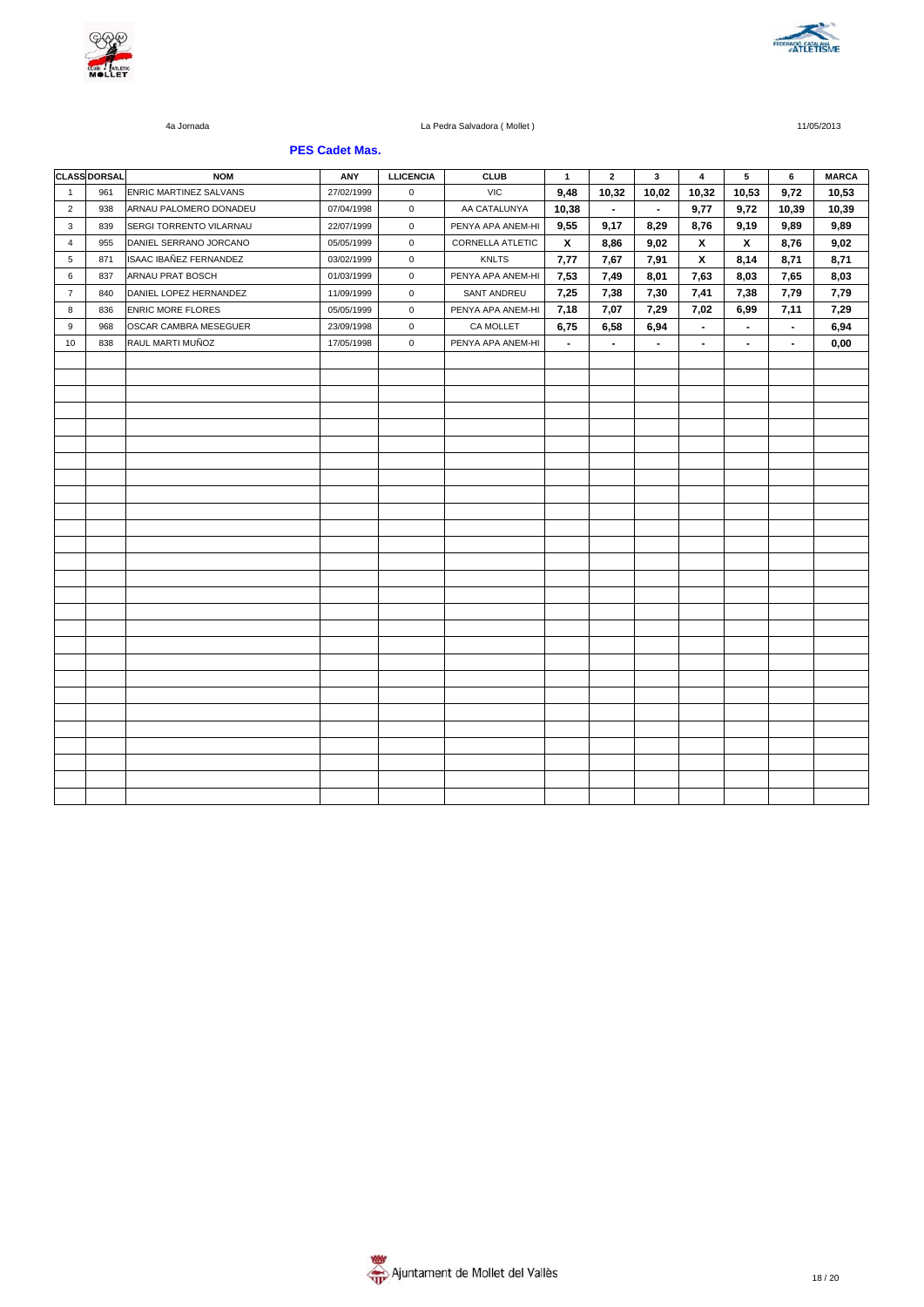



### **MARTELL Juvenil Mas.**

|                | <b>CLASS DORSAL</b> | <b>NOM</b>             | ANY        | <b>LLICENCIA</b> | <b>CLUB</b>     | $\overline{1}$     | $\mathbf{2}$            | $\mathbf{3}$            | $\overline{\mathbf{4}}$ | ${\bf 5}$               | 6                       | <b>MARCA</b> |
|----------------|---------------------|------------------------|------------|------------------|-----------------|--------------------|-------------------------|-------------------------|-------------------------|-------------------------|-------------------------|--------------|
| $\mathbf{1}$   | 966                 | MIGUEL ALBERTO BLANCO  | 22/02/1996 | $\mathbf 0$      | FC BARCELONA    | 63,30              | $\overline{\mathbf{x}}$ | 64,79                   | $\pmb{\chi}$            | $\overline{\mathbf{x}}$ | $\overline{\mathbf{x}}$ | 64,79        |
| $\overline{2}$ | 988                 | ROGER MOLIST PINOS     | 10/02/1996 | $\mathbf 0$      | FC BARCELONA    | 44,90              | $\pmb{\chi}$            | 46,09                   | 46,62                   | $\pmb{\chi}$            | 45,31                   | 46,62        |
| 3              | 970                 | JOAN MARTINEZ DURO     | 03/03/1997 | CT20456          | AA CATALUNYA    | 43,03              | 41,61                   | $\overline{\mathbf{x}}$ | $\pmb{\mathsf{x}}$      | $\mathbf{x}$            | 43,44                   | 43,44        |
| $\overline{4}$ | 975                 | FERRAN ARAUJO AYALA    | 23/02/1996 | $\mathsf 0$      | CE UNIVERSITARI | $\pmb{\mathsf{x}}$ | 40,68                   | 41,40                   |                         |                         |                         | 41,40        |
| 5              | 935                 | JAVIER GARCIA BLAZQUEZ | 23/07/1996 | CL59782          | <b>UCA</b>      | $\pmb{\chi}$       | 35,51                   | 35,11                   |                         |                         |                         | 35,51        |
|                |                     |                        |            |                  |                 |                    |                         |                         |                         |                         |                         |              |
|                |                     |                        |            |                  |                 |                    |                         |                         |                         |                         |                         |              |
|                |                     |                        |            |                  |                 |                    |                         |                         |                         |                         |                         |              |
|                |                     |                        |            |                  |                 |                    |                         |                         |                         |                         |                         |              |
|                |                     |                        |            |                  |                 |                    |                         |                         |                         |                         |                         |              |
|                |                     |                        |            |                  |                 |                    |                         |                         |                         |                         |                         |              |
|                |                     |                        |            |                  |                 |                    |                         |                         |                         |                         |                         |              |
|                |                     |                        |            |                  |                 |                    |                         |                         |                         |                         |                         |              |
|                |                     |                        |            |                  |                 |                    |                         |                         |                         |                         |                         |              |
|                |                     |                        |            |                  |                 |                    |                         |                         |                         |                         |                         |              |
|                |                     |                        |            |                  |                 |                    |                         |                         |                         |                         |                         |              |
|                |                     |                        |            |                  |                 |                    |                         |                         |                         |                         |                         |              |
|                |                     |                        |            |                  |                 |                    |                         |                         |                         |                         |                         |              |
|                |                     |                        |            |                  |                 |                    |                         |                         |                         |                         |                         |              |
|                |                     |                        |            |                  |                 |                    |                         |                         |                         |                         |                         |              |
|                |                     |                        |            |                  |                 |                    |                         |                         |                         |                         |                         |              |
|                |                     |                        |            |                  |                 |                    |                         |                         |                         |                         |                         |              |
|                |                     |                        |            |                  |                 |                    |                         |                         |                         |                         |                         |              |
|                |                     |                        |            |                  |                 |                    |                         |                         |                         |                         |                         |              |
|                |                     |                        |            |                  |                 |                    |                         |                         |                         |                         |                         |              |
|                |                     |                        |            |                  |                 |                    |                         |                         |                         |                         |                         |              |
|                |                     |                        |            |                  |                 |                    |                         |                         |                         |                         |                         |              |
|                |                     |                        |            |                  |                 |                    |                         |                         |                         |                         |                         |              |
|                |                     |                        |            |                  |                 |                    |                         |                         |                         |                         |                         |              |
|                |                     |                        |            |                  |                 |                    |                         |                         |                         |                         |                         |              |
|                |                     |                        |            |                  |                 |                    |                         |                         |                         |                         |                         |              |
|                |                     |                        |            |                  |                 |                    |                         |                         |                         |                         |                         |              |
|                |                     |                        |            |                  |                 |                    |                         |                         |                         |                         |                         |              |
|                |                     |                        |            |                  |                 |                    |                         |                         |                         |                         |                         |              |
|                |                     |                        |            |                  |                 |                    |                         |                         |                         |                         |                         |              |
|                |                     |                        |            |                  |                 |                    |                         |                         |                         |                         |                         |              |
|                |                     |                        |            |                  |                 |                    |                         |                         |                         |                         |                         |              |

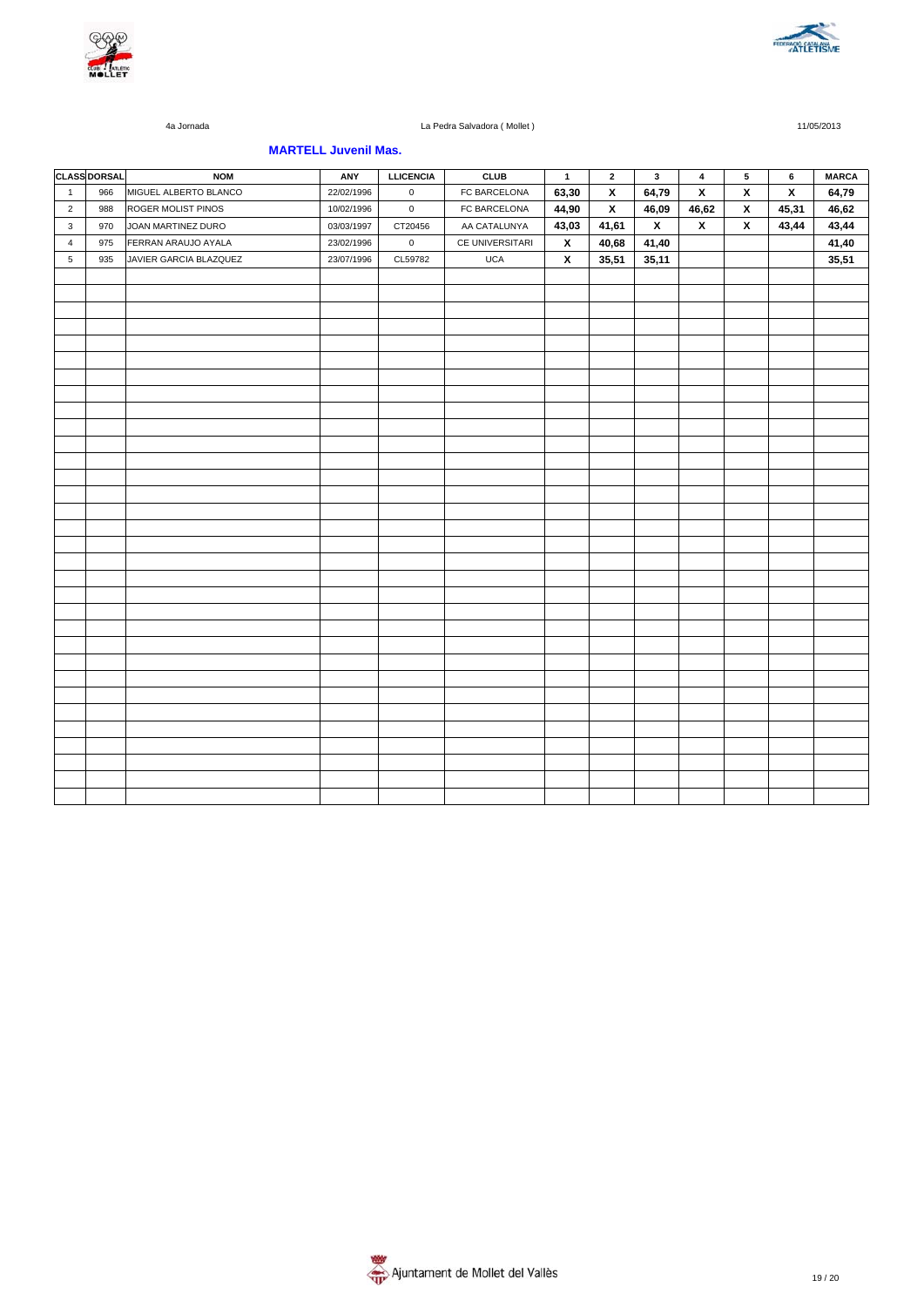



#### **MARTELL Junior Mas.**

| <b>CLASS DORSAL</b> | <b>NOM</b>                   | ANY        | <b>LLICENCIA</b> | <b>CLUB</b>           |       |       |       |       |                      |                          | <b>MARCA</b> |
|---------------------|------------------------------|------------|------------------|-----------------------|-------|-------|-------|-------|----------------------|--------------------------|--------------|
| 969                 | <b>VIOREL CRISTIAN RAVAR</b> | 03/10/1995 | CT18675          | AA CATALUNYA          |       | 59.27 |       |       | 55.43                | ٠.                       | 59.27        |
| 993                 | RAMON SERRANO DEULONDER      | 24/10/1995 | 0                | <b>KNLTS</b>          |       |       | 46.69 |       | 45.25                | 54.47                    | 54.47        |
| 991                 | <b>TYRONE DONAIRE OLANDA</b> | 04/11/1995 | 0                | PRATENC AA            | 48.25 | 49.27 | 45.64 |       | 49.41                | 48.19                    | 49.41        |
| 97                  | <b>ERIC DIAZ DELGADO</b>     | 24/04/1995 | 0                | <b>ISS HOSPITALET</b> | 45.30 | 46.66 |       | 44.48 | 47.42                | $\overline{\phantom{a}}$ | 47.42        |
| 983                 | <b>GERMAN PRATS MARTINEZ</b> | 30/01/1994 | CT18696          | <b>UA BARBERA</b>     |       |       | 46.92 | v     | $\ddot{\phantom{0}}$ | 37.62                    | 46.92        |

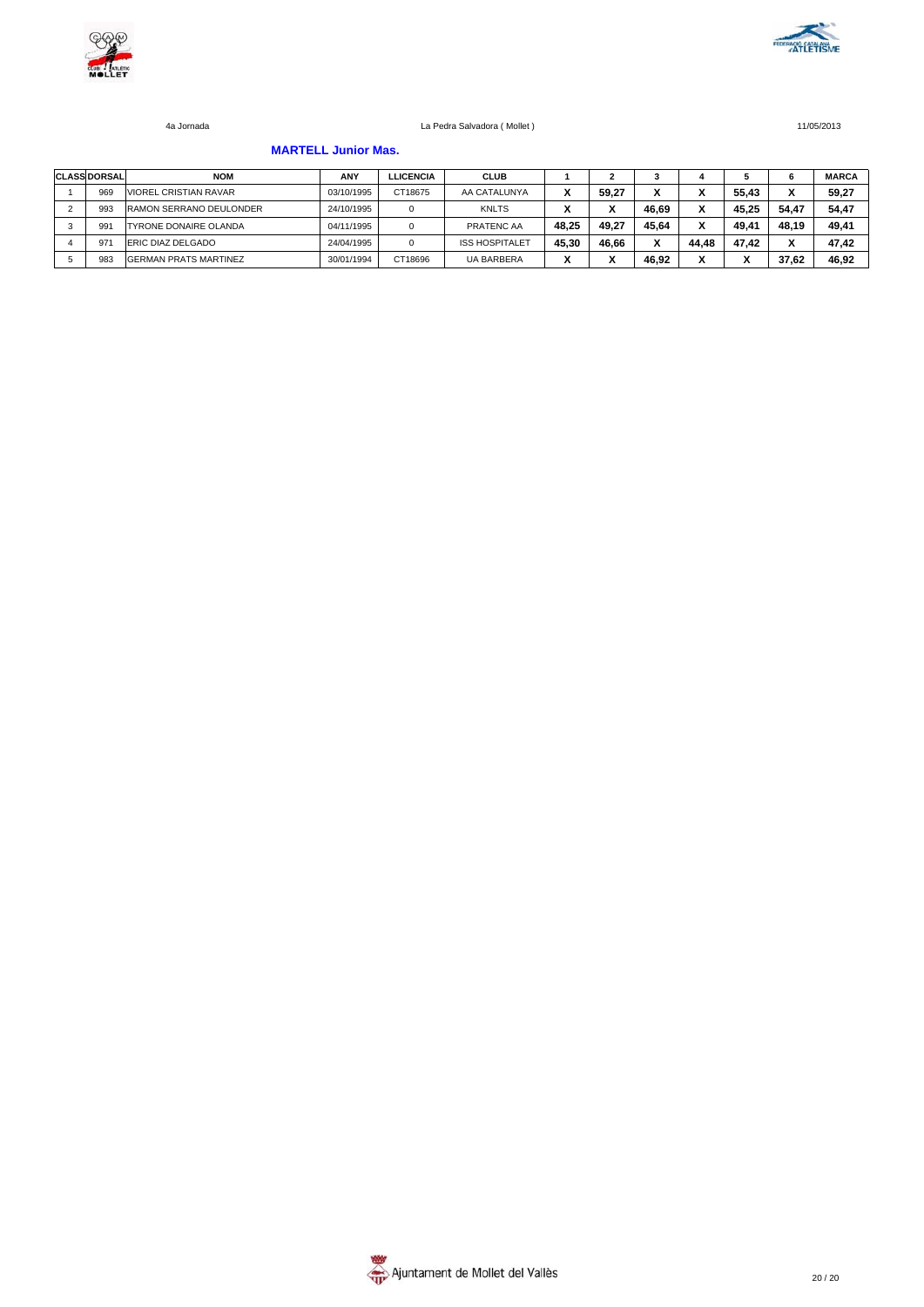



# **100 m.ll. Cadet Fem.**

|                | <b>CLASS CARRER DORSAL</b> |     | <b>NOM</b>                 | ANY         | <b>LLICENCIA</b> | <b>CLUB</b>            | <b>MARCA</b>          | <b>SERIE</b> | <b>VENT</b> |
|----------------|----------------------------|-----|----------------------------|-------------|------------------|------------------------|-----------------------|--------------|-------------|
|                | 3                          | 558 | SEPULVEDA GUTIERREZ, CORA  | 24/03/1998  | 0                | CA VIC                 | 13.01                 | 1            | $+5,2$      |
| $\overline{2}$ | 5                          | 569 | EGEA GIMENEZ, CLARA        | 28/06/1999  | 0                | <b>RUBI</b>            | 13.24                 |              |             |
| 3              | 4                          | 568 | <b>VILCHES, ESTHER</b>     | 12/10/1998  | 0                | <b>RUBI</b>            | 13.31                 |              |             |
| 4              | 1                          | 522 | COCA, MIRELLA              | 27/04/1999  | 0                | <b>MARTORELL</b>       | 13.98                 |              |             |
| 5              | 6                          | 570 | JIMENEZ, SILVIA            | 31/07/1999  | 0                | <b>RUBI</b>            | 14.51                 |              |             |
| 6              | $\overline{2}$             | 543 | MAYO, MARTINA              | 08/03/1999  | 0                | <b>BANYOLES</b>        | 15.55                 |              |             |
|                |                            |     |                            |             |                  |                        |                       |              |             |
| <b>CLASS</b>   | <b>CARRER DORSAL</b>       |     | <b>NOM</b>                 | <b>ANY</b>  | <b>LLICENCIA</b> | <b>CLUB</b>            | <b>MARCA</b>          | <b>SERIE</b> | <b>VENT</b> |
|                | 6                          | 657 | <b>FREDA KYERA</b>         | 08/05/1999  | 0                | <b>CA VIC</b>          | 13.33                 | 2            | $+2,3$      |
| $\overline{2}$ | 2                          | 592 | AYUSTE POQUET, LYDIA       | 01/02/1998  | $\mathbf 0$      | <b>AEA VENTALLO</b>    | 13.64                 |              |             |
| 3              | $\mathbf{1}$               | 591 | RADSMA AGUILAR, AFRICA     | 01/10/1998  | 0                | <b>AEA VENTALLO</b>    | 14.02                 |              |             |
| $\overline{4}$ | 3                          | 575 | MANTIS, ANA                | 01/10/1999  | $\Omega$         | <b>MARTORELL</b>       | 14.23                 |              |             |
| 5              | 5                          | 633 | JULIA ROSSELL, SILVIA      | 14/11/1998  | CL 67472         | <b>CA NOU BARRIS</b>   | 14.39                 |              |             |
| 6              | 4                          | 588 | LINARES, NEUS              | 04/07/1999  | $\Omega$         | FC BARCELONA           | 14.73                 |              |             |
|                |                            |     |                            |             |                  |                        |                       |              |             |
|                | <b>CLASS CARRER DORSAL</b> |     | <b>NOM</b>                 | <b>ANY</b>  | <b>LLICENCIA</b> | <b>CLUB</b>            | <b>MARCA</b>          | <b>SERIE</b> | VENT        |
|                | 6                          | 631 | CISQUELLA, CLARA           | 28/03/1998  | 0                | <b>ISS</b>             | 12.59                 | 3            | $+4,7$      |
| $\overline{2}$ | $\overline{\mathbf{c}}$    | 614 | colominas, maria           | 14/07/1999  | 0                | CA. TERRASSA           | 14.28                 |              |             |
| 3              | 1                          | 594 | GOMEZ, MARINA              | 06/01/1999  | 0                | <b>CANOVELLES</b>      | 14.40                 |              |             |
| 4              | 3                          | 620 | SANTA CATALINA, AINA       | 12/07/1999  | 0                | <b>MARTORELL</b>       | 14.60                 |              |             |
| 5              | 4                          | 623 | JOU OLLE, EVA              | 21/11/1999  | 0                | <b>UGE BADALONA</b>    | 14.63                 |              |             |
| 6              | 5                          | 624 | GUIRAO, MARTA              | 06/05/1999  | 0                | UGE BADALONA           | 14.64                 |              |             |
|                |                            |     |                            |             |                  |                        |                       |              |             |
| <b>CLASS</b>   | <b>CARRER DORSAL</b>       |     | <b>NOM</b>                 | ANY         | <b>LLICENCIA</b> | <b>CLUB</b>            | <b>MARCA</b>          | <b>SÈRIE</b> | VENT        |
|                | 2                          | 644 | <b>DEIROS, PAULA</b>       | 30/11/1999  | 0                | <b>LAIETANIA</b>       | 14.22                 | 4            | $+3,3$      |
| $\overline{2}$ | 5                          | 650 | ROVIRA GARCIA, PAULA       | 17/05/1999  | $\mathbf 0$      | <b>CA GRANOLLERS</b>   | 15.40                 |              |             |
| 3              | 6                          | 651 | <b>MERINO RUIZ, MIREIA</b> | 16/011/1998 | 0                | <b>CA GRANOLLERS</b>   | 15.93                 |              |             |
| $\overline{4}$ | 4                          | 649 | PENALBA ARIAS, LAURA,      | 11/08/1999  | 0                | <b>CA GRANOLLERS</b>   | 17.10                 |              |             |
|                |                            |     |                            |             |                  |                        |                       |              |             |
|                | 3                          | 648 | ARJONA, ANDREA             | 14/10/1998  | 0                | <b>RUBI</b>            |                       |              |             |
|                |                            |     |                            |             |                  |                        |                       |              |             |
| <b>CLASS</b>   | <b>CARRER DORSAL</b>       |     | <b>NOM</b>                 | <b>ANY</b>  | <b>LLICENCIA</b> | <b>CLUB</b>            | <b>MARCA</b>          | <b>SÈRIE</b> | <b>VENT</b> |
|                | 2                          | 663 | CAMPOSO, JUDITH            | 01/04/1999  | 0                | <b>NOU BARRIS</b>      | 13.75                 | 5            | $+2.3$      |
| $\overline{2}$ | 3                          | 665 | CARMONA MONACO, CARLA      | 23/01/1998  | 0                | VILANOVA               | 13.85                 |              |             |
| 3              | 5                          | 667 | GARCIA BLANCO, SILVIA      | 09/10/1999  | 0                | VILANOVA               | 14.05                 |              |             |
| 4              | 4                          | 666 | YEDRA LOPEZ, ADRIANA       | 17/03/1999  | 0                | <b>VILANOVA</b>        | 14.13                 |              |             |
| 5              | 6                          | 668 | ARTIMEZ SALA ANNA          | 18/06/1998  | 0                | <b>CE UNIVERSITARI</b> | 14.50                 |              |             |
|                |                            |     |                            |             |                  |                        |                       |              |             |
| <b>CLASS</b>   | <b>CARRER DORSAL</b>       |     | <b>NOM</b>                 | <b>ANY</b>  | <b>LLICENCIA</b> | <b>CLUB</b>            | <b>MARCA</b>          | SÈRIE        | <b>VENT</b> |
|                | 6                          | 674 | ORTEGA RAMS, GEMMA         | 17/19/1998  | 0                | <b>IGUALADA</b>        | 13.14                 | 6            | $+2,7$      |
| 2              | 4                          | 672 | RODRIGUEZ, CARLA           | 26/02/1999  | 0                | <b>LLUISOS</b>         | 13.69                 |              |             |
| 3              | 3                          | 671 | DIAZ, RUTH                 | 13/04/1999  | 0                | <b>LLUISOS</b>         | 13.71                 |              |             |
| 4              | 2                          | 670 | BEL, ANDREA                | 12/12/1998  | 0                | <b>VILANOVA</b>        | 14.39                 |              |             |
| 5              | 5                          | 673 | SANCHEZ, CLARA             | 24/03/1999  | $\mathbf 0$      | <b>CE UNIVERSITARI</b> | 14.95                 |              |             |
|                |                            |     |                            |             |                  |                        |                       |              |             |
| <b>CLASS</b>   | <b>CARRER DORSAL</b>       |     | <b>NOM</b>                 | <b>ANY</b>  | <b>LLICENCIA</b> | <b>CLUB</b>            | <b>MARCA</b><br>12.80 | SÈRIE<br>7   | <b>VENT</b> |
|                | 3                          | 640 | FLORENTIN, NATALIA         | 25/04/1998  | 0                | GAVA                   | 13.02                 |              | $+2,0$      |
| 2              | $\mathbf{1}$               | 675 | REBOREDO, IRENE            | 21/11/1999  | 0                | <b>LLUISOS</b>         |                       |              |             |
| 3              | 4                          | 658 | <b>TALIA LUCAS</b>         | 25/06/1998  | 0                | CA VIC                 | 13.49                 |              |             |
| $\overline{4}$ | 5                          | 669 | SANTA MARIA, JULIETA       | 30/07/1998  | 0                | <b>GEEG</b>            | 13.97                 |              |             |
| 5              | $\overline{2}$             | 559 | MOYA MUNMANY, MONTSERRAT   | 04/05/1998  | 0                | CA VIC                 | 14.50                 |              |             |

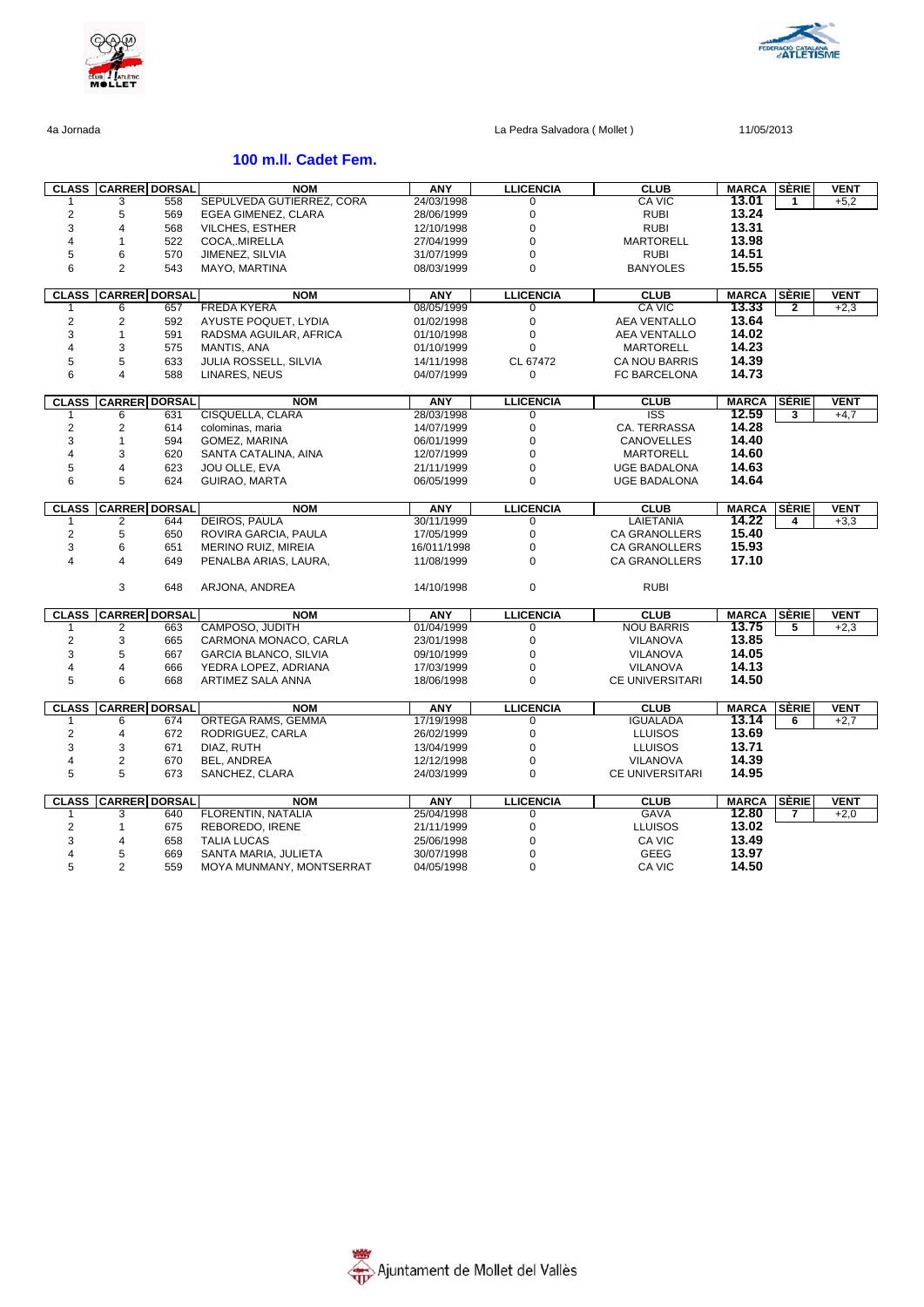



# **400 m.ll. Juvenil Fem.**

| <b>CLASS CARRER DORSAL</b> |     | <b>NOM</b>      | <b>ANY</b> | <b>LLICENCIA</b> | <b>CLUB</b>            | <b>MARCA</b> | <b>SERIE</b> |
|----------------------------|-----|-----------------|------------|------------------|------------------------|--------------|--------------|
|                            | 563 | BERMEJO, INES   | 14/12/1997 |                  | <b>UGE BADALONA</b>    | T 00" 03 I   |              |
|                            | 566 | QUEVEDO, JULIA  | 31/08/1997 |                  | <b>AVINENT MANRESA</b> | 1'02"52      |              |
|                            | 547 | OLTRA, JUDIT    | 18/07/1996 |                  | <b>CA MOLLET</b>       | $1'$ 03" 71  |              |
|                            | 607 | MARTIN. ANDREA  | 21/03/1997 |                  | AA CATALUNYA           | 1'04''45     |              |
|                            | 580 | RAMIREZ, ESTHER | 20/04/1997 |                  | AA CATALUNYA           | 1'04"66      |              |

|   | <b>CLASS CARRER DORSAL</b> |     | <b>NOM</b>                  | <b>ANY</b> | LLICENCIA | <b>CLUB</b>       | <b>MARCA</b> | <b>SÉRIE</b> |
|---|----------------------------|-----|-----------------------------|------------|-----------|-------------------|--------------|--------------|
|   |                            | 622 | LOPEZ PLANA. HELENA         | 06/10/1996 | CL 20623  | A. OLOT TERRA     | 1' 05" 331   |              |
|   |                            | 599 | <b>BONET RUIZ, MARGARET</b> | 12/12/1996 |           | CA. TERRASSA      | 1'05"76      |              |
|   |                            | 582 | <b>JANA PERENA</b>          | 15/12/1996 |           | <b>MONTANYENC</b> | 1'05"87      |              |
| 4 |                            | 600 | MARTINEZ ALVAREZ, LAIA      | 23/08/1996 |           | CA. TERRASSA      | 1' 07" 99    |              |
|   |                            | 601 | <b>FESTUS, LINDON</b>       | 27/10/1997 |           | CA VIC            | 1' 13" 07    |              |

|   | <b>CLASS CARRER DORSAL</b> |     | <b>NOM</b>                     | <b>ANY</b> | <b>LLICENCIA</b> | <b>CLUB</b>           | <b>MARCA</b> | <b>SÉRIE</b> |
|---|----------------------------|-----|--------------------------------|------------|------------------|-----------------------|--------------|--------------|
|   |                            | 611 | <b>GARCIA GONZALEZ, MARINA</b> | 11/05/1997 |                  | AA CATALUNYA          | 1' 13" 51    |              |
|   |                            | 609 | BERENGUER TORRES, AINA         | 01/01/1997 |                  | <b>CA SANT CELONI</b> | 1'05"07      |              |
|   |                            | 613 | PETRIZ, CLAUDI                 | 11/04/1996 |                  | FC BARCELONA          | 1'06"11      |              |
| 4 |                            | 612 | Ormeno, diana                  | 29/12/1997 |                  | AA CATALUNYA          | $1'$ 14" 72  |              |
| 5 |                            | 610 | Garcia, paula                  | 04/05/1996 |                  | AA CATALUNYA          | 1' 17" 57    |              |

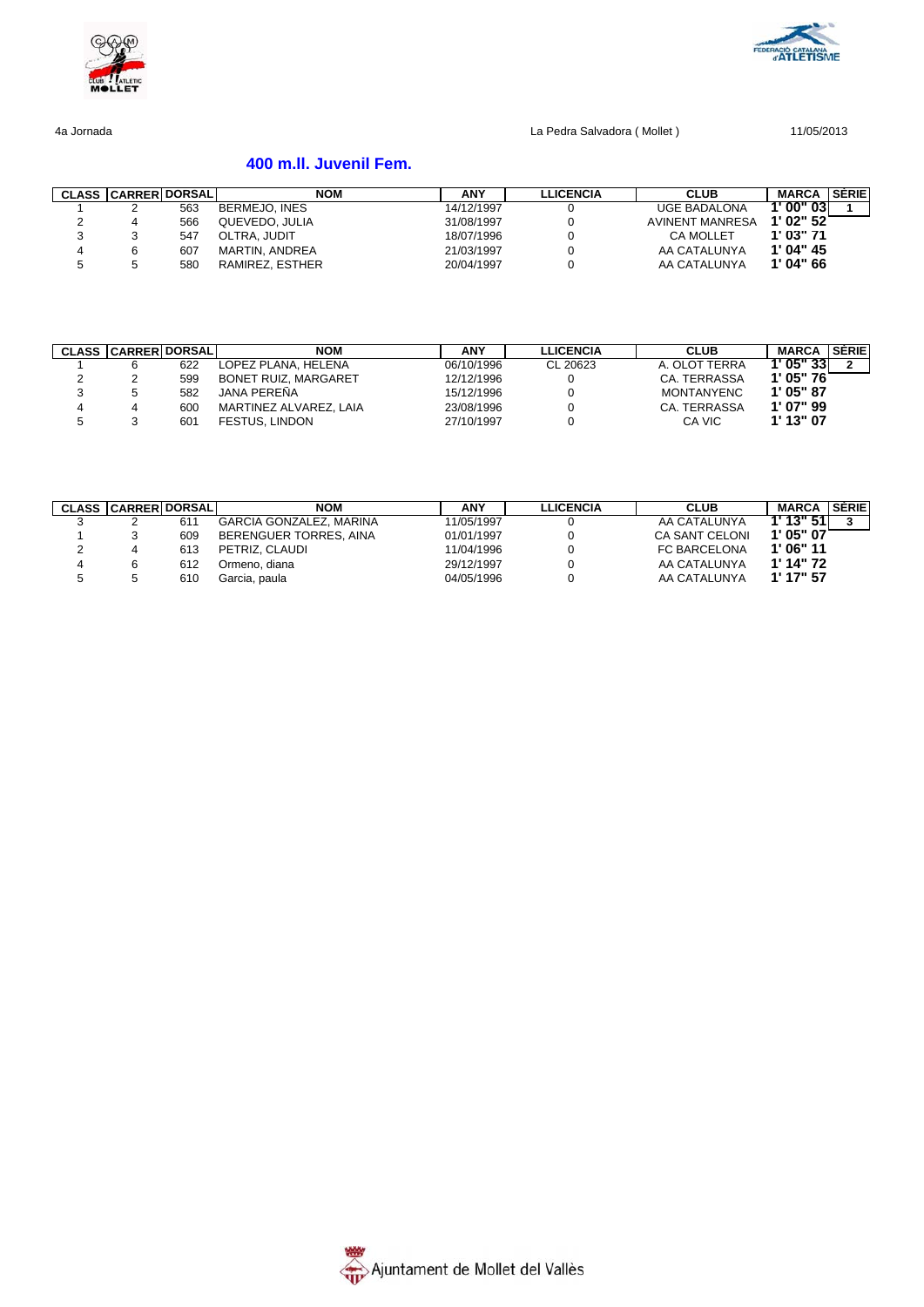



# **400 m.ll. Junior Fem.**

|   | <b>CLASS CARRER DORSAL</b> |     | <b>NOM</b>           | ANY        | LLICENCIA | <b>CLUB</b>         | <b>MARCA</b> | <b>SÉRIE</b> |
|---|----------------------------|-----|----------------------|------------|-----------|---------------------|--------------|--------------|
|   |                            | 593 | HERNANDEZ, LAURA     | 23/10/1995 |           | <b>FC BARCELONA</b> | 57" 44       |              |
|   |                            | 578 | MESA, MAR            | 03/04/1995 |           | AA CATALUNYA        | 1'00''21     |              |
|   |                            | 605 | COSTA, JUDIT         | 07/06/1993 |           | AA CATALUNYA        | 1'00''48     |              |
|   |                            | 579 | HIDALGO, LAURA       | 17/11/1995 |           | AA CATALUNYA        | 1'04''20     |              |
| G |                            | 597 | COFAN ESTEBA, DOLORS | 15/06/1994 |           | <b>GEEG</b>         | $1'$ 04" 93  |              |

| <b>CLASS CARRERI DORSALI</b> |     | <b>NOM</b>                      | <b>ANY</b> | LLICENCIA | <b>CLUB</b>     | <b>MARCA</b> | <b>SERIE</b> |
|------------------------------|-----|---------------------------------|------------|-----------|-----------------|--------------|--------------|
|                              | 618 | <b>GARCIA CASTELKLAR, BERTA</b> | 11/12/1995 |           | AVINENT MANRESA | 1'06"37      | $\sim$       |
|                              | 619 | DEL PASO MARTINEZ. CLAUDIA      | 30/07/1995 |           | AVINENT MANRESA | 1'07"04      |              |
|                              | 606 | ROSINES . SARA                  | 24/03/1994 |           | AA CATALUNYA    | 1'07"18      |              |
|                              | 617 | SERRADELL VIDAL, ANNA           | 03/10/1995 |           | AVINENT MANRESA | 1'07"88      |              |

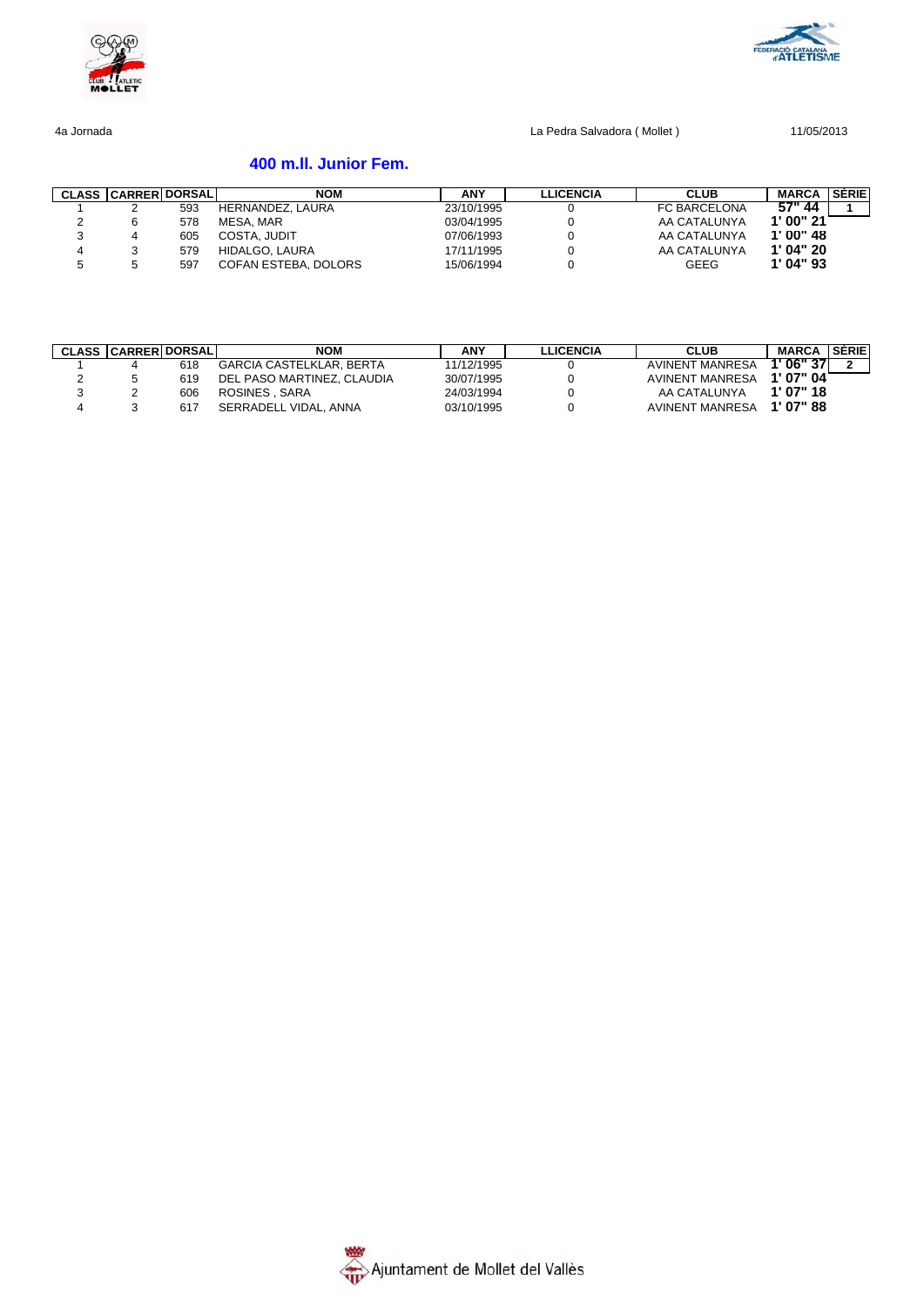

# **1000 m.ll. Cadet Fem.**

| <b>CLASS</b> | <b>DORSAL</b> | <b>NOM</b>                   | <b>ANY</b> | <b>LLICENCIA</b> | <b>CLUB</b>          | <b>SERIEI</b><br><b>MARCA</b> |
|--------------|---------------|------------------------------|------------|------------------|----------------------|-------------------------------|
|              | 584           | TILLO, NURI                  | 14/08/1998 | 0                | <b>JA ARBECA</b>     | 3'05''94                      |
| 2            | 567           | <b>BATLLE, IRENE</b>         | 30/01/1998 | 0                | GEEG                 | 3' 06" 91                     |
| 3            | 572           | RODRIGUEZ GUTIERREZ, LIDIA   | 15/11/1998 | 0                | <b>MARTORELL</b>     | $3'$ 16" 74                   |
| 4            | 568           | <b>VILCHES, ESTHER</b>       | 12/10/1998 | 0                | <b>RUBI</b>          | $3'$ 18" 49                   |
| 5            | 557           | <b>GARCIA ESPINAR, BELEN</b> | 26/07/1999 | $\Omega$         | <b>CA GRANOLLERS</b> | $3'$ 23" 41                   |
| 6            | 571           | MESA, YASMINA                | 08/02/1998 | 0                | <b>CANOVELLES</b>    | $3'$ 24" 09                   |
|              | 562           | PIÑERA, CARLA                | 10/01/1998 | 0                | <b>BARCELONA ATL</b> | 3' 26" 57                     |
| 8            | 559           | MOYA MUNMANY, MONTSERRAT     | 04/05/1998 | 0                | CA VIC               | $3'$ 26" 59                   |
| 9            | 556           | MONJE MARTINEZ, ANNA         | 12/07/1999 | 0                | <b>CA GRANOLLERS</b> | $3'$ 29" 75                   |
| 10           | 581           | PUNSI VILA, MARIA            | 30/05/1998 | 0                | COSTA BRAVA          | $3'$ 40" 83                   |
| 11           | 542           | molas, mireia                | 12/12/1999 | 0                | <b>BANYOLES</b>      | $3'$ 44" 28                   |
| 12           | 573           | GRANATO, MARTA               | 27/02/1999 | 0                | <b>MARTORELL</b>     | $3'$ 44" 72                   |
| 13           | 574           | BELTRAN, ANDREA              | 06/09/1999 | 0                | <b>MARTORELL</b>     | $3'$ 49" 29                   |
| 14           | 587           | GOMEZ BLAZQUEZ, ANDREA       | 06/01/1999 | $\Omega$         | <b>CANOVELLES</b>    | $3'$ 53" 43                   |
| 15           | 583           | <b>JOANA BALAGUE</b>         | 26/02/1999 | 0                | <b>UGE BADALONA</b>  | 4' 03" 40                     |

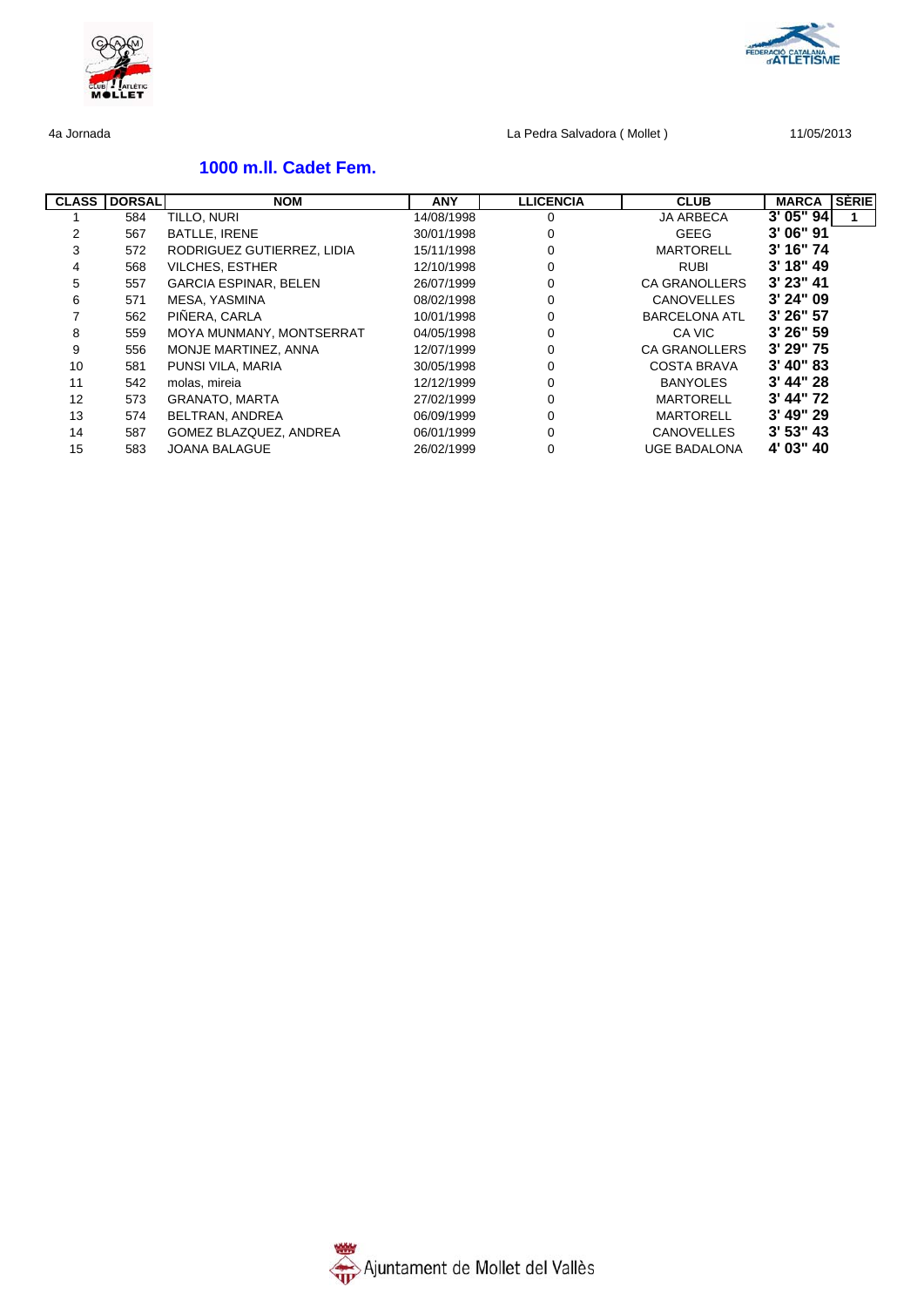



# **3000 m.ll. Juvenil Fem.**

| <b>CLASS</b> | <b>DORSAL</b> | <b>NOM</b>                   | <b>ANY</b> | <b>LLICENCIA</b> | <b>CLUB</b>      | <b>MARCA</b> | SERIE |
|--------------|---------------|------------------------------|------------|------------------|------------------|--------------|-------|
|              | 546           | MONTANER MASSANA, MIREIA,    | 24/10/1995 |                  | Cav VILAFRANCA   | 10' 52" 44   |       |
|              | 554           | CORBELLA ALCANTARA, CARLOTA  | 22/08/1996 | CT 20877         | JAS              | 11' 12" 94   |       |
| 3            | 539           | VIZCAINO, NURIA              | 01/05/1997 |                  | <b>CANALETES</b> | 11' 57" 78   |       |
| 4            | 548           | ZOUHRI. CHAIMA               | 19/08/1996 | $\Omega$         | <b>CA MOLLET</b> | 12' 09" 57   |       |
| 5            | 538           | DEL LAMO, PAULA              | 17/11/1997 | $\Omega$         | FC BARCELONA     | 12' 10" 55   |       |
| 6            | 551           | NARANJOOB GALLARDO, PATRICIA | 07/06/1997 |                  | JAS              | 12' 36" 22   |       |
|              | 552           | SERRA I CARRERA, CLAUDIA     | 19/11/1996 |                  | JAS              | 13' 29" 01   |       |
| 8            | 550           | CAPELLA MESTRE, RITA         | 11/06/1996 | 0                | CA GRANOLLERS    | 14' 03" 69   |       |
| 9            | 503           | <b>MOLINA OLIVENCIA, EVA</b> | 26/09/1997 |                  | <b>LLUISOS</b>   | Ret.         |       |

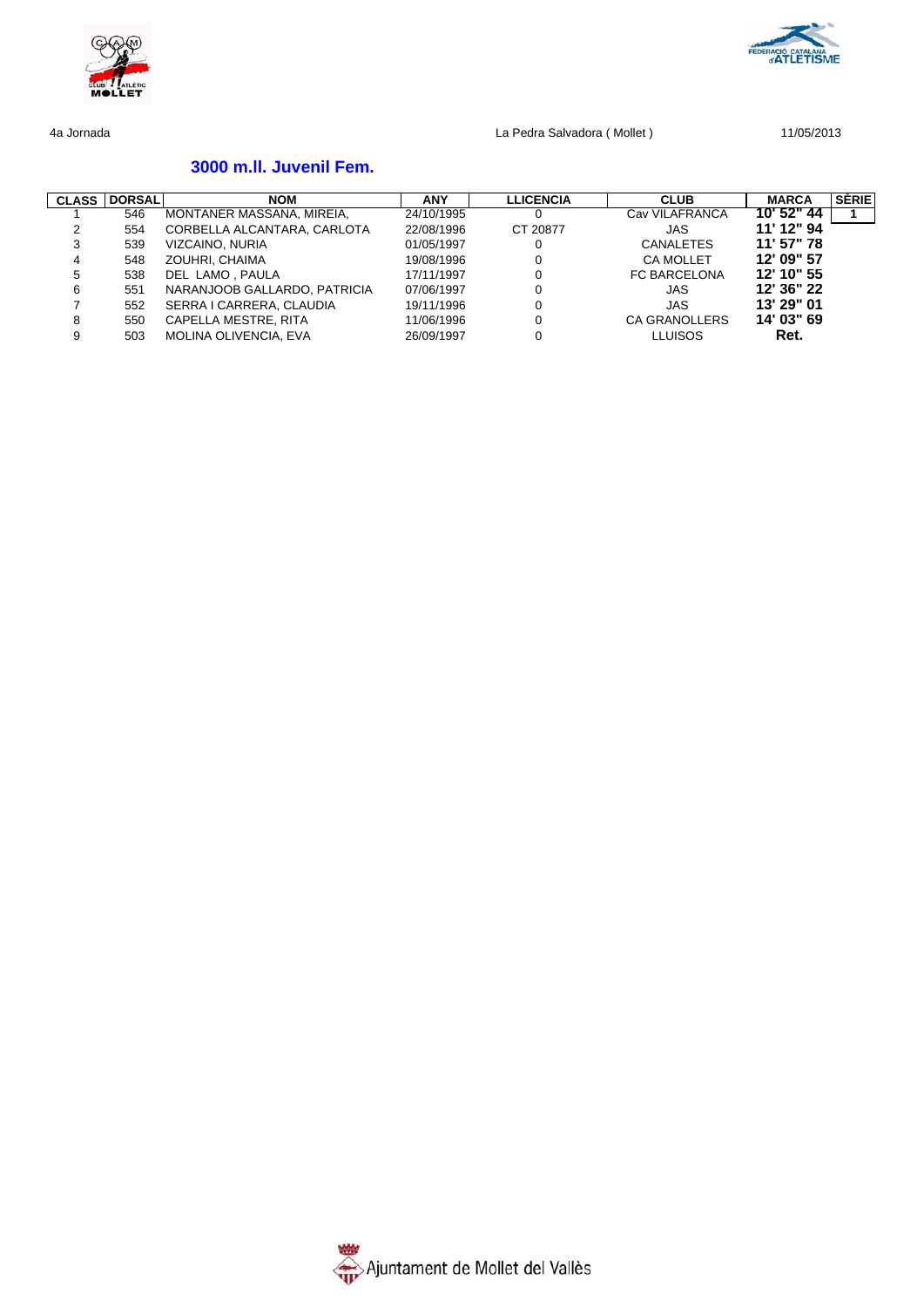



# **3000 m.ll. Junior Fem.**

| <b>CLASS   DORSAL</b> | <b>NOM</b>                    | <b>ANY</b> | LLICENCIA | <b>CLUB</b>         | <b>MARCA</b> | <b>SÉRIE</b> |
|-----------------------|-------------------------------|------------|-----------|---------------------|--------------|--------------|
| 545                   | <b>PAULA HRIETIOC</b>         | 17/06/1995 |           | <b>FC BARCELONA</b> | 11'11''51    |              |
| 549                   | GOMEZ DOMINGUEZ, DESIREE      | 24/09/1995 |           | <b>FC BARCELONA</b> | 11' 54" 14   |              |
| 553                   | <b>BARRIS TEMPLADO, MERCE</b> | 13/07/1995 |           | JAS                 | 12' 28" 56   |              |

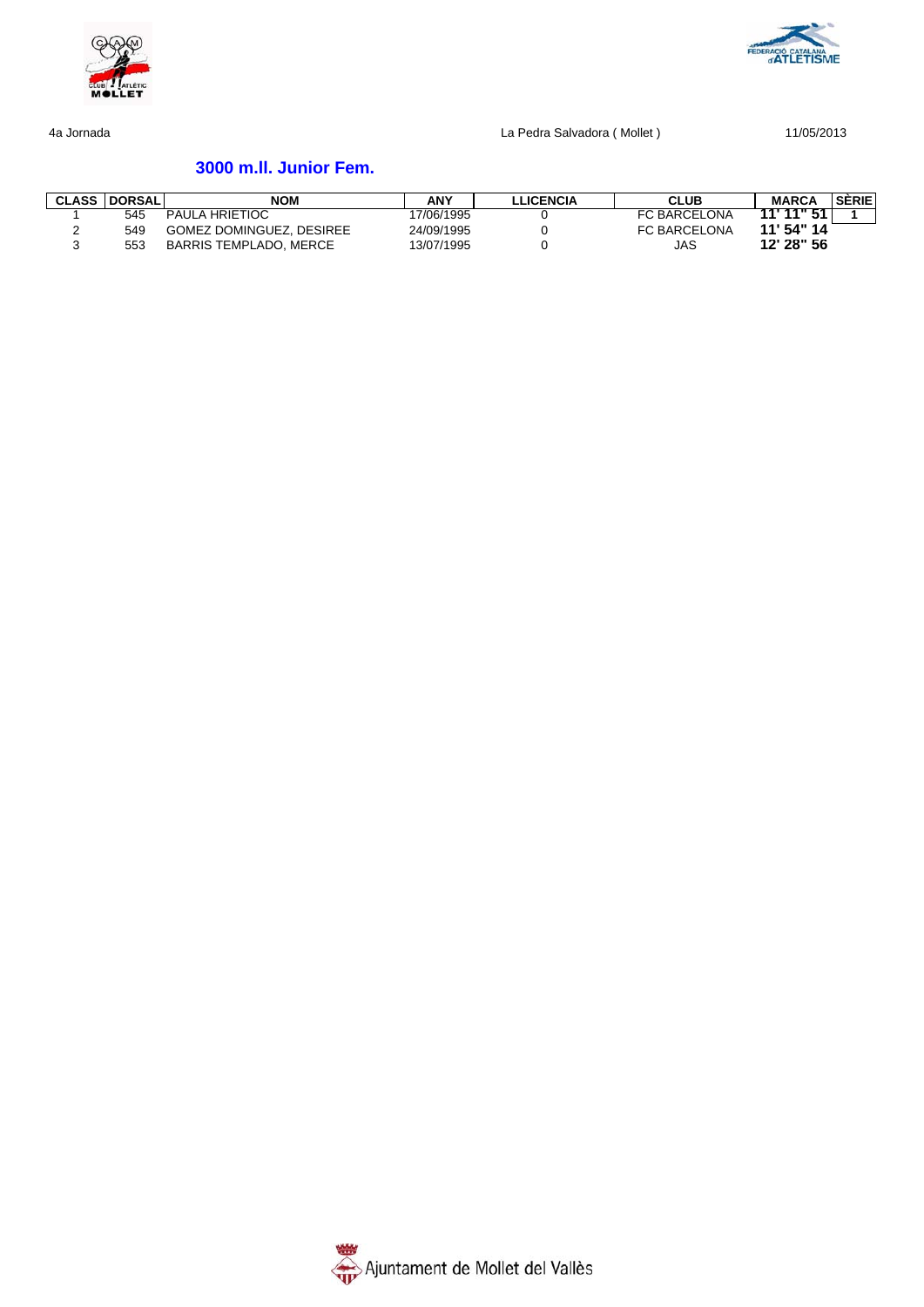



### **100 m.t. Juvenil Fem.**

| <b>CLASS</b> | <b>CARRER DORSALI</b> |     | NOM                    | <b>ANY</b> | LLICENCIA | <b>CLUB</b>            | <b>MARCA</b> | <b>SÈRIE</b> | <b>VENT</b> |
|--------------|-----------------------|-----|------------------------|------------|-----------|------------------------|--------------|--------------|-------------|
|              |                       |     |                        |            |           |                        |              |              | $+2,$       |
|              |                       | 586 | DEL OLLO PEREZ. EMILIA | 05/03/1997 |           | <b>AVINENT MANRESA</b> | 14" 75       |              |             |
| <u>.</u>     |                       | 585 | <b>JUSTE, PATRICIA</b> | 09/05/1996 |           | <b>COSTA BRAVA</b>     | 15" 48       |              |             |
|              |                       | 526 | LOPEZ, PAULA           | 06/09/1996 |           | <b>BARBERA</b>         | 16" 19       |              |             |
|              |                       | 603 | <b>JANKEY SOWER</b>    | 26/01/1996 |           | LAIETANIA              | 16" 90       |              |             |
|              |                       | 527 | MARGALEF, ANA          | 24/02/1996 |           | <b>BARBERA</b>         | 18" 03       |              |             |

| <b>CLASS</b> | <b>CARRER DORSAL</b> |     | NOM                  | <b>ANY</b> | <b>LLICENCIA</b> | <b>CLUB</b>         | <b>MARCA</b> | <b>SÈRIE</b> | <b>VENT</b> |
|--------------|----------------------|-----|----------------------|------------|------------------|---------------------|--------------|--------------|-------------|
|              |                      |     |                      |            |                  |                     |              |              | $+2,3$      |
|              |                      | 659 | MENDEZ. IRENE        | 03/10/1996 |                  | AA CATALUNYA        | 14" 87       |              |             |
|              |                      | 655 | RAMOS SANZ, LAURA    | 05/03/1997 |                  | AA CATALUNYA        | 16" 46       |              |             |
| 3            |                      | 656 | <b>GARCIA, PAULA</b> | 27/02/1997 |                  | <b>CORNELLA ATL</b> | 16" 95       |              |             |
| 4            |                      | 660 | MATAS, ANDREA        | 22/07/1997 |                  | NASTIC TARRAGONA    | 17" 65       |              |             |
| G            |                      | 646 | MORENO.NEREA         | 21/10/1996 |                  | <b>MONTORNES</b>    | 18" 04       |              |             |

|   | <b>CLASS CARRER DORSAL</b> |     | NOM                   | <b>ANY</b> | <b>LLICENCIA</b> | <b>CLUB</b>             | MARCA  | <b>SÉRIE</b> | <b>VENT</b> |
|---|----------------------------|-----|-----------------------|------------|------------------|-------------------------|--------|--------------|-------------|
|   |                            | 66  | BERNAL PEREZ. JULIANA | 07/01/1997 |                  | <b>CA. TERRASSA</b>     | 17" 37 |              | $+4, 1$     |
|   |                            | 662 | <b>MAS. MERITXEL</b>  | 21/04/1996 |                  | CANALETAS               | 18" 21 |              |             |
| 4 |                            | 521 | SAGUES, BERTA         | 09/06/1997 |                  | MARTORELL               | 40" 17 |              |             |
|   |                            | 632 | CASALS, JUDIT         | 24/09/1997 |                  | <b>ESPORTIU PENEDES</b> | 16" 40 |              |             |
|   |                            | 598 | SAEZ I GIBERT, SANDRA | 15/04/1997 |                  | GEEG                    | ΝP     |              |             |

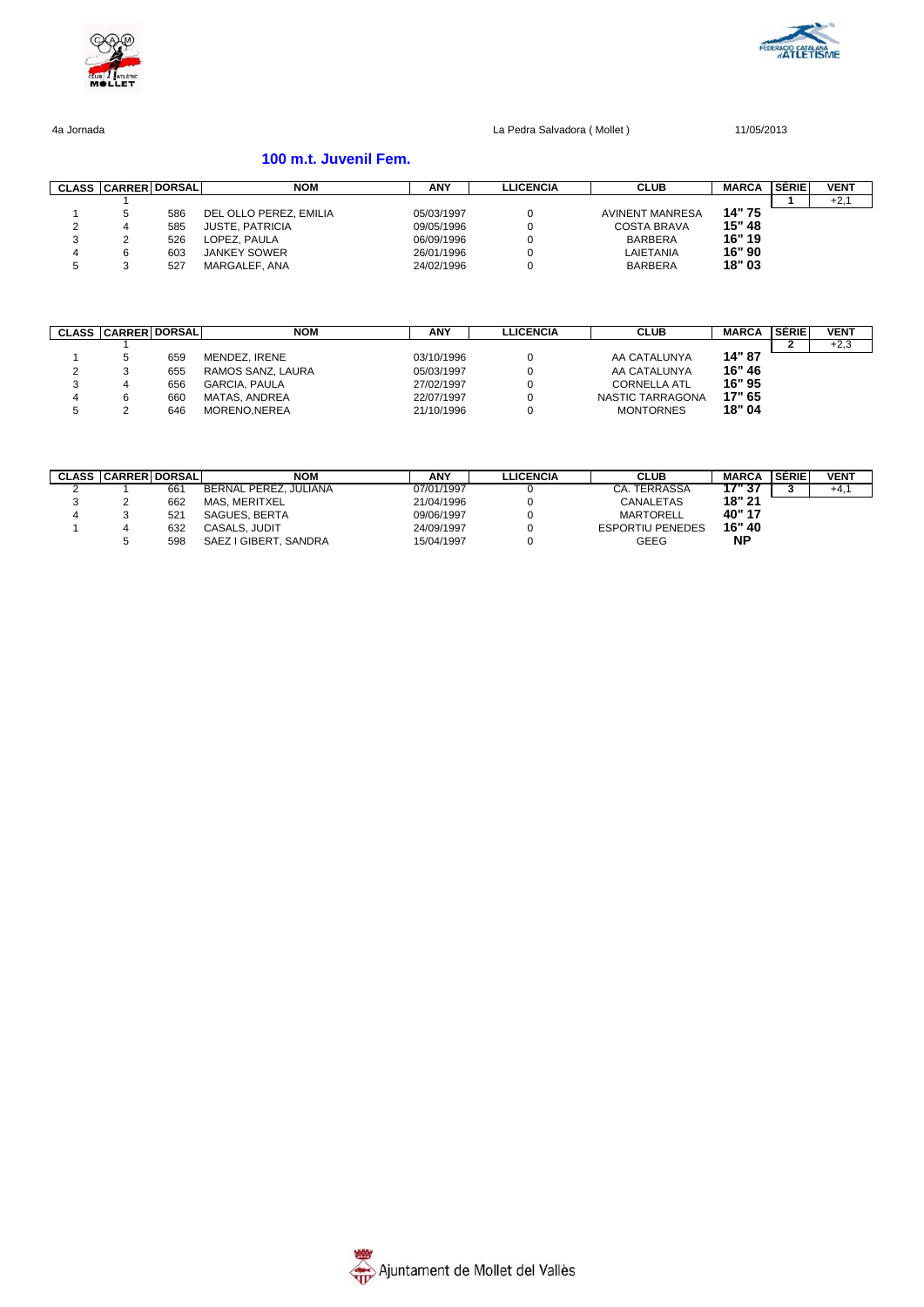



### **100 m.t. Junior Fem.**

|        | <b>CLASS CARRER DORSAL</b> |     | <b>NOM</b>                    | <b>ANY</b> | <b>LLICENCIA</b> | <b>CLUB</b>            | <b>MARCA</b> | <b>SÈRIE</b> | <b>VENT</b> |
|--------|----------------------------|-----|-------------------------------|------------|------------------|------------------------|--------------|--------------|-------------|
|        |                            | 654 | MANZANO LLAMAS, ALBA          | 08/06/1992 |                  | AA CATALUNYA           | 14" 42       |              | $+3,4$      |
| $\sim$ |                            | 647 | ABADAL, BOSCH, MARIA          | 25/09/1995 |                  | FC BARCELONA           | 14" 79       |              |             |
| 3      |                            | 653 | MARTINEZ, SANZ, PAULA         | 15/02/1993 |                  | AA CATALUNYA           | 14" 90       |              |             |
| 4      |                            | 664 | BARCENA SALUDES, CRISTINA     | 14/01/1986 |                  | CARTAGENA              | 15" 07       |              |             |
|        |                            | 504 | <b>CLEMENTE MARTIN, LAURA</b> | 24/01/1994 | CT 17368         | <b>AVINENT MANRESA</b> | <b>NP</b>    |              |             |
|        |                            | 598 | SAEZ I GIBERT, SANDRA         | 15/04/1997 |                  | GEEG                   | ΝP           |              |             |

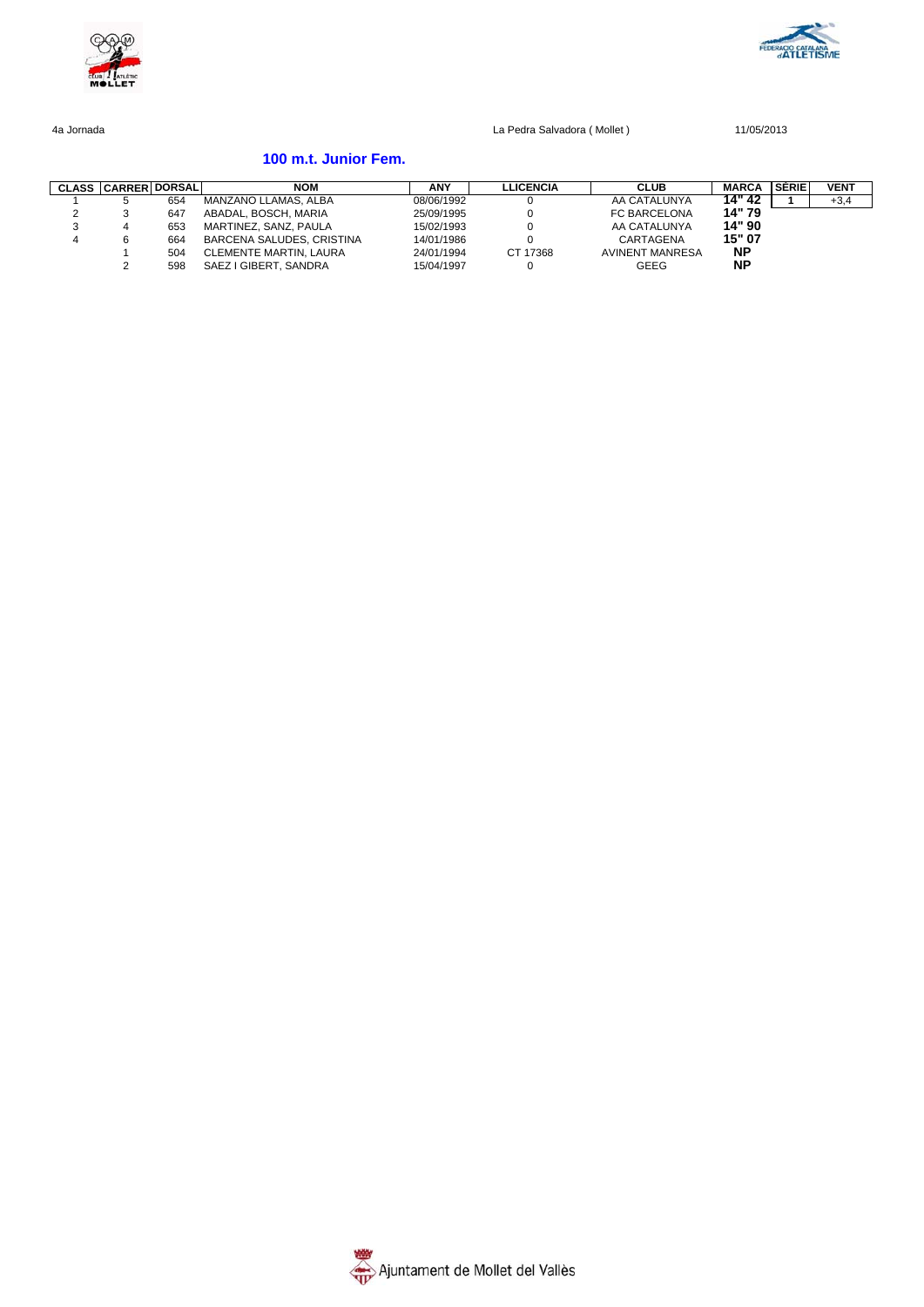



# **300 m.t. Cadet Fem.**

|   | <b>CLASS CARRER DORSAL</b> |     | <b>NOM</b>                    | <b>ANY</b> | <b>LLICENCIA</b> | <b>CLUB</b>         | <b>MARCA</b> | <b>SÈRIE</b> |
|---|----------------------------|-----|-------------------------------|------------|------------------|---------------------|--------------|--------------|
|   |                            | 590 | MITXA, LLUISA                 | 15/01/1998 |                  | <b>COSTA BRAVA</b>  | 44" 69       |              |
|   |                            | 589 | <b>GARDELLA RAMIREZ, LLUM</b> | 02/09/1998 |                  | COSTA BRAVA         | 45" 56       |              |
|   |                            | 577 | RAMIREZ FONTANET, MAR         | 12/12/1998 |                  | AA CATALUNYA        | 47" 38       |              |
| 4 |                            | 558 | SEPULVEDA GUTIERREZ, CORA     | 24/03/1998 |                  | CA VIC              | 47" 88       |              |
| 5 |                            | 544 | NAIARA, ESTANGA               | 28/04/1998 |                  | <b>BANYOLES</b>     | 50" 94       |              |
| 6 |                            | 583 | JOANA BALAGUE                 | 26/02/1999 |                  | <b>UGE BADALONA</b> | <b>NP</b>    |              |

|   | <b>CLASS CARRER DORSAL</b> |     | <b>NOM</b>           | ANY        | <b>LLICENCIA</b> | <b>CLUB</b>         | <b>MARCA</b> | <b>SÈRIE</b> |
|---|----------------------------|-----|----------------------|------------|------------------|---------------------|--------------|--------------|
|   |                            |     |                      |            |                  |                     |              |              |
|   |                            | 629 | CARRASCO, MARINA     | 28/03/1999 |                  | <b>CORNELLA ATL</b> | 47" 36       |              |
|   |                            | 616 | TENES. BERTA         | 08/06/1998 |                  | CA VIC              | 48" 19       |              |
| ت |                            | 592 | AYUSTE POQUET, LYDIA | 01/02/1998 |                  | <b>AEA VENTALLO</b> | 48" 81       |              |
| 4 |                            | 615 | puig, nuria          | 13/03/1999 |                  | CA TORELLO          | 54"76        |              |
| G |                            | 621 | BELTRAN, CLAUDIA     | 06/09/1999 |                  | MARTORELL           | 56" 13       |              |

|        | <b>CLASS CARRER DORSALI</b> |     | <b>NOM</b>             | <b>ANY</b> | LLICENCIA | <b>CLUB</b>         | <b>MARCA</b> | <b>SÉRIE</b> |
|--------|-----------------------------|-----|------------------------|------------|-----------|---------------------|--------------|--------------|
|        |                             |     |                        |            |           |                     |              |              |
|        |                             | 640 | FLORENTIN, NATALIA     | 25/04/1998 |           | <b>GAVA</b>         | 49" 96       |              |
| ▵      |                             | 642 | MOLINA QUINTANS, MARIA | 24/05/1999 |           | <b>MONTORNES</b>    | 53" 77       |              |
| ິ<br>ت |                             | 637 | <b>BACARDIN, SARA</b>  | 07/08/1999 |           | NT ANDREU DE LA BAR | 54" 31       |              |
| 4      |                             | 635 | MOLINA SAURA. PAULA    | 31/05/1999 |           | <b>MONTCADA</b>     | 55" 52       |              |
| Ð      |                             | 636 | POLO LLORENS, USHA     | 20/04/1999 |           | <b>MONTCADA</b>     | 55" 76       |              |

| <b>CLASS CARRER DORSAL</b> |     | <b>NOM</b>              | <b>ANY</b> | <b>LICENCIA</b> | <b>CLUB</b>       | <b>MARCA</b> | <b>SERIE</b> |
|----------------------------|-----|-------------------------|------------|-----------------|-------------------|--------------|--------------|
|                            |     |                         |            |                 |                   |              |              |
|                            | 591 | RADSMA AGUILAR, AFRICA  | 01/10/1998 |                 | AEA VENTALLO      | 51" 48       |              |
|                            | 643 | SANCHEZ SORIANO, NIEVES | 07/01/1999 |                 | <b>MONTORNES</b>  | 54" 25       |              |
|                            | 634 | LOPEZ RUIZ, RAQUEL      | 19/01/1999 |                 | <b>UA BARBERA</b> | 56" 29       |              |

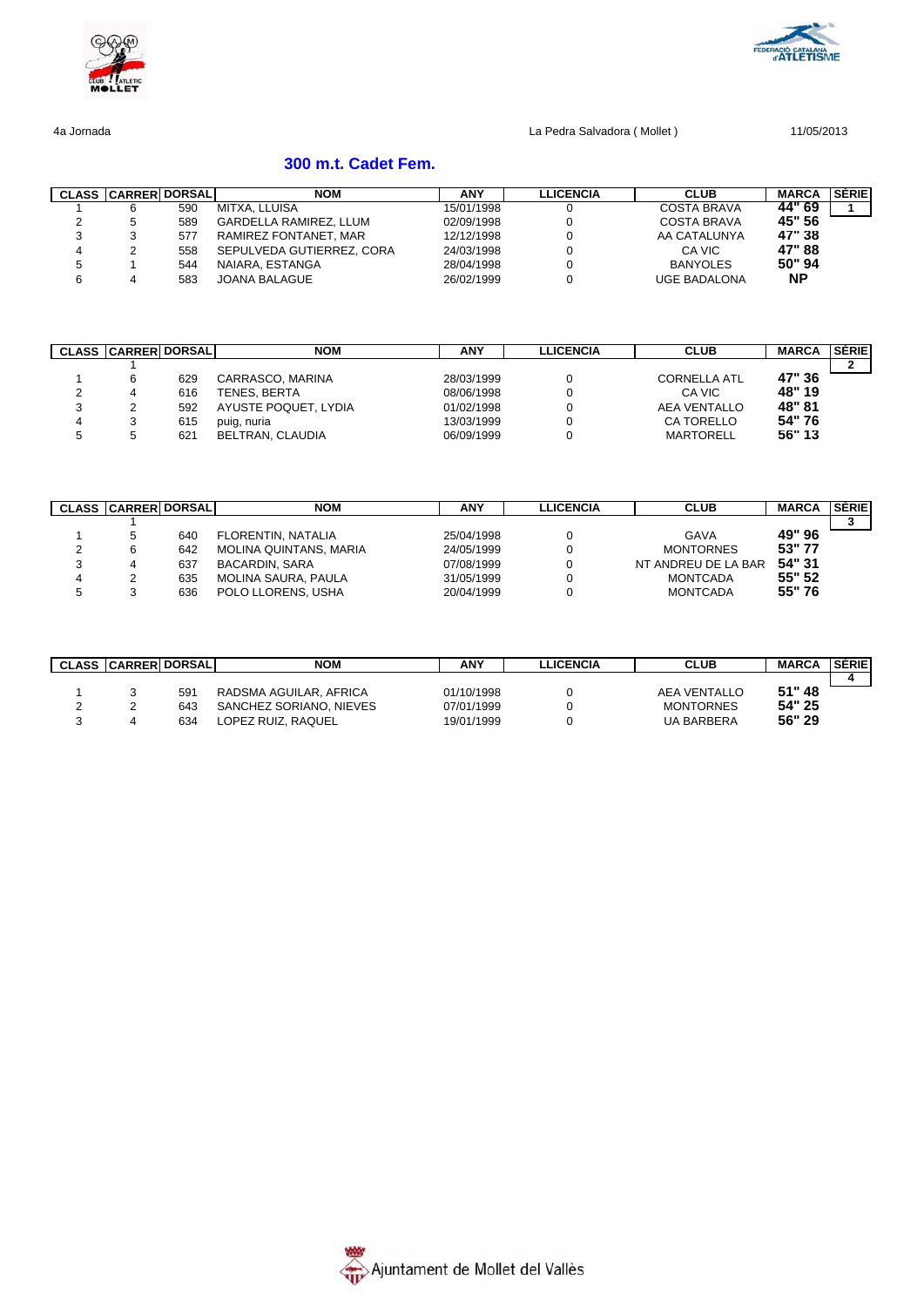



# **5000 m.m. Junior Fem.**

| <b>CLASS CARRER DORSAL</b> | <b>NOM</b>             | <b>ANY</b> | <b>LLICENCIA</b> | CLUB                | <b>MARCA</b> | <b>SERIE</b> |
|----------------------------|------------------------|------------|------------------|---------------------|--------------|--------------|
| 501                        | <b>GALIN PONS, ANA</b> | 29/07/1995 |                  | <b>FC BARCELONA</b> | 30:44.1      |              |
| 518                        | SERRANO MEDINA, ALBA   | 12/04/1997 |                  | AA CATALUNYA        | 30:44.02     |              |
| 502                        | VIVES JUAN, ALOMA      | 15/04/1993 |                  | <b>BARBERA</b>      | 33:33.32     |              |

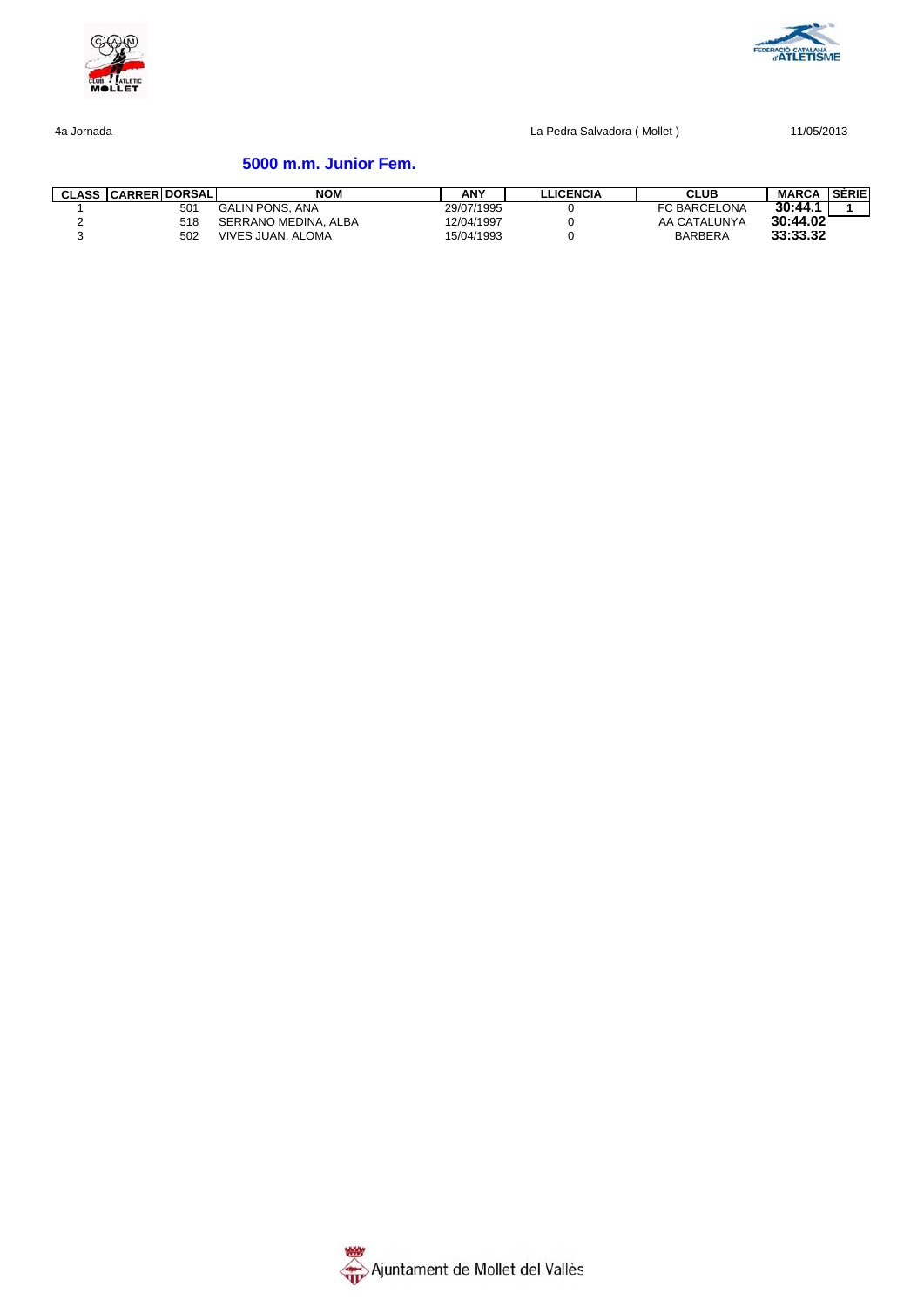



#### **LLARGADA Cadet Fem.**

|                | <b>CLASS DORSAL</b> | <b>NOM</b>                  | ANY         | <b>LLICENCIA</b> | <b>CLUB</b>         | $\mathbf{1}$   | $\mathbf{2}$   | 3              | 4               | ${\bf 5}$      | 6                        | <b>MARCA</b> |
|----------------|---------------------|-----------------------------|-------------|------------------|---------------------|----------------|----------------|----------------|-----------------|----------------|--------------------------|--------------|
| $\overline{1}$ | 641                 | SERRA, MERCE                | 19/12/1998  | 0                | GAVA                | 4,80<br>$+0,5$ | 4,96<br>$+0,2$ | 4,68<br>0,0    | x<br>0,0        | 4,52<br>$+2,5$ | x<br>$+3,7$              | 4,96         |
| $\overline{2}$ | 630                 | FERNANDEZ, SONIA            | 08/04/1998  | $\mathsf 0$      | GAVA                | 4,75           | 4,64           | 4,79           | 4,64            | x              | x                        | 4,79         |
| 3              | 575                 | MANTIS, ANA                 | 01/10/1999  | $\mathbf 0$      | <b>MARTORELL</b>    | $+1,2$<br>4,58 | $+1,6$<br>4,26 | 0,0<br>4,47    | 0,0<br>4,74     | $+3,2$<br>4,39 | $+3,5$<br>$\blacksquare$ | 4,74         |
|                |                     |                             |             |                  |                     | $+0,8$         | $+0,3$         | $+2,2$         | 0,0             | $+3,1$         |                          |              |
| 4              | 648                 | ARJONA, ANDREA              | 14/10/1998  | $\mathbf 0$      | <b>RUBI</b>         | 4,44           | 4,53           | 4,73           | 4,48            | 4,47           | x                        | 4,73         |
| 5              | 627                 | MARTINEZ, CELIA             | 08/06/1999  | $\mathbf 0$      | <b>CORNELLA ATL</b> | $-0,3$<br>4,53 | 0,0<br>4,64    | $+1,1$<br>4,42 | 0,0<br>4,44     | $+4,2$<br>4,46 | $+3,1$<br>4,43           | 4,64         |
|                |                     |                             |             |                  |                     | 0,0            | $+0,1$         | $+2,4$         | $-0,02$         | $+3,2$         | $+2,5$                   |              |
| 6              | 645                 | ROMAN, ALBA                 | 28/01/1999  | $\mathbf 0$      | <b>ISS</b>          | x<br>$+0,8$    | x<br>0,0       | 4,46<br>$+0,8$ | 4,62<br>$-0,02$ | 4,50<br>$+3,6$ | x<br>$+2,2$              | 4,62         |
| $\overline{7}$ | 625                 | ROJAS WEINGARTSHOFER, ARAMI | 14/09/1999  | $\mathbf 0$      | AA CATALUNYA        | 4,49           | 4,23           | 4,41           | 4,49            | 4,52           | 4,42                     | 4,52         |
| 8              | 628                 | LOPEZ, ANA                  | 08/02/1998  | $\mathbf 0$      | <b>CORNELLA ATL</b> | $+1,0$         | $+0,6$         | $+1,4$         | $_{0,0}$        | $+4,0$         | $+2,6$                   |              |
|                |                     |                             |             |                  |                     | x<br>$+0,8$    | 3,99<br>$+0,7$ | 4,35<br>$+2,4$ | 4,18<br>0,0     | x<br>$+3,8$    | x<br>$+2,5$              | 4,35         |
| 9              | 522                 | COCA,.MIRELLA               | 27/04/1999  | $\mathsf 0$      | <b>MARTORELL</b>    | 4,32           | 4,23           | 4,19           |                 |                |                          | 4,32         |
|                |                     |                             |             |                  |                     | 0,0            | $+1,5$         | 1,0            |                 |                |                          |              |
| 10             | 568                 | VILCHES, ESTHER             | 12/10/1998  | $\mathbf 0$      | <b>RUBI</b>         | 4,31<br>$+0,1$ | 4,17<br>$+0,4$ | 4,22<br>0,0    |                 |                |                          | 4,31         |
| 11             | 652                 | SABALY, COUMBA              | 03/03/1998  | $\mathbf 0$      | CALELLA             | x              | x              | 4,27           |                 |                |                          | 4,27         |
|                |                     |                             |             |                  |                     | $+1,7$         | $+3,5$         | 0,0            |                 |                |                          |              |
| 12             | 644                 | DEIROS, PAULA               | 30/11/1999  | $\mathbf 0$      | LAIETANIA           | 4,20           | 4,01           | 4,26           |                 |                |                          | 4,26         |
| 13             | 626                 | <b>BALCELLS, LAIA</b>       | 05/11/1999  | $\mathbf 0$      | AA CATALUNYA        | $+0,3$         | 0,0<br>4,23    | $+3,0$<br>4,19 |                 |                |                          | 4,23         |
|                |                     |                             |             |                  |                     | x<br>$+0,4$    | $+0,9$         | $+2,7$         |                 |                |                          |              |
| 14             | 569                 | EGEA GIMENEZ, CLARA         | 28/06/1999  | $\mathsf 0$      | <b>RUBI</b>         | x              | 4,20           | 4,20           |                 |                |                          | 4,20         |
|                |                     |                             |             |                  |                     | $+0,4$         | $+0,1$         | 0,0            |                 |                |                          |              |
| 15             | 531                 | ICRAM, LHIOUI               | 12/09/1998  | $\mathsf 0$      | <b>SAN ANDREU</b>   | 4,08           | x              | 4,19           |                 |                |                          | 4,19         |
|                |                     |                             |             |                  |                     | 0,0            | $+0,3$         | $-0,2$         |                 |                |                          |              |
| 16             | 614                 | colominas, maria            | 14/07/1999  | $\mathbf 0$      | CA. TERRASSA        | 4,10<br>$+2,0$ | 4,15<br>$+0,7$ | 4,15<br>0,0    |                 |                |                          | 4,15         |
| 17             | 588                 | LINARES, NEUS               | 04/07/1999  | $\mathsf 0$      | FC BARCELONA        | 4,10           | 4,08           | x              |                 |                |                          | 4,10         |
|                |                     |                             |             |                  |                     | $+2,4$         | $+1,2$         | $+1,2$         |                 |                |                          |              |
| 18             | 633                 | JULIA ROSSELL, SILVIA       | 14/11/1998  | CL 67472         | CA NOU BARRIS       | 4,09           | 3,93           | 3,78           |                 |                |                          | 4,09         |
|                |                     |                             |             |                  |                     | $+0,3$         | $+1,5$         | $+2,4$         |                 |                |                          |              |
| 19             | 570                 | JIMENEZ, SILVIA             | 31/07/1999  | $\mathbf 0$      | <b>RUBI</b>         | 4,04           | 3,82           | x              |                 |                |                          | 4,04         |
|                |                     |                             |             |                  |                     | $+003$         | $+1,0$         | 0,0            |                 |                |                          |              |
| 20             | 639                 | JIMENEZ, AIDA               | 21/05/1999  | $\mathsf 0$      | CA. TERRASSA        | 3,96           | 3,83           | 3,86           |                 |                |                          | 3,96         |
|                |                     |                             |             |                  |                     | $+0,4$         | $+0,7$         | 0,0            |                 |                |                          |              |
| 21             | 638                 | SANCHEZ, SARA               | 26/05/1998  | $\pmb{0}$        | NT ANDREU DE LA BAR | 3,82<br>0,0    | 3,85<br>$+1,2$ | 3,89<br>0,0    |                 |                |                          | 3,89         |
| 22             | 608                 | FONS TRAVEER, ALEXANDRA     | 29/05/1999  | $\mathbf 0$      | CANB                | 3,76           | 3,87           | 3,71           |                 |                |                          | 3,87         |
|                |                     |                             |             |                  |                     | $+3,7$         | $+1,7$         | 0,0            |                 |                |                          |              |
| 23             | 620                 | SANTA CATALINA, AINA        | 12/07/1999  | $\mathbf 0$      | <b>MARTORELL</b>    | x              | 3,73           | 3,84           |                 |                |                          | 3,84         |
|                |                     |                             |             |                  |                     | $+0,4$         | $+1,1$         | $+3,1$         |                 |                |                          |              |
| 24             | 650                 | ROVIRA GARCIA, PAULA        | 17/05/1999  | $\mathbf 0$      | CA GRANOLLERS       | x              | 3,68           | 3,74           |                 |                |                          | 3,74         |
|                |                     |                             |             |                  |                     | $+1,7$         | 0,0            | $+0,4$         |                 |                |                          |              |
| 25             | 574                 | BELTRAN, ANDREA             | 06/09/1999  | $\pmb{0}$        | <b>MARTORELL</b>    | 3,72           | 3,66           | 3,65           |                 |                |                          | 3,72         |
|                |                     |                             |             |                  |                     | $+2,8$         | $+0,8$         | $+2,9$         |                 |                |                          |              |
| 26             | 573                 | GRANATO, MARTA              | 27/02/1999  | $\mathbf 0$      | <b>MARTORELL</b>    | x<br>$+1,2$    | x<br>$+1,1$    | 3,68<br>0,0    |                 |                |                          | 3,68         |
| 27             | 623                 | JOU OLLE, EVA               | 21/11/1999  | $\mathbf 0$      | <b>UGE BADALONA</b> | 3,39           | 3,58           | x              |                 |                |                          | 3,58         |
|                |                     |                             |             |                  |                     | 0,0            | $+0,6$         | 0,0            |                 |                |                          |              |
| 28             | 624                 | GUIRAO, MARTA               | 06/05/1999  | $\pmb{0}$        | <b>UGE BADALONA</b> | 3,57           | 3,55           | x              |                 |                |                          | 3,57         |
|                |                     |                             |             |                  |                     | $_{0,0}$       | $+0,2$         | 0,0            |                 |                |                          |              |
| 29             | 651                 | MERINO RUIZ, MIREIA         | 16/011/1998 | $\pmb{0}$        | CA GRANOLLERS       | 3,24           | 3,42           | 3,45           |                 |                |                          | 3,45         |
|                |                     |                             |             |                  |                     | $+1,8$         | $+0,09$        | 0,0            |                 |                |                          |              |
| 30             | 621                 | BELTRAN, CLAUDIA            | 06/09/1999  | $\mathbf 0$      | <b>MARTORELL</b>    | 3,15           | 3,05           | x              |                 |                |                          | 3,15         |
|                |                     |                             |             |                  |                     | $+0,5$         | $+1,4$         | $_{0,0}$       |                 |                |                          |              |
|                | 649                 | PENALBA ARIAS, LAURA,       | 11/08/1999  | $\mathbf 0$      | CA GRANOLLERS       |                |                |                |                 |                |                          | NP           |

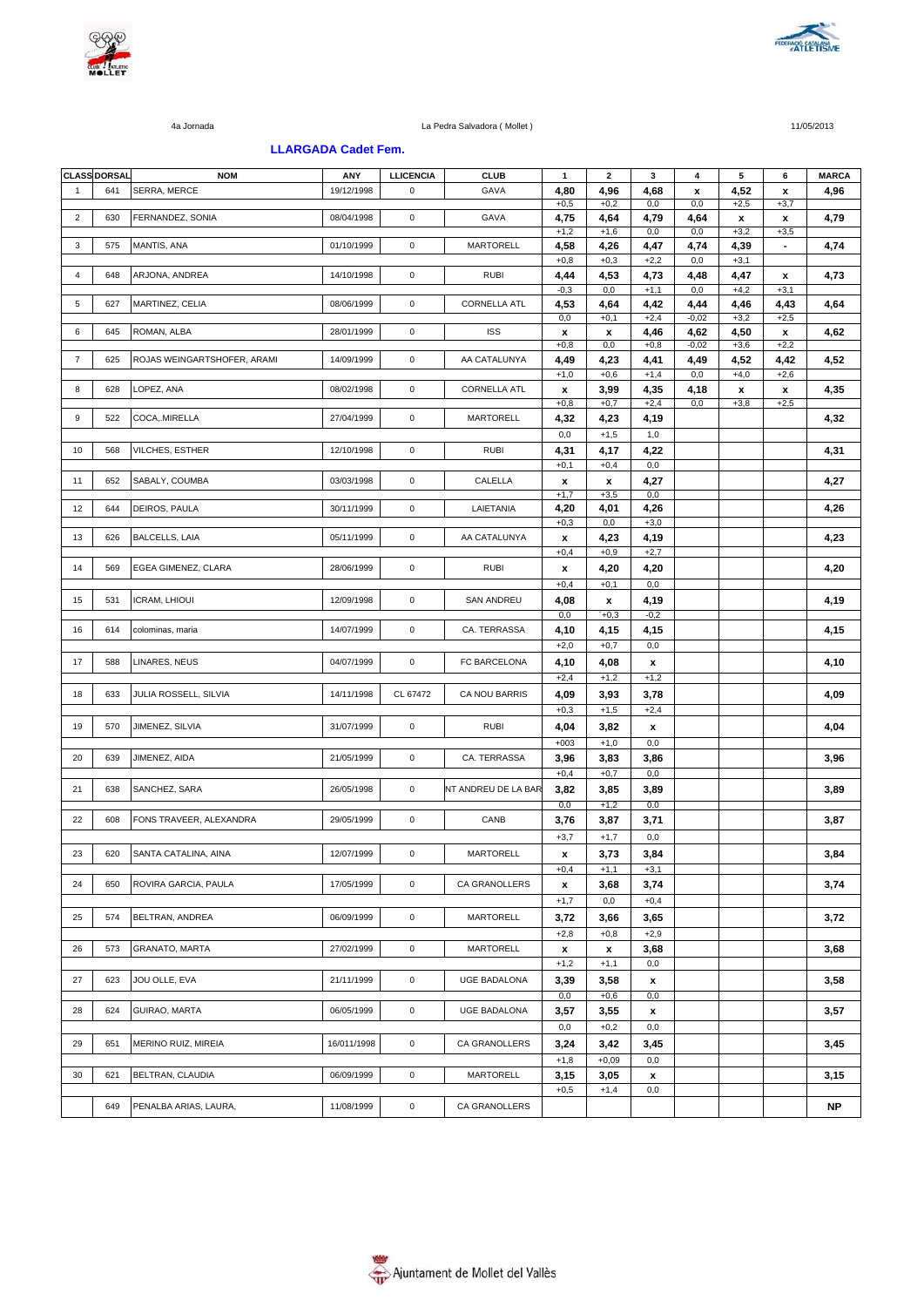



### **LLARGADA Juvenil Fem.**

|                | <b>CLASS DORSAL</b> | <b>NOM</b>                   | ANY        | <b>LLICENCIA</b> | <b>CLUB</b>            | $\mathbf{1}$       | $\mathbf{2}$ | 3                  | 4                  | 5              | 6                  | <b>MARCA</b> |
|----------------|---------------------|------------------------------|------------|------------------|------------------------|--------------------|--------------|--------------------|--------------------|----------------|--------------------|--------------|
| $\mathbf{1}$   | 541                 | GARCIA MUNTANE, SHEILA       | 22/08/1997 | $\mathbf 0$      | <b>IGUALADA</b>        | 5,55               | 5,10         | 5,47               | 5,15               | 5,09           | 5,42               | 5,55         |
|                |                     |                              |            |                  |                        | $-0,9$             | $-0,5$       | $-0,1$             | $-1,1$             | $+0,4$         | $-1,9$             |              |
| $\sqrt{2}$     | 516                 | VICO, MAR                    | 19/01/1996 | $\mathsf 0$      | <b>ISS</b>             | 5,28               | x            | x                  | x                  | 5,14           | 5,09               | 5,28         |
|                |                     |                              |            |                  |                        | $-1,0$             | 0,0          | $-1,9$             | $-0,2$             | 0,0            | $-3,6$             |              |
| 3              | 536                 | BESTUE FERRERA, ELLA         | 01/01/1997 | $\mathbf 0$      | <b>MONTANYENC</b>      | 3,33               | x            | 5,22               | $\pmb{\chi}$       | $\pmb{\chi}$   | x                  | 5,22         |
|                |                     |                              |            |                  |                        | 0,0                | $-2,1$       | 0,0                | $-0,5$             | $-0,6$         | $-0,8$             |              |
| 4              | 524                 | PELLICER RAYA, ESTELA        | 17/05/1996 | $\mathsf 0$      | <b>CORNELLA ATL</b>    | 5,09               | 4,76         | 4,82               | $\pmb{\mathsf{x}}$ | 5,12           | $\pmb{\mathsf{x}}$ | 5,12         |
| 5              |                     | LOPEZ, PAULA                 | 06/09/1996 | $\mathbf 0$      | <b>BARBERA</b>         | $-0,8$             | $-0,2$       | $-2,3$             | $-0,3$             | 0,0            | $-1,1$             |              |
|                | 526                 |                              |            |                  |                        | 4,83<br>0,0        | x<br>$-1,3$  | 4,61<br>$-0,5$     | x<br>$-1,8$        | 4,92<br>$-0,2$ | x<br>0,0           | 4,92         |
| 6              | 507                 | <b>GRIFELL REGUANT, AINA</b> | 15/03/1996 | CT 19606         | <b>AVINENT MANRESA</b> | 4,65               | 4,89         | 4,74               | x                  | 4,49           | x                  | 4,89         |
|                |                     |                              |            |                  |                        | $_{0,0}$           | 0,0          | $-1,5$             | $-1,2$             | $-2,5$         | $-2,4$             |              |
| $\overline{7}$ | 508                 | RIBA, CRISTINA               | 12/02/1996 | $\mathsf 0$      | CA VIC                 | 4,36               | 4,64         | 4,81               | x                  | 4,70           | 4,68               | 4,81         |
|                |                     |                              |            |                  |                        | $-0,0$             | $-2,4$       | 0,0                | 0,0                | $-2,5$         | 0,0                |              |
| 8              | 534                 | CASABOU, ANNA                | 31/10/1997 | $\mathsf 0$      | GEEG                   | 4,26               | 4,39         | 4,63               |                    |                |                    | 4,63         |
|                |                     |                              |            |                  |                        | $-0,9$             | $-0,6$       | $-0,4$             |                    |                |                    |              |
| 9              | 509                 | CARRO, OLGA                  | 08/06/1996 | $\mathsf 0$      | CA VIC                 | 4,13               | 4,50         | x                  |                    |                |                    | 4,50         |
|                |                     |                              |            |                  |                        | $-1,0$             | $-1,6$       | 0,0                |                    |                |                    |              |
| 10             | 540                 | CABRERA BROTAU, GLORIA       | 20/09/1997 | 0                | <b>SAN CELONI</b>      | $\pmb{\mathsf{x}}$ | x            | 4,50               |                    |                |                    | 4,50         |
|                |                     |                              |            |                  |                        | $-0,5$             | $+0,3$       | $+0,6$             |                    |                |                    |              |
| 11             | 537                 | <b>MESTRE GIRO, MARINA</b>   | 20/01/1996 | $\mathsf 0$      | ESCOLA DE TREBALL      | 4,19               | 4,36         | 4,46               |                    |                |                    | 4,46         |
|                |                     |                              |            |                  |                        | $-1.9$             | $-2.1$       | $+0.1$             |                    |                |                    |              |
| 12             | 527                 | MARGALEF, ANA                | 24/02/1996 | $\mathsf 0$      | <b>BARBERA</b>         | 4,39               | 3,93         | 4,11               |                    |                |                    | 4,39         |
|                |                     |                              |            |                  |                        | 0,0                | $-2,8$       | $-1,8$             |                    |                |                    |              |
| 13             | 521                 | SAGUES, BERTA                | 09/06/1997 | 0                | MARTORELL              | 4,30               | 4,06         | $\mathbf{x}$       |                    |                |                    | 4,30         |
|                |                     |                              |            |                  |                        | 0,0                | 0,2          | $-2,0$             |                    |                |                    |              |
| 14             | 514                 | JUAN, CELIA                  | 10/10/1996 | $\mathsf 0$      | <b>ISS</b>             | 4,26               | 4,01         | 4,14               |                    |                |                    | 4,26         |
|                |                     |                              |            |                  |                        | $-2,4$             | $-3,1$       | $-1,4$             |                    |                |                    |              |
| 15             | 517                 | DOMINGO, CLAUDIA             | 12/02/1997 | $\mathsf 0$      | FC BARCELONA           | 4,08               | 4,21         | 4,14               |                    |                |                    | 4,21         |
|                |                     |                              |            |                  |                        | $-0,3$             | $-0,2$       | $+0,2$             |                    |                |                    |              |
| 16             | 523                 | NAVARRO MESA, LAIA           | 08/01/1997 | $\mathbf 0$      | <b>MARTORELL</b>       | x                  | 4,12         | 4,07               |                    |                |                    | 4,12         |
|                |                     |                              |            |                  |                        | 0,0                | 0,0          | $-1,0$             |                    |                |                    |              |
|                |                     |                              | 14/07/1997 |                  | <b>AVINENT MANRESA</b> |                    |              |                    |                    |                |                    |              |
| 17             | 506                 | FLORES TALON, SARA           |            | CT 19975         |                        | 4,11               | 3,98         | 4,09               |                    |                |                    | 4,11         |
|                |                     |                              |            |                  |                        | $-0,6$             | $-1,0$       | $-0,4$             |                    |                |                    |              |
| 18             | 535                 | SOBRINO GIMENO, SARA         | 15/06/1997 | $\mathsf 0$      | VILADECANS             | 3,99               | 3,91         | 4,03               |                    |                |                    | 4,03         |
|                |                     |                              |            |                  |                        | 0,0                | $-1,1$       | $-0,4$             |                    |                |                    |              |
| 19             | 533                 | VENDRELL, NEUS               | 09/05/1997 | $\pmb{0}$        | GEEG                   | x                  | 4,03         | 3,94               |                    |                |                    | 4,03         |
|                |                     |                              |            |                  |                        | 0,0                | $-1,1$       | $+0,1$             |                    |                |                    |              |
| 20             | 520                 | PEREZ RODRIGUEZ, MONICA      | 01/04/1997 | $\pmb{0}$        | CANALETES              | 3,85               | 3,89         | 3,97               |                    |                |                    | 3,97         |
|                |                     |                              |            |                  |                        | $-0,8$             | 0,0          | $-0,9$             |                    |                |                    |              |
| 21             | 515                 | CORNELLA, ARIADNA            | 22/05/1997 | $\mathsf 0$      | CA. TERRASSA           | 3,85               | x            | 3,78               |                    |                |                    | 3,85         |
|                |                     |                              |            |                  |                        | $-1,0$             | $-0,7$       | $+1,2$             |                    |                |                    |              |
| 22             | 532                 | CASABOU, PAULA               | 01/01/1997 | $\mathbf 0$      | <b>GEEG</b>            | 3,64               | 3,41         | 3,45               |                    |                |                    | 3,64         |
|                |                     |                              |            |                  |                        | $-0,5$             | $-1,5$       | $+0,9$             |                    |                |                    |              |
| 23             | 513                 | ROCA, LAIA                   | 22/04/1997 | $\mathbf 0$      | <b>ISS</b>             | x                  | x            | $\pmb{\mathsf{x}}$ |                    |                |                    | 0,00         |
|                |                     |                              |            |                  |                        |                    |              |                    |                    |                |                    |              |
| 24             | 519                 | LOPEZ BAUTISTA, SARA         | 28/09/1997 | $\mathbf 0$      | AA CATALUNYA           |                    |              |                    |                    |                |                    | 0,00         |
|                |                     |                              |            |                  |                        | x                  | x            | x                  |                    |                |                    |              |

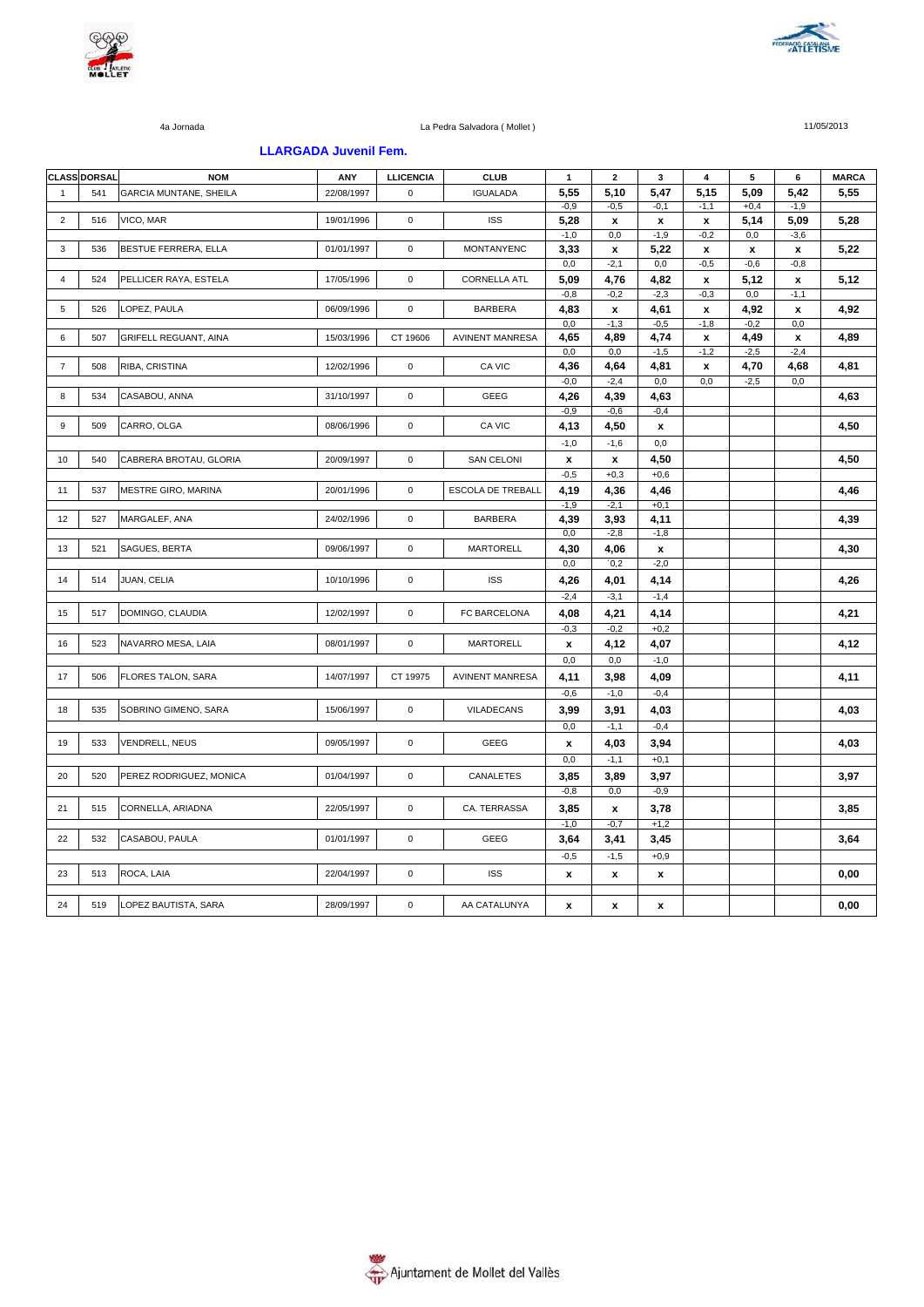



### **LLARGADA Junior Fem.**

| <b>CLASS DORSAL</b> | <b>NOM</b>                     | ANY        | <b>LLICENCIA</b> | <b>CLUB</b>            |      |        |        |      |      |        | <b>MARCA</b> |
|---------------------|--------------------------------|------------|------------------|------------------------|------|--------|--------|------|------|--------|--------------|
| 504                 | <b>CLEMENTE MARTIN, LAURA</b>  | 24/01/1994 | CT 17368         | <b>AVINENT MANRESA</b> | 4.95 | 4.85   |        | 4.86 | 5.07 | 4.98   | 5,07         |
|                     |                                |            |                  |                        | -1.8 | $-2.0$ | 0.0    |      | 0.3  | $-1.6$ |              |
| 505                 | <b>CLEMENTE MARTIN, MONICA</b> | 20/05/1995 |                  | <b>AVINENT MANRESA</b> | 4.75 | 4.60   | 4.80   |      |      |        | 4,80         |
|                     |                                |            |                  |                        |      | $-0.7$ | $-0.7$ |      |      |        |              |

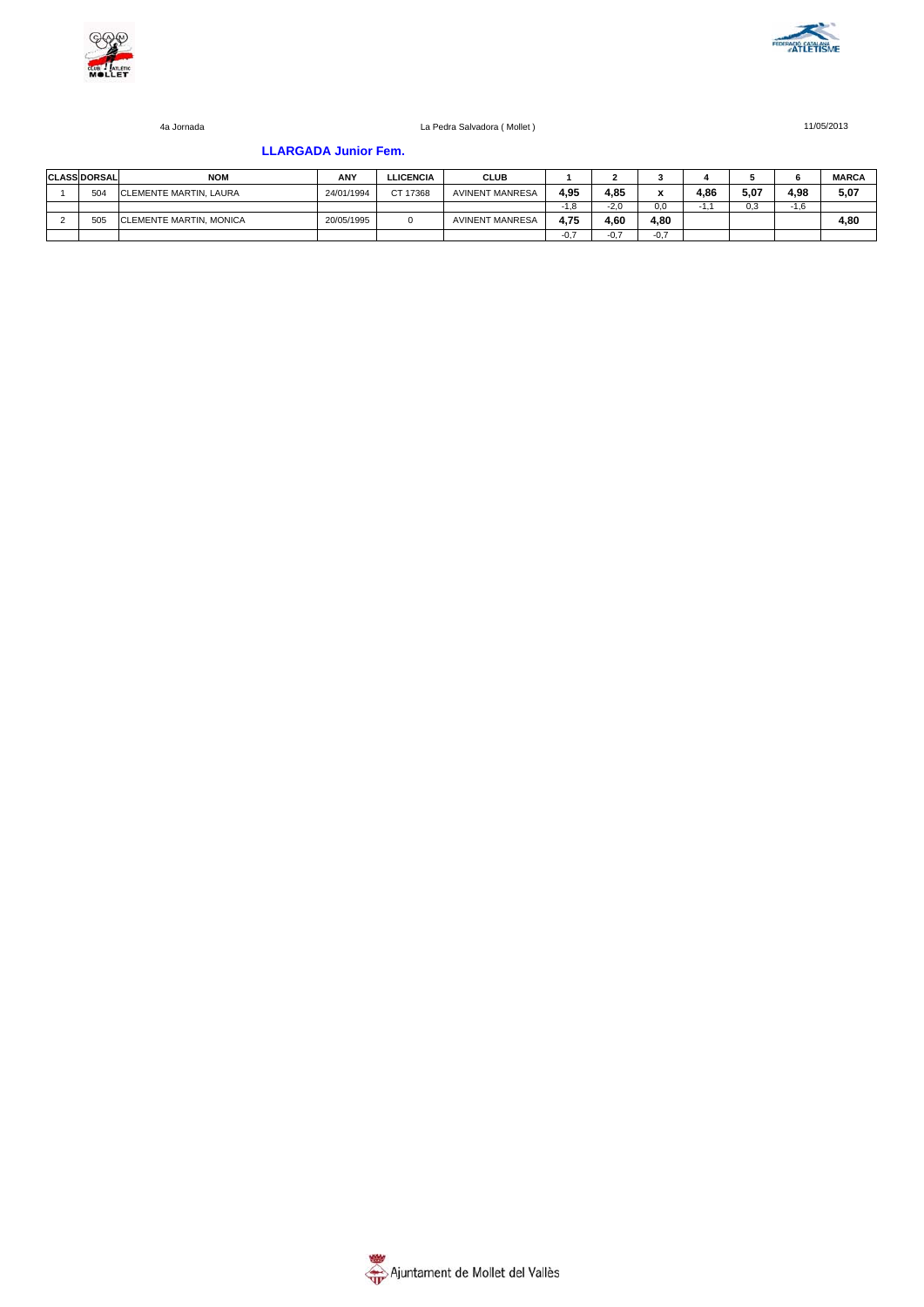



**PERXA Juvenil Fem.**

#### 4a Jornada La Pedra Salvadora ( Mollet ) 11/05/2013

|                | <b>CLASS DORSAL</b> | <b>NOM</b>                                | <b>ANY</b> | <b>LLICENCIA</b> | <b>CLUB</b>            | 1,90                     | 2,10 | 2,30    | 2,50                     | 2,65                     | 2,80     | 2,90    | 3,00       | 3,05 | 3,10                     | 3,20       | 3,25                     | 3,30       | <b>MARCA</b> |
|----------------|---------------------|-------------------------------------------|------------|------------------|------------------------|--------------------------|------|---------|--------------------------|--------------------------|----------|---------|------------|------|--------------------------|------------|--------------------------|------------|--------------|
|                | 505                 | <b>CLEMENTE MARTIN, MONICA</b>            | 20/05/1995 | $\Omega$         | <b>AVINENT MANRESA</b> | $\overline{\phantom{a}}$ |      |         | $\overline{\phantom{0}}$ | $\overline{\phantom{a}}$ | XO       | XO      | XO         |      | XXO                      | $\Omega$   | $\overline{\phantom{a}}$ | <b>XXX</b> | 3,20         |
| $\overline{2}$ | 602                 | GASPAR, CELIA                             | 18/06/1997 | $\mathbf 0$      | LAIETANIA              | $\overline{\phantom{a}}$ |      |         | $\overline{\phantom{0}}$ |                          | $\Omega$ |         | $\Omega$   |      | $\overline{\phantom{a}}$ | ٠          | <b>XXX</b>               |            | 3,00         |
| 3              | 565                 | CASTARLENAS MARTINEZ, AINTZANE 03/07/1997 |            | $\mathbf 0$      | <b>ISS</b>             | ۰.                       |      |         |                          |                          |          |         | XO         |      | $\overline{\phantom{a}}$ |            | <b>XXX</b>               |            | 3,00         |
| $\overline{4}$ | 564                 | <b>GRIFUL, BET</b>                        | 22/08/1996 | $\mathbf 0$      | <b>ISS</b>             | $\overline{\phantom{a}}$ |      | ٠       | $\overline{\phantom{a}}$ | $\sim$                   | XO       |         | XO         |      | $\sim$                   | <b>XXX</b> |                          |            | 3,00         |
| 5              | 506                 | <b>FLORES TALON, SARA</b>                 | 14/07/1997 | CT 19975         | <b>AVINENT MANRESA</b> | $\overline{\phantom{a}}$ |      |         | O                        | O                        | O        | XXO XXO |            |      | <b>XXX</b>               |            |                          |            | 3,00         |
| 6              | 604                 | TERUEL, MARTA                             | 26/01/1996 | $\mathbf 0$      | LAIETANIA              | $\overline{\phantom{a}}$ |      |         | $\overline{\phantom{a}}$ | $\circ$                  | XO       |         | <b>XXX</b> |      |                          |            |                          |            | 2,80         |
|                | 576                 | INGLABAGA, MONTSERRAT                     | 16/06/1997 | $\mathbf 0$      | FC BARCELONA           | $\overline{\phantom{a}}$ | ۰.   | ۰       | $\Omega$                 | O                        | XXO XXX  |         |            |      |                          |            |                          |            | 2,80         |
| 8              | 595                 | GARCIA CANTALEJO, LEYRE                   | 05/02/1996 | $\mathbf 0$      | <b>JAS</b>             | XO                       | XO   | $\circ$ | $\circ$                  | <b>XXX</b>               |          |         |            |      |                          |            |                          |            | 2,50         |
| 9              | 596                 | GARCIA CANTALEJO, PAOLA                   | 05/02/1996 | $\mathbf 0$      | <b>JAS</b>             | XO                       | XXX  |         |                          |                          |          |         |            |      |                          |            |                          |            | 1,90         |
| 10             | 546                 | MONTANER MASSANA, MIREIA,                 | 24/10/1995 | $\mathbf 0$      | Cav VILAFRANCA         |                          |      |         |                          |                          |          |         |            |      |                          |            |                          |            |              |

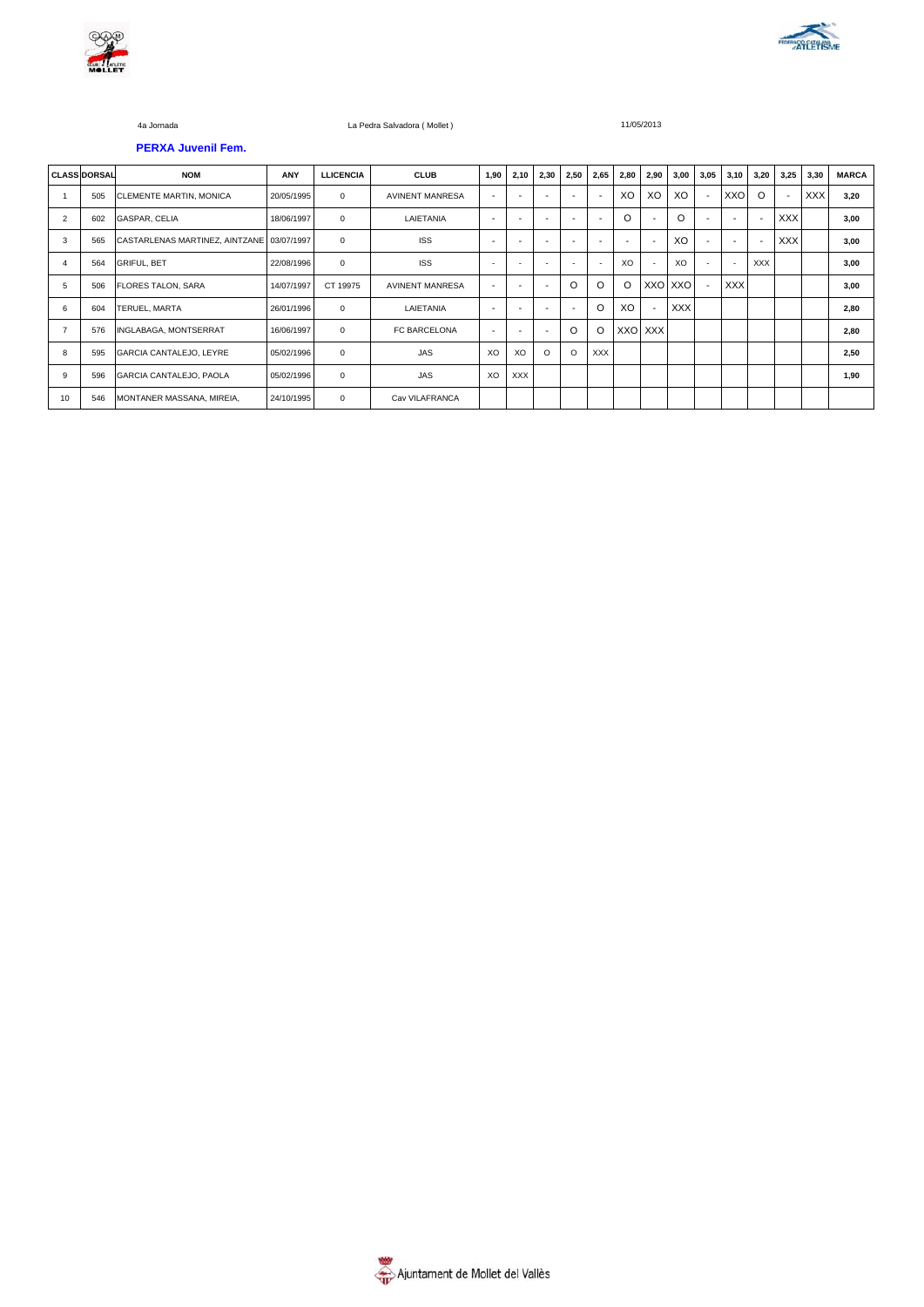



**PERXA Junior Fem.**

# **CLASS DORSAL NOM ANY LLICENCIA CLUB 2,80 2,90 3,00 3,05 3,10 3,15 3,20 MARCA** 1 504 CLEMENTE MARTIN, LAURA 24/01/1994 CT 17368 AVINENT MANRESA XO O XXO - XXX | | | | | | | | | | 3,**00**

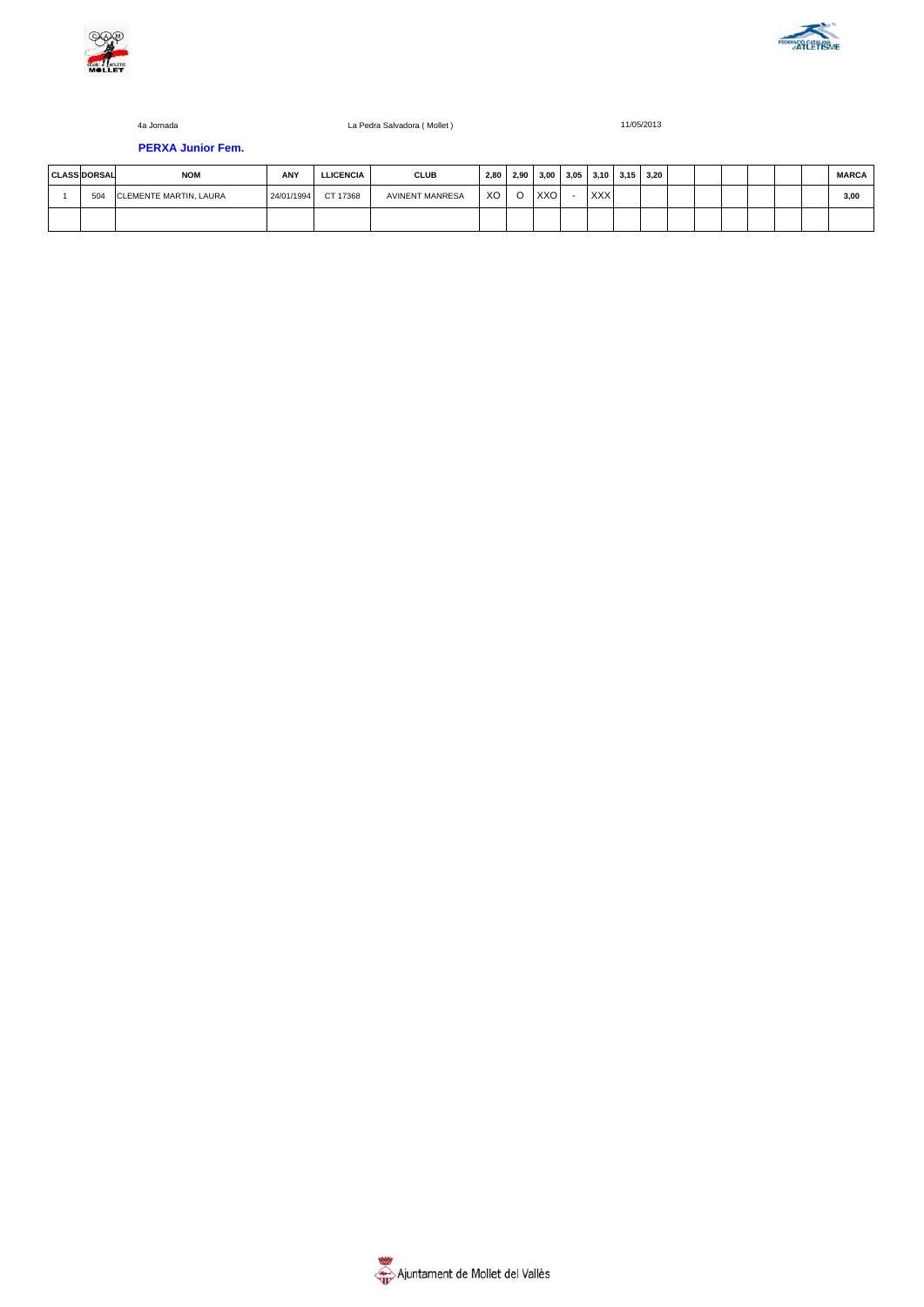



### **JAVELINA Juvenil Fem.**

|    | <b>CLASS DORSAL</b> | <b>NOM</b>                     | ANY        | <b>LLICENCIA</b> | <b>CLUB</b>            |                   |        | 3     |       | 5     | 6                       | <b>MARCA</b> |
|----|---------------------|--------------------------------|------------|------------------|------------------------|-------------------|--------|-------|-------|-------|-------------------------|--------------|
|    | 585                 | <b>JUSTE, PATRICIA</b>         | 09/05/1996 | $^{\circ}$       | <b>COSTA BRAVA</b>     | 31.28             | x      | 25.88 | 27.85 | 28.71 | 27.27                   | 31,28        |
| 2  | 520                 | <b>PEREZ RODRIGUEZ, MONICA</b> | 01/04/1997 | $^{\circ}$       | CANALETES              | 25,75             | 31,14  | x     | 30,75 | 29,37 | X                       | 31,14        |
| 3  | 516                 | VICO, MAR                      | 19/01/1996 | $^{\circ}$       | <b>ISS</b>             | v<br>$\lambda$    | 18,76  | 29.35 | 24.72 | X     | X                       | 29,35        |
|    | 561                 | <b>BADIA, MAR</b>              | 13/03/1997 | $^{\circ}$       | PEÑA APA ANEMI         | 25,35             | 25,10  | 26.81 | 23.75 | 24.87 | X                       | 26,81        |
| 5  | 540                 | CABRERA BROTAU, GLORIA         | 20/09/1997 | $^{\circ}$       | <b>SAN CELONI</b>      | v<br>$\mathbf{v}$ | v<br>^ | 23.93 | 21.23 | 19.01 | X                       | 23,93        |
| 6  | 560                 | PUJOL, LAURA                   | 06/05/1996 | $\mathbf 0$      | CALELLA                | v<br>$\lambda$    | 20,04  | 22.77 | 24.90 | 18.75 | 18,96                   | 24,90        |
|    | 526                 | LOPEZ, PAULA                   | 06/09/1996 | $^{\circ}$       | <b>BARBERA</b>         | v<br>$\lambda$    | 21.96  | X     | ^     | X     | 21.33                   | 21,96        |
| 8  | 586                 | DEL OLLO PEREZ. EMILIA         | 05/03/1997 | $\mathbf 0$      | <b>AVINENT MANRESA</b> | 21.77             | x      | 20.50 | 20,47 | X     | $\check{}$<br>$\lambda$ | 21,77        |
| 9  | 555                 | MIRET BURILLO, ANNA            | 22/06/1997 | $^{\circ}$       | JAS                    | 18.56             | 19,67  | 17,15 |       |       |                         | 19,67        |
| 10 | 527                 | MARGALEF, ANA                  | 24/02/1996 | $^{\circ}$       | <b>BARBERA</b>         | v<br>^            | v<br>́ | 17,18 |       |       |                         | 17,18        |